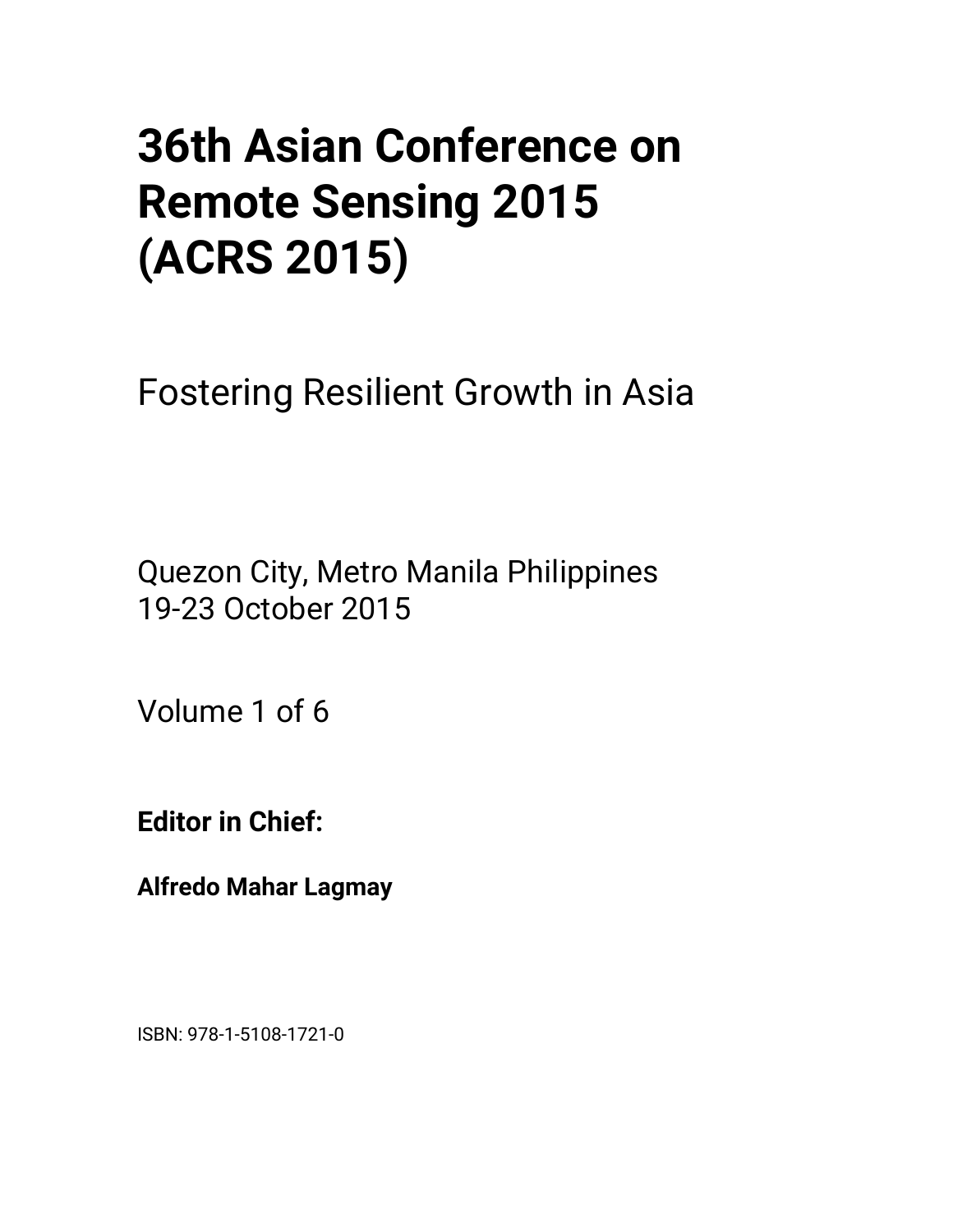**Printed from e-media with permission by:** 

Curran Associates, Inc. 57 Morehouse Lane Red Hook, NY 12571



**Some format issues inherent in the e-media version may also appear in this print version.** 

Copyright© (2015) by the Asian Association on Remote Sensing All rights reserved.

Printed by Curran Associates, Inc. (2016)

For permission requests, please contact the Asian Association on Remote Sensing at the address below.

Asian Association on Remote Sensing 4-6-1 Komba Meguro-ku Tokyo 153-8505, Japan

Phone: +81-3-5452-6406 Fax: +81-3-5452-6408

Sh1939murai@nifty.com

# **Additional copies of this publication are available from:**

Curran Associates, Inc. 57 Morehouse Lane Red Hook, NY 12571 USA Phone: 845-758-0400 Fax: 845-758-2634 Email: curran@proceedings.com Web: www.proceedings.com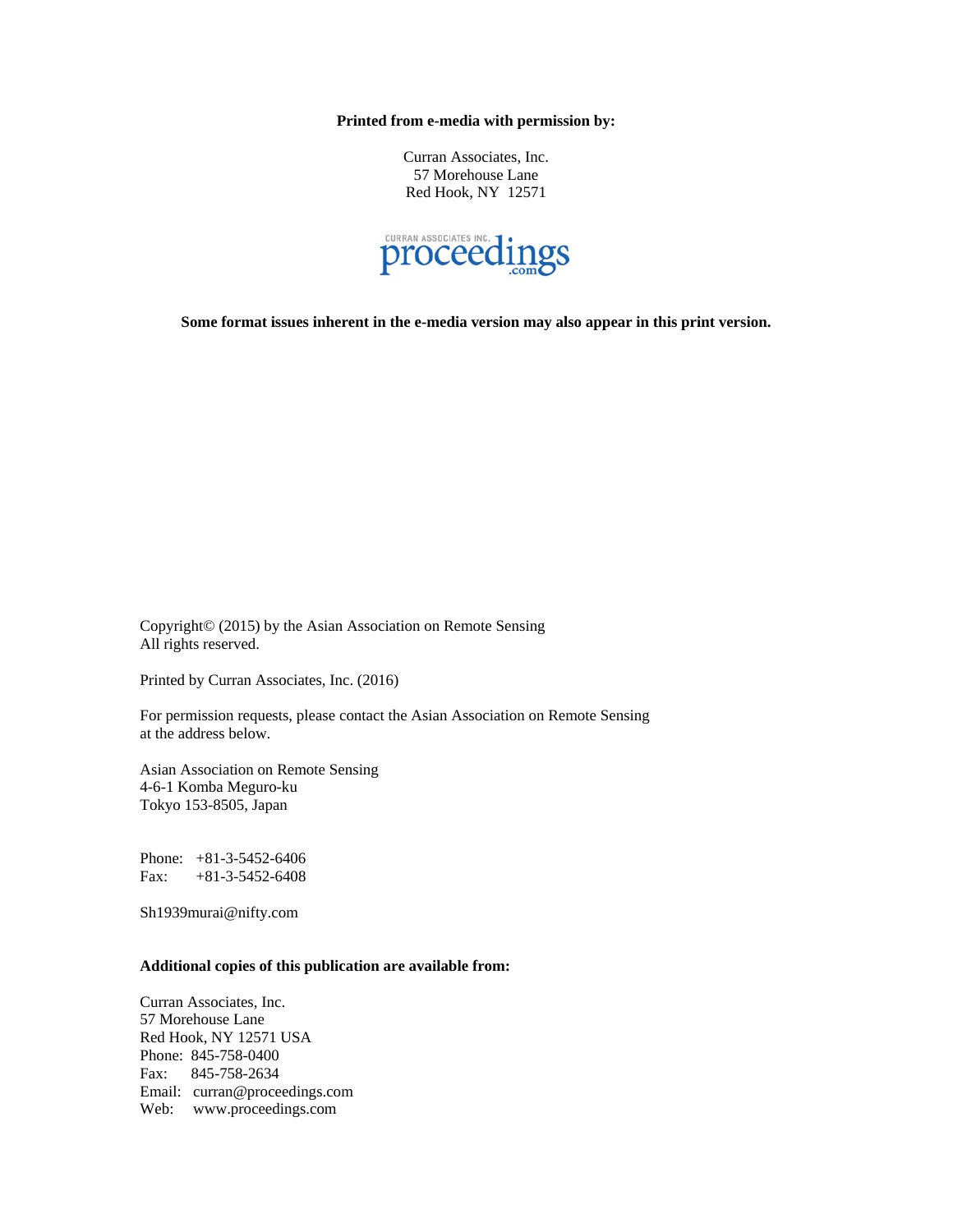# **TABLE OF CONTENTS**

#### **VOLUME 1**

#### **SESSION SP.MO1 – DEVELOPMENTS IN SATELLITE PROGRAMS FOR ASIA**

| SP.MO1.1 SPOT 6/7 AND PLEIADES CONSTELLATION: NEW PERSPECTIVES FOR MAPPING                                                     |  |
|--------------------------------------------------------------------------------------------------------------------------------|--|
| Jérôme Soubirane, Michael Tonon, Gilles Pichon                                                                                 |  |
| Haruhisa Shimoda, Yoshiyuki Otake                                                                                              |  |
| SP.MO1.3 MICRO SATELLITES FOSTERING TECHNOLOGY DEVELOPMENT AND TRAINING IN                                                     |  |
|                                                                                                                                |  |
| Kasia Wisniewska, Alex Da Silva Curiel, Susan Jason, Faisa Price, Vince Nsengumuremyi, Guiglielmo Aglietti, Martin Sweeting    |  |
|                                                                                                                                |  |
| SP.MO1.4 NEXT-GENERATION SPACE DEVELOPMENT PIONEERED BY ASIAN MICRO-SATELLITE                                                  |  |
| Yukihiro Takahashi                                                                                                             |  |
|                                                                                                                                |  |
|                                                                                                                                |  |
| <b>SESSION SP.MO2 – FOSTERING RESILIENCY WITH REMOTE SENSING</b>                                                               |  |
|                                                                                                                                |  |
| SP.MO2.1 INTEGRATION OF SPATIAL INFORMATION TECHNOLOGY AND MULTIPLE DROUGHT                                                    |  |
|                                                                                                                                |  |
| S. Sangita Mishra, R. Nagarajan                                                                                                |  |
| SP.MO2.2 DEVELOPING A PHILIPPINE CLIMATE-OCEAN TYPOLOGY AS INPUT TO NATIONAL VUL-                                              |  |
|                                                                                                                                |  |
| Laura T. David, Roselle Borja-Del Rosario, Ei-Leen L. Peñaflor, Kristina Cordero-Bailey, Flaviana Hilario, Rosalina De Guzman, |  |
| Cesar L. Villanoy, Wilfre-Do Rhoel Licuanan, Porfirio M. Aliño                                                                 |  |
| SP.MO2.3 OUANTIFYING SPATIAL-TEMPORAL PAT-TERNS OF URBAN HEAT ISLAND IN BELJING: AN                                            |  |
| <b>IMPROVED ASSESSMENT USING LAND SURFACE TEMPERATURE (LST) TIME SE-RIES</b>                                                   |  |
|                                                                                                                                |  |
| Kai Liu, Hongbo Su, Xueke Li, Weimin Wang                                                                                      |  |
| SP.MO2.4 USAID NASA JOINT INITIATIVE SERVIR-MEKONG: A NEEDS ASSESSMENT OF GEO-                                                 |  |
|                                                                                                                                |  |
| Gabrielle Iglesias, Peter Cutter, Brett Shields, Bud-Dhadasa Weerasinghe, David J. Ganz, Peeranan Towashiraporn, Sheena        |  |
| Agarwal                                                                                                                        |  |
|                                                                                                                                |  |
| <b>SESSION SP.MO3 – REMOTE SENSING FOR GROWTH AND DEVELOPMENT</b>                                                              |  |
|                                                                                                                                |  |
| <u>en mo2 i tite doi e oe enhaltion lain tha inima in demote eeneina teatinoi oav</u>                                          |  |

| SP.MO3.1 THE ROLE OF EDUCATION AND TRAINING IN REMOTE SENSING TECHNOLOGY  |  |
|---------------------------------------------------------------------------|--|
|                                                                           |  |
| John Van Genderen, Christine Pohl, Patrick Van Der Heiden                 |  |
| SP.MO3.2 RESEARCH EXCELLENCE AND GAPS WITHIN GEOINFORMATIC-BASED IN ASEAN |  |
|                                                                           |  |
| Mazlan Hashim, Amin Beirvand Pour, Nadzri Mohd Reba, S. W. Jaw            |  |
|                                                                           |  |
| Kyaw Sann Oo, Aung Kyaw Than, Tun Win                                     |  |
|                                                                           |  |

# **SESSION SP.FR1 – DEVELOPMENTS IN SATELLITE PROGRAMS FOR ASIA**

| <b>SP.FR1.1 INTERSATELLITE LINK ASSESSMENT FOR THAICHOTE EOS SATELLITE</b>                                     |  |
|----------------------------------------------------------------------------------------------------------------|--|
| Likhit Waranon, Shinichi Nakamura, Wasanchai Vongsantivanich                                                   |  |
| <b>SP.FR1.2 MONITORING OF SURFACE DEFORMATION DUE TO EARTHOUAKE USING DINSAR</b>                               |  |
| TECHNIQUE AND PALSAR-2 DATA: A CASE STUDY OF THE GORKHA EARTHOUAKE IN NEPAL, 2015                              |  |
| Anis Afirah Mohamad Radhi, Md Latifur Rahman Sarker, Nasuha Ishak                                              |  |
| <b>SP.FR1.3 EVALUATION AND IMPROVEMENT OF GEO-METRIC ACCURACY OF HIMAWARI-8/AHI</b>                            |  |
|                                                                                                                |  |
| Masayuki Matsuoka, Atsuko Nonomura, Hitoshi Moriya, Rie Honda, Hiroki Yoshioka, Shin Akatsuka, Masataka Takagi |  |
|                                                                                                                |  |
| <b>SESSION SP.FR2 - FOSTERING RESILIENCY WITH REMOTE SENSING</b>                                               |  |

| Christopher D. Elvidge, Kimberly Baugh, Mikhail Zhizhin, Feng-Chi Hsu             |  |
|-----------------------------------------------------------------------------------|--|
| SP.FR2.2 INTEGRATING DOPPLER-BASED FORE-CASTED RAINFALL AND 2-D FLOOD INUN-DATION |  |
|                                                                                   |  |
| John Louie D. Fabila, Enrico C. Paringit, Khristoffer Ryan Quinton                |  |
|                                                                                   |  |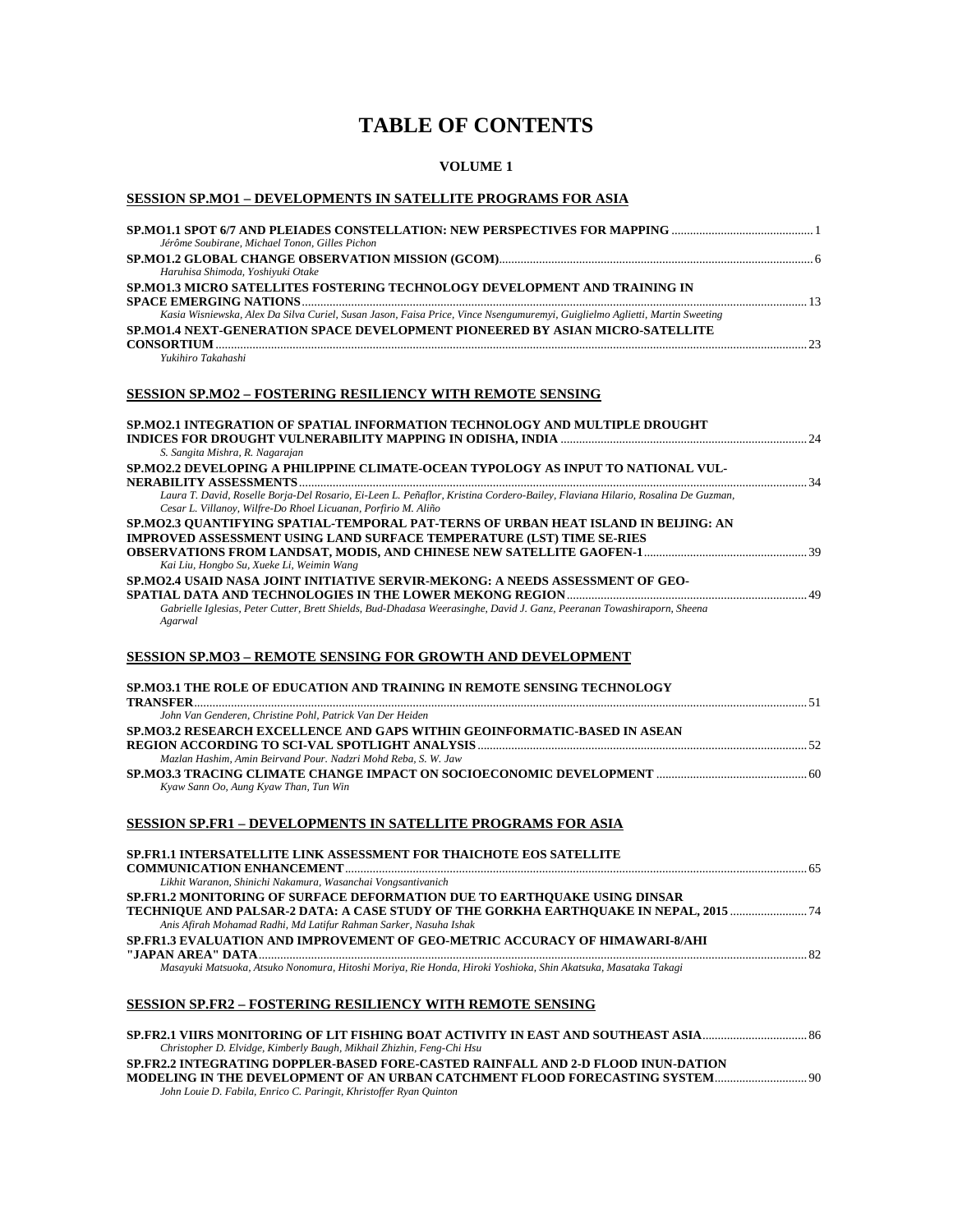| SP.FR2.3 GIS-BASED ECOCROP MODELLING TO AS-SESS POTENTIAL CLIMATE CHANGE EF-FECTS                                                                                                                                    |       |
|----------------------------------------------------------------------------------------------------------------------------------------------------------------------------------------------------------------------|-------|
| Meriam M. Makinano-Santillan, Jojene R. San-Tillan                                                                                                                                                                   |       |
| Kohei Cho, Kiyonari Fukue, Osamu Uchida, Kazumi Terada, Hiroyuki Wakabayashi, Toshiaki Sato, Chi-Farn Chen                                                                                                           |       |
| <b>SESSION SP.FR3 – REMOTE SENSING FOR GROWTH AND DEVELOPMENT</b>                                                                                                                                                    |       |
| Dewayany Sutrisno, Nyoman Gde Ustriyana                                                                                                                                                                              |       |
| SP.FR3.2 PRELIMINARY DEVELOPMENT OF TIME-SERIES HUMAN SETTLEMENT MAPS USING<br>Hiroyuki Miyazaki, Ryosuke Shibasaki                                                                                                  |       |
|                                                                                                                                                                                                                      |       |
| Ahangama Kankanamge Rasika Nishamanie Ranasinghe, Deepika Samanthi Munasinghe, Udeni Gnannpriya Anuruddha<br>Puswewala                                                                                               |       |
| SESSION TU1.1 – RS/GIS APPLICATIONS: GEOHAZARDS AND DISASTERS 1                                                                                                                                                      |       |
| TU1.1.1 OBJECT-BASED CLASSIFICATION OF LAND IMPACTS UNDER TYPHOON PABLO IN COM-                                                                                                                                      |       |
| Tzu-Hsin Chen, Kuan-Hui Elaine Lin, Chung-Pai Chang<br>TU1.1.2 APPLICATION OF THE ANALYTIC HIERAR-CHY PROCESS AND GIS IN SUSCEPTIBILITY<br>MAPPING OF EARTHQUAKE-TRIGGERED LANDSLIDES: A CASE STUDY OF BOHOL ISLAND, |       |
| Noelynna T. Ramos, Kathrine V. Maxwell, Betchaida D. Payot, Nichole Anthony D. Pacle                                                                                                                                 |       |
| TU1.1.3 THE DETECTION OF INCREASING VULNERA-BILITY TO FLASH FLOOD IN PERI-URBAN<br>AREA OF ULAANBAATAR, MONGOLIA THROUGH SPATIAL ANALYSIS OF VHR SATELLITE                                                           |       |
| Izuru Saizen, Narumasa Tsutsumida, Reiichiro Ishii, Masayuki Matsuoka                                                                                                                                                |       |
| TU1.1.4 DEVELOPMENT OF A RISK EVALUATION MODEL FOR RAINFALL-INDUCED FLOOD                                                                                                                                            |       |
| Tsu-Chiang Lei, Chun-Ping Chin, Shien Tsung Chen, Yi-Min Huang, You Da Jhong, Re-Yang Lee, Yi-Shiang Shiu<br>TU1.1.5 EARTHQUAKE HAZARDS SCENARIO ANALYSIS FOR CHENNAI CITY, INDIA – USING                            |       |
| Ganapathy Pattukandan Ganapathy, Saravana Ganesh Manoharan                                                                                                                                                           |       |
| TU1.1.6 ACTIVE SURFACE DEFORMATION IN THE HIMALAYA AND ADJOINING PIEDMONT ZONE                                                                                                                                       |       |
| Chung-Pai Chang, Akano Yhokha, Pradeep K Goswami, Jiun-Yee Yen, Kuo-En Ching                                                                                                                                         |       |
| <b>SESSION TU1.2 – RS APPLICATIONS: AGRICULTURE AND SOIL 1</b>                                                                                                                                                       |       |
| TU1.2.1 IDENTIFICATION OF SMALLHOLDERS' OIL PALM PLANTATIONS USING ALOS DATA (A<br>Lissa Fajri Yayusman, Ryota Nagasawa                                                                                              |       |
| TU1.2.2 NEAR-REAL TIME METEOROLOGICAL DROUGHT MONITORING AND EARLY WARN-ING<br>SYSTEM FOR CROPLANDS IN ASIA                                                                                                          | . 171 |
| Wataru Takeuchi, Soni Darmawan, Rizatus Shofi-Yati, Mai Van Khiem, Kyaw San Oo, Uday Pimple, Suthy Heng                                                                                                              |       |
| TU1.2.3 TROPICAL PEATLAND IDENTIFICATION US-ING L-BAND FULL POLARIMETRIC ALOS                                                                                                                                        |       |
| Dandy Aditya Novresiandi, Ryota Nagasawa                                                                                                                                                                             |       |
| TU1.2.4 IDENTIFICATION OF SALINITY AFFECTED BLACK SOIL AREAS AND THEIR ASSESS-MENT                                                                                                                                   |       |
| Sachin Kishor Patil, R. Nagarajan                                                                                                                                                                                    |       |
| TU1.2.5 MAPPING SOIL WETNESS INDEX TO ASSIST FIELD ACID SULFATE SOIL SURVEY USING<br>Wirastuti Widyatmanti, Yanuar Adjie Nugroho                                                                                     |       |
| TU1.2.6 CHANGE DETECTION OF HIGH MOOR PLANT COMMUNITIES IN THE KUSHIRO WETLANDS                                                                                                                                      |       |
| Kunihiko Yoshino, Fusayuki Kanda                                                                                                                                                                                     |       |

#### **SESSION TU1.3 – ECOLOGY/ENVIRONMENT CHANGE 1**

**TU1.3.1 ASSESSMENT OF THE VULNERABLE AREA OF CLIMATE CHANGE IMPACTS ON THE COASTAL REGION OF MEKONG RIVER USING GEOGRAPHIC INFORMATION TECHNOLOGY (GIS) TECHNIQUE**..................................................................................................................................................................................................201 *Nguyen Thi Hong Diep, Vo Quang Minh, Phankieu Diem*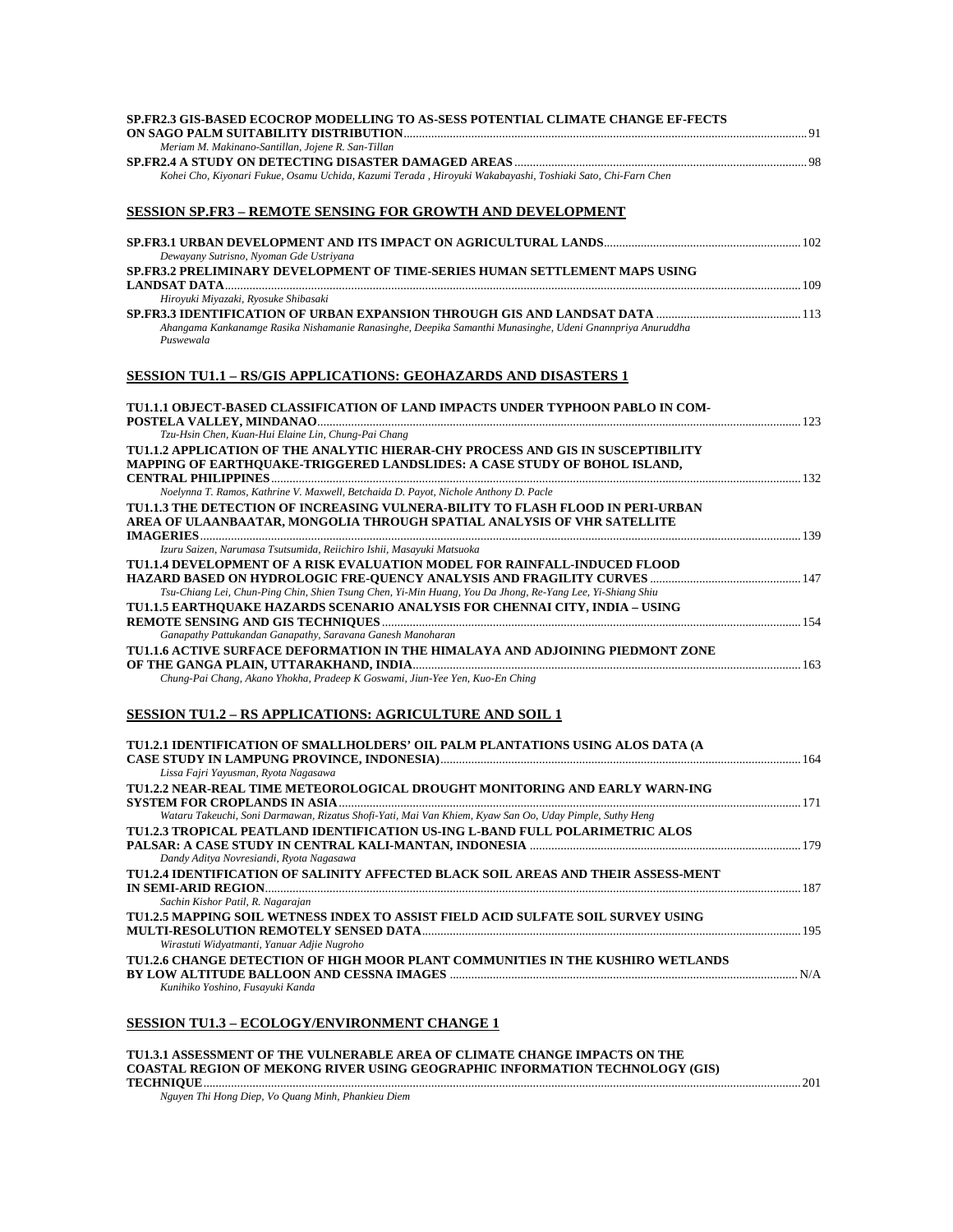| TU1.3.2 INTEGRATION OF REMOTE SENSING DATA AND FIELD STUDIES IN GEO ENVIRONMEN-TAL                              |
|-----------------------------------------------------------------------------------------------------------------|
| 206                                                                                                             |
| Mohamad Rukieh                                                                                                  |
| TU1.3.3 STUDY ON THE RELATIONSHIP BETWEEN URBAN FORM AND NET PRIMARY PRODUC-                                    |
| 212                                                                                                             |
| Chi-Chuan Cheng                                                                                                 |
| TU1.3.4 MAPPING SNOW-ALGAE WITH MULTI-TEMPORAL SATELLITE REMOTE SENSING DATA                                    |
|                                                                                                                 |
| Mazlan Hashim, Syariffudin Misbari, Nadzri Mohd Reba, Mohd Firdaus Abdul-Wahab, Amin Beirvand Pour, Mohd Fahrid |
| Muhamad Said, Abdul Hafidz Omar, Kamaruzaman Soeed                                                              |
| TU1.3.5 THE IMPACT OF LANDCOVER CHANGES ON CARBON STOCK: A STUDY CASE IN CEN-TRAL                               |
| 224                                                                                                             |
| Irmadi Nahib, Suharto Widjojo                                                                                   |
| TU1.3.6 CHANGE DETECTION OF HIGH MOOR PLANT COMMUNITIES IN THE KUSHIRO WETLANDS                                 |
| 233                                                                                                             |
| Kunihiko Yoshino, Fusayuki Kanda                                                                                |

# **SESSION TU1.4 – NEW GENERATION SENSORS AND APPLICATIONS 1**

| TU1.4.1 FOURTH-DIMENSIONAL OPTICAL HOLO-GRAM INTERFEROMETRY OF RAPID EYE FOR                |     |
|---------------------------------------------------------------------------------------------|-----|
|                                                                                             | 240 |
| Maged Marghany                                                                              |     |
| TU1.4.2 A PILOT STUDY ON THE USE OF HANDHELD LASER SCANNER FOR LANDFORM MAPPING             |     |
|                                                                                             |     |
| Anthony C. T. So, Loretta L. Y. Pau, David Jonas, Brenton Weigler                           |     |
| TU1.4.3 A NEW APPROACH TO GROUND INFRA-STRUCTURE – KSAT SMALL ANTENNA NETWORK …………………………257 |     |
| Kenneth Olafsson, Martin Krynitz                                                            |     |
| TU1.4.4 INVESTIGATING SHORT-TERM TREND OF SOCIO-ECONOMIC DATA BY NPP-VIIRS DNB261           |     |
| Naoki Katayama, Wataru Takeuchi                                                             |     |
|                                                                                             | 271 |
| Shailesh Shankar                                                                            |     |
|                                                                                             |     |
| Wei Sun                                                                                     |     |

# **SESSION TU1.5 – SPECIAL SESSION: PHIL-LIDAR 1**

| (STRUCTURE-FROM-MOTION) USING AERIAL IMAGERY AND WITH LIDAR (LIGHT DETECTION                                                                  |  |
|-----------------------------------------------------------------------------------------------------------------------------------------------|--|
| Mark Sueden Lyle Magtalas, Edgardo V. Gubatanga, Jovelle Anjeanette S. Canlas                                                                 |  |
| TU1.5.2 COMPARISON OF DIFFERENT MACHINE LEARNING CLASSIFIERS FOR BUILDING                                                                     |  |
|                                                                                                                                               |  |
| Ivan Marc H. Escamos, Allen Roy C. Roberto, Edwin R. Abucay, Gillian Katherine L. Inciong, Miyah D. Queliste, Joseph Anthony<br>C. Hermocilla |  |
| TU1.5.3 BUILDING FOOTPRINT EXTRACTION AND TREE REMOVAL IN LIDAR-DERIVED DIGITAL                                                               |  |
|                                                                                                                                               |  |
| K. Martin, L. T. O. Pengson, G. Bernardez, M. J. Sinnaco, M. R. S. Soriano, C. S. Pascua                                                      |  |
| TU1.5.4 EVALUATION OF BUILDING FOOTPRINT GENERATION FROM LIDAR DATA AND OR-                                                                   |  |
|                                                                                                                                               |  |
| Elainne Lopez, Harmond F. Santos, Raymund Rhommel C. Sta. Ana, Sarah Jane Samalburo                                                           |  |
|                                                                                                                                               |  |
| <b>SESSION TU1.6 – DATA PROCESSING: ALGORITHM AND MODELING 1</b><br>TU1.6.1 SATELLITE REMOTE SENSING IMAGE RESTORATION BASED ON MARKOV RANDOM |  |
|                                                                                                                                               |  |
| Zhingzhong Wang, Qingjun Zhang                                                                                                                |  |
| TU1.6.2 COMPARATIVE PERFORMANCE ANALYSIS BETWEEN TOPOGRAPHIC CORRECTION                                                                       |  |
|                                                                                                                                               |  |
| Sung-Hwan Park, Hyung-Sup Jung                                                                                                                |  |
| TU1.6.3 THE APPLICATION OF SUPPORT VECTOR MACHINES AND RANDOM FORESTS FOR                                                                     |  |
|                                                                                                                                               |  |
| Chia-Yi Tsai, Re-Yang Lee, Deng-Yuan Ou                                                                                                       |  |
|                                                                                                                                               |  |
| D. Amarsaikhan, V. Battsengel, G. Bolor, D. Enkhjargal, E. Jargaldalai                                                                        |  |

*Christian Heipke, Franz Rottensteiner*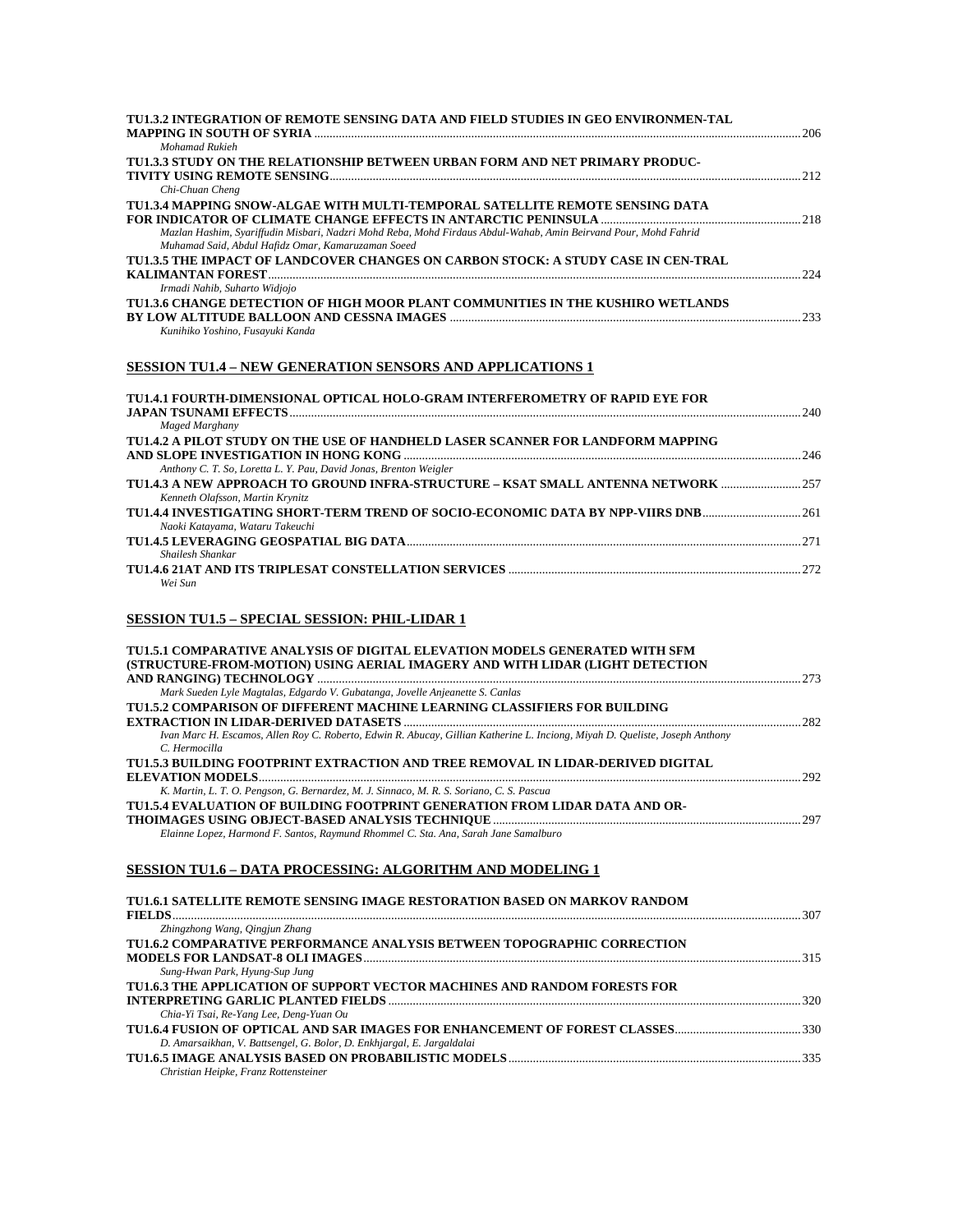#### **TU1.6.6 RESEARCH ON SPATIAL-TEMPORAL-SPECTRAL DATA (SPATS) ORGANIZATION FOR SATELLITE IMAGES** ..................................................................................................................................................................................343

*Lifu Zhang, Jun Yan, Dongjie Fu, Hao Chen, Xuejian Sun, Qingxi Tong* 

#### **SESSION TU1.7 – REMOTE SENSING AND GIS INTEGRATION 1**

| TU1.7.1 UTILIZATION OF SRTM V3 AND ZONAL ANALYSIS FOR STUDYING THE EFFECTS OF         |  |
|---------------------------------------------------------------------------------------|--|
| LOCATIONAL AND TOPOGRAPHICAL FACTORS TOWARD PRECIPITATION IN JAWA TENGAH AND          |  |
|                                                                                       |  |
| Hamim Zaky Hadibasyir, Rizkalia Atika                                                 |  |
| TU1.7.2 A STUDY ON THE HOME RANGE AND HABITAT UTILIZATION OF A TRANSLOCATED           |  |
|                                                                                       |  |
| Suhaida Aini, Norizan Abdul Patah, Alias Mohd Sood, Salman Saaban                     |  |
| TU1.7.3 MICRO-LEVEL DROUGHT VULNERABILITY ASSESSMENT USING STANDARDISED PRE-          |  |
|                                                                                       |  |
| Ramakrishna Nagarajan, Ganapuram Sreedhar                                             |  |
| TU1.7.4 REMOTE SENSING AND GIS APPLICATION ON CHANGE DETECTION IN COASTAL ZONE OF     |  |
|                                                                                       |  |
| Arzu Erener, M. Reza Shirzad                                                          |  |
| TU1.7.5 APPLICATION OF REMOTE SENSING AND GIS FOR MEDICAL GEOGRAPHY: A CASE STUDY     |  |
| OF MALARIA AND DENGUE MAPPING IN LY SON ISLAND, QUANG NGAI PROVINCE, VIETNAM 385      |  |
| Binh Quang Bui                                                                        |  |
| TU1.7.6 GEOSPATIAL CHARACTERIZATION OF SCHISTOSOMIASIS AFFECTED AREAS IN MAINIT,      |  |
|                                                                                       |  |
| Joy Mae S. Jadap, Meriam M. Santillan, Jojene R. Santillan                            |  |
|                                                                                       |  |
| <b>SESSION TU2.1 - RS/GIS APPLICATIONS: GEOHAZARDS AND DISASTER 2</b>                 |  |
| TU2.1.1 DETECTION OF LANDSLIDES IN THE 2015 GORKHA, NEPAL EARTHQUAKE USING            |  |
|                                                                                       |  |
| Risako Tsuchida, Wen Liu, Fumio Yamazaki                                              |  |
| TU2.1.2 USING LIDAR AND CBMS DATA TO DEVELOP DISASTER PREPAREDNESS TOOLS FOR          |  |
| CANAMAN MUNICIPALITY AND AN INTRO-DUCTION TO CREATING DISASTER SIMULATIONS            |  |
|                                                                                       |  |
| Ralph Lante                                                                           |  |
| TU2.1.3 3D MODEL GENERATION USING AERIAL IMAGES OBSERVING THE 2014 HIROSHIMA          |  |
|                                                                                       |  |
| Hiroyuki Kawano, Masashi Matsuoka, Toshiaki Sato, Hideo Suzuki, Isao Sato, Jun Miura  |  |
| TU2.1.4 ASSESSMENT OF TERRAIN STABILITY MAPPING THROUGH COMPARISON OF MOST            |  |
| LIKELY LANDSLIDE INITIATION POINTS WITH MAPPED LANDSLIDE AREAS OF COMPOSTELA          |  |
|                                                                                       |  |
| Carmille Marie Escape, Maricar Rabonza, Paul Kenneth Luzon, Alfredo Mahar Lagmay      |  |
|                                                                                       |  |
| Tadashi Sasagawa, Fukashi Maeno                                                       |  |
| TU2.1.6 FLOOD HAZARD MAPPING OF MAINIT-TUBAY RIVER BASIN, MINDANAO, PHILIPPINES       |  |
|                                                                                       |  |
| Arthur M. Amora, Jojene R. Santillan, Meriam Makinano-Santillan, Jennifer T. Marqueso |  |
| <b>SESSION TU2.2 – RS APPLICATIONS: COASTAL ZONE AND FISHERIES 1</b>                  |  |
|                                                                                       |  |
| TU2.2.1 CELLULAR AUTOMATA-MARKOV MODEL OF VEGETATION COVER CHANGES ON A SMALL         |  |
|                                                                                       |  |
| Muhammad Akbar Achmad Sohopi, Buce Saleh, Nurjannah Nurdin, Ibnu Sofian               |  |
| TU2.2.2 ESTIMATION OF THE THERMAL FRONT MOVEMENT FOR COASTAL AREAS BASED ON SEA       |  |

| SURFACE TEMPERATURE FROM LANDSAT 8 (CASE STUDY: THE NORTH COAST OF JAVA ISLAND,                                       |  |
|-----------------------------------------------------------------------------------------------------------------------|--|
|                                                                                                                       |  |
| Rossi Hamzah, Syarif Budhiman                                                                                         |  |
| <b>TU2.2.3 THE ASSOCIATED SATELLITE IMAGERY AND COASTAL RADAR FOR OIL SPILL</b>                                       |  |
|                                                                                                                       |  |
| Nuttorn Kaewpoo, Siriluk Prukpitikul, Varatip Buakaew, Watchara Kesdech, Apisit Kongprom                              |  |
| TU2.2.4 USING REMOTE SENSING AND GIS TO PERFORM MONITORING OF FISH CORRALS AND                                        |  |
| SUITABILITY ANALYSIS ON POSSIBLE ARE-AS OF ERECTION IN VICTORIAS CITY, NEGROS                                         |  |
|                                                                                                                       |  |
| Mark Anthony A. Cabanlit, Judith R. Silapan, Ariadne Victoria S. Pada, Florencio Campomanes V, Julius Jason S. Garcia |  |
| TU2.2.5 INTER-ANNUAL CHANGES OF TSM IN SOUTHERN MARINE REGIONS OF VIETNAM: AN                                         |  |
|                                                                                                                       |  |
|                                                                                                                       |  |

*Phan Minh-Thu, Bui Hong Long, Pham Thi Phu-Ong Thao, Michael S. Twardowski, Thai Tieu Minh, Nguyen Huu Huan*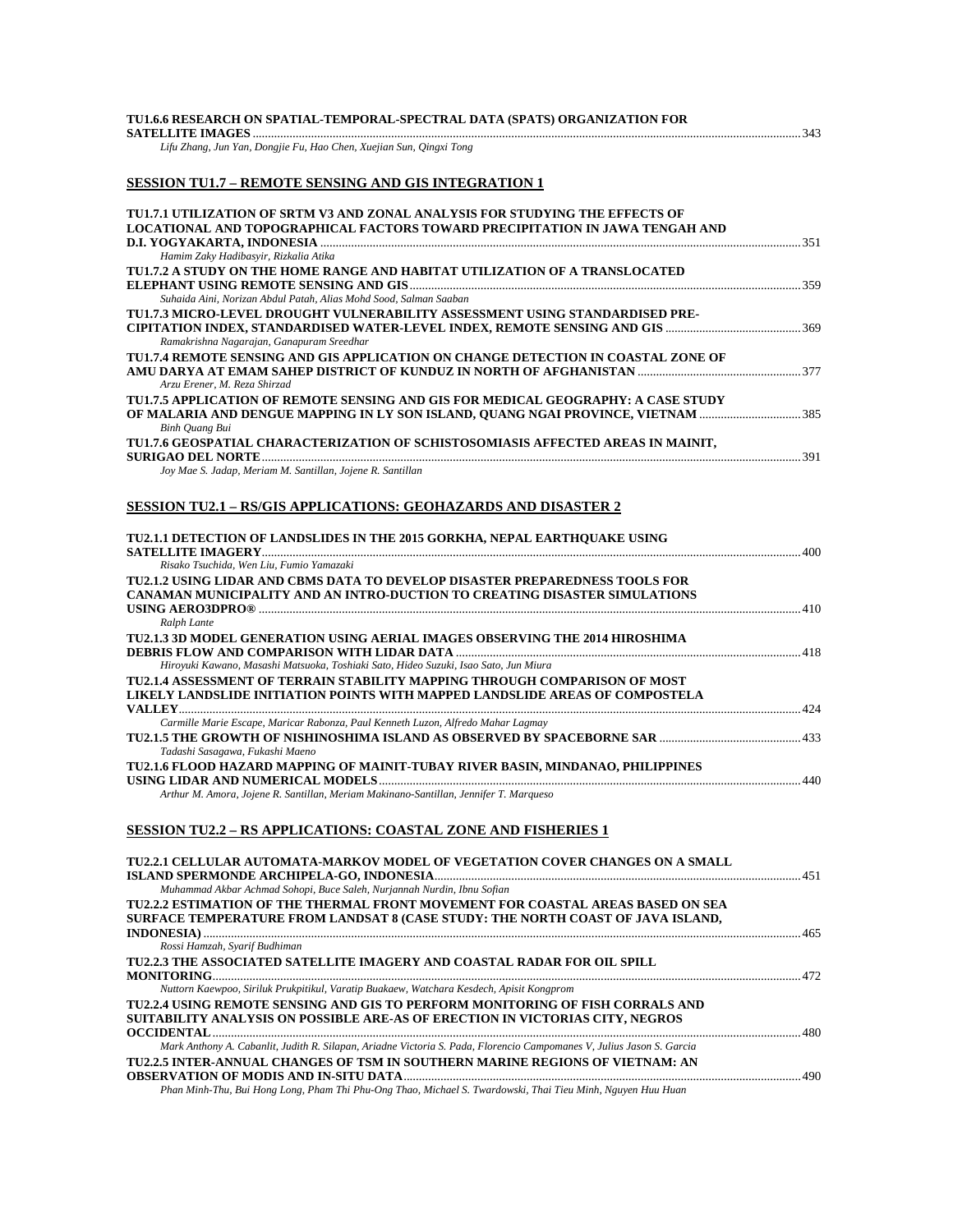| TU2.2.6 USING OBJECT BASED IMAGE ANALYSIS IN EXTRACTING NEARSHORE AQUACULTURE                                                                                                                                                      |  |
|------------------------------------------------------------------------------------------------------------------------------------------------------------------------------------------------------------------------------------|--|
| Mark Anthony A. Cabanlit, Judith R. Silapan, Ariadne Victoria S. Pada, Florencio Campomanes, Julius Jason S. Garcia                                                                                                                |  |
| <b>SESSION TU2.3 – RS APPLICATIONS: VEGETATIONS AND CROPS 1</b>                                                                                                                                                                    |  |
| TU2.3.1 A COMPARISON OF GROUND AND SATELLITE BASED PHENOLOGIES FOR MONITORING                                                                                                                                                      |  |
| Narut Soontranon, Siam Lawawirojwong, Kulsawasd Jitkajornwanich, Panu Srestasathiern, Preesan Rakwatin                                                                                                                             |  |
| TU2.3.2 SPATIAL PATTERNS AND PLANT SPECIES ASSOCIATIONS OF COFFEE (COFFEA SPP.)                                                                                                                                                    |  |
| 17 - ALONG THE EASTERN SLOPES OF MOUNT MAKILING FOREST RESERVE, LUZON PHILIPPINES ……………………………………<br>Vanessa Gail L. Borja, Damasa Magcale-Macandog, Ivy Amor Lambio, Roland Brandl, Stefan Hotes, Josef Settele, Martin<br>Wiemers |  |
| TU2.3.3 VALIDATION OF NDVI-LAI MODEL FOR A CORN PLOT IN ILAGAN CITY, ISABELA,<br>Edgardo Tongson, Daniel Marc G. Dela Torre, Gay Jane P. Perez                                                                                     |  |
|                                                                                                                                                                                                                                    |  |
| Jyun-Bin Chen, Chi-Farn Chen, Nguyen-Thanh Son, Ly-Yu Chang, Cheng-Ru Chen                                                                                                                                                         |  |
| TU2.3.5 SPATIAL DISTRIBUTION OF SUGAR PALM (ARENGA PINNATA MERR.) IN GUNUNG BEDIL                                                                                                                                                  |  |
| Soraya Nurul Ichwani<br>TU2.3.6 SATELLITE-BASED DAMAGE ASSESSMENT OF RICE GROWING AREAS AFTER THE 2011                                                                                                                             |  |
| Nguyen-Thanh Son, Chi-Farn Chen, Cheng-Ru Chen                                                                                                                                                                                     |  |
| <b>SESSION TU2.4 - HYPERSPECTRAL SENSING 1</b>                                                                                                                                                                                     |  |
| TU2.4.1 AN IMAGE SEGMENTATION ALGORITHM FOR THE HYPERSPECTRAL REMOTE SENSING                                                                                                                                                       |  |
|                                                                                                                                                                                                                                    |  |
| Ke Wang<br>TU2.4.2 WATER STRESS ASSESSMENT IN MAIZE CROP USING FIELD HYPERSPECTRAL DATA555<br>V. S. Manivasagam, Ramakrishna Nagarajan                                                                                             |  |
| Zulkiflee Abd Latif, Sitinoratikah Nordin, Hamdan Omar                                                                                                                                                                             |  |
| TU2.4.4 SEMI-SUPERVISED EXTRACTION OF ECONOMIC ZONES IN URBAN AREA USING                                                                                                                                                           |  |
| Shailesh Shankar Deshpande, Kunal Ray, Har-Rick Vin, Arun Inamdar                                                                                                                                                                  |  |
| TU2.4.5 SPECTRAL DISCRIMINATION OF Prosopis glandulosa (MESQUITE) IN ARID ENVIRON-MENT OF<br>SOUTH AFRICA; TESTING THE UTILITY OF IN SITU HYPERSPECTRAL DATA AND GUIDED                                                            |  |
| Nyasha F. Mureriwa, Elhadi Adam, Anshuman Sahu, Solomon Tesfamichael                                                                                                                                                               |  |
| TU2.4.6 SUPERRESOLUTION OF HYPERSPECTRAL IMAGES USING LINEAR SPECTRAL UNMIXING                                                                                                                                                     |  |
| Azam Karami, Zahra Nezhad Hashemi                                                                                                                                                                                                  |  |
| <b>SESSION TU2.5 - SPECIAL SESSION: PHIL-LIDAR 1</b>                                                                                                                                                                               |  |
| TU2.5.1 FLOOD HAZARD MAPPING OF RIVER BASINS IN CARAGA REGION, MINDANAO, PHIL-                                                                                                                                                     |  |
| Meriam Makinano-Santillan, Jojene R. Santillan<br>TU2.5.2 FLOOD HAZARD MAPPING USING LIDAR TECHNOLOGY IN TALOMO RIVER DAVAO DEL                                                                                                    |  |
| Joseph E. Acosta, Genelin Ruth P. James, Ryan P. Calvo, Cinmayii G. Manliguez, Ryan Keath L. De Leon, Richard M. Logronio                                                                                                          |  |
| TU2.5.3 SEDIMENT YIELD AND SOIL SUSTAINABIL-ITY ASSESSMENT IN TAGANIBONG WATER-                                                                                                                                                    |  |
| George R. Puno, Angela Grace T. Bruno, Melanie S. Norbe, Rose Angelica L. Amper<br>TU2.5.4 AUTOMATED FILTERING OF NON-TERRESTRIAL POINTS FROM A LIDAR POINT CLOUD                                                                  |  |
|                                                                                                                                                                                                                                    |  |
| Edgardo V. Gubatanga Jr., Ma. Rosario Concepcion O. Ang                                                                                                                                                                            |  |
| Ferdinand E. Bien, Herminio A. Magpantay, Emelina G. Regis                                                                                                                                                                         |  |
|                                                                                                                                                                                                                                    |  |

*Felen A. Divina II, Dante M. Aquino, Jose Felipe P. Romero* 

# **SESSION TU2.6 – GIS APPLICATIONS, DECISION SUPPORTS AND MODELS 1**

**TU2.6.1 GIS APPLICATIONS AND AGRICULTURE MODEL: A CASE STUDY IN HAI PHONG, VIETNAM**.........................651 *Thanh Van Hoang, Tien Yin Chou*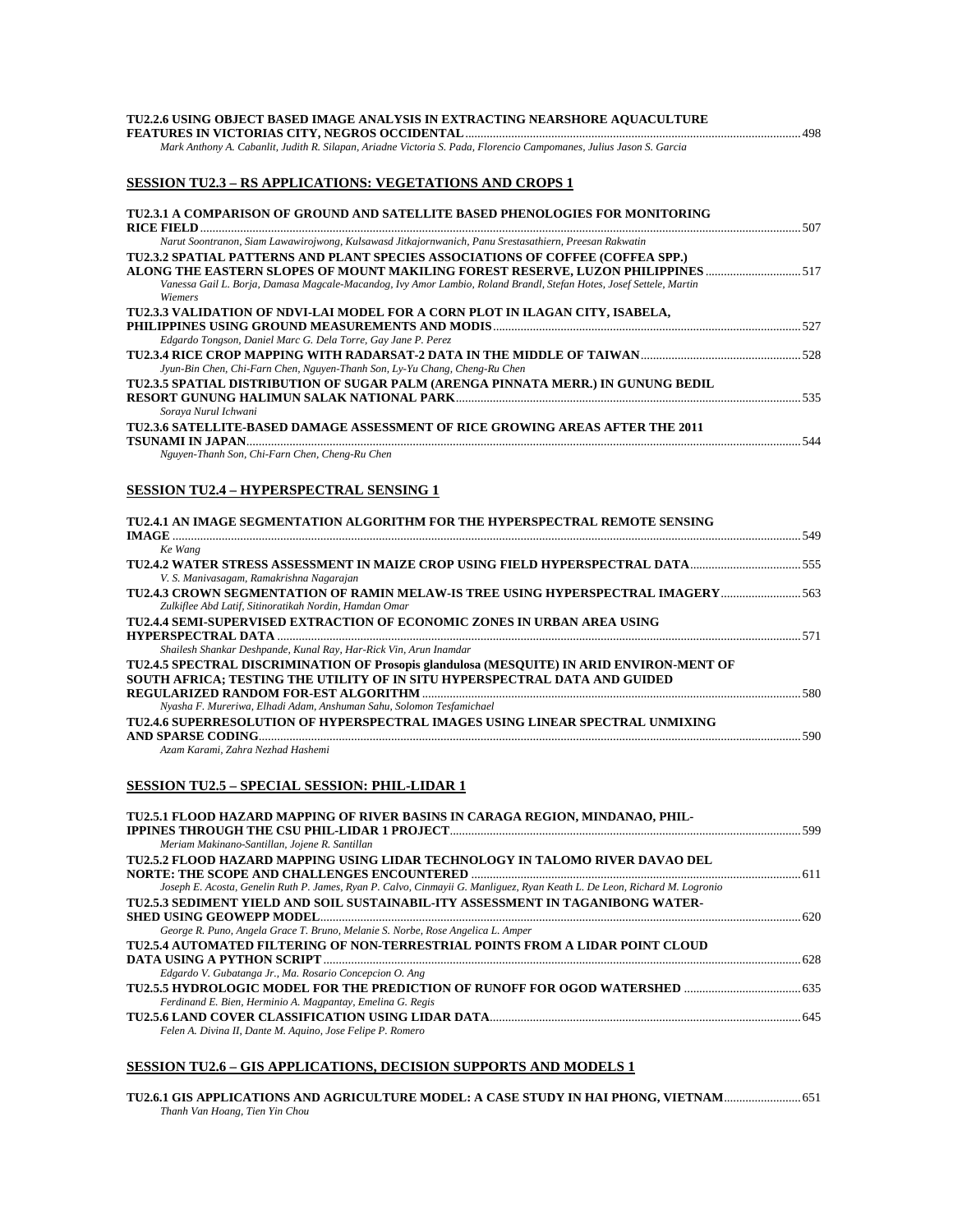| Ornprapa Robert, Yongyoot Witheetrirong, Ampun Janpengpen, Colonel Chatree Kittikachorn                                                      |  |
|----------------------------------------------------------------------------------------------------------------------------------------------|--|
| TU2.6.3 EVACUATION SITE EVALUATION THROUGH GIS HAZARD SUSCEPTIBILITY MAPPING665<br>Maria Cecilia Paringit, Jan Michael Taylo, Alexis Fillone |  |
| TU2.6.4 DEVELOPMENT OF ARCGIS-CUSTOMIZED TOOL FOR FLOOD RISK ASSESSMENT AND                                                                  |  |
|                                                                                                                                              |  |
| Alexander T. Demetillo, Michelle V. Japitana, Dennis Y. Villanueva, Cherry Mae P. Tulfo                                                      |  |
| TU2.6.5 SENSING QUALITY OF LIFE IN MANGGAR CITY USING GIS AND MULTICRITERIA DECISION                                                         |  |
|                                                                                                                                              |  |
| Mohamad Marzuki Tambunan, Ishar Isnaidi, Fahrudin Sera'Ie<br>TU2.6.6 CRITICAL PATH ANALYSIS FOR DISASTER RELIEF EFFORTS IN TYPHOON HAIYAN-   |  |
|                                                                                                                                              |  |
| Christopher Ian P. Santos, Ken Adrian B. Ara-Can, Dinnah Feye H. Andal                                                                       |  |
| <b>SESSION TU3.1 – RS APPLICATIONS: FOREST RESOURCES 1</b>                                                                                   |  |
| TU3.1.1 MONITORING AND PREDICTING THE CHANGE OF MANGROVE FORESTS IN IRRA-WADDY                                                               |  |
|                                                                                                                                              |  |
| Shou-Hao Chiang                                                                                                                              |  |
| TU3.1.2 USING MODIS TIME SERIES DATA TO DETECT FOREST COVER CHANGE DURING 2000 TO                                                            |  |
|                                                                                                                                              |  |
| Zou Taohong, Yoshino Kunihiko                                                                                                                |  |
| TU3.1.3 CHARACTERIZATION OF MANGROVE FOREST TYPES BASED ON ALOS-PALSAR MOSAIC                                                                |  |
| Soni Darmawan, Wataru Takeuchi, Etsuko Naka-Zono, Yenni Vetrita, Gathot Winarso, Vu Tien Dien, Kyaw San Oo, Ketut                            |  |
| Wikantika, Dewi Kania Sari                                                                                                                   |  |
| TU3.1.4 COMPARATIVE PERFORMANCE OF FOREST FIRE DETECTION IN KOREA D.P.R. BY MODIS                                                            |  |
|                                                                                                                                              |  |
| Masataka Mizutani, Wataru Takeuchi, Masao Moriyama                                                                                           |  |
| TU3.1.5 CARBON MONITORING IN TROPICAL AND TEMPERATE FORESTS BASED ON INTER-                                                                  |  |
|                                                                                                                                              |  |
| Karl H. Thunes, Svein Solberg                                                                                                                |  |
| TU3.1.6 EXAMINING TEXTURE PARAMETERS OF ALOS PALSAR-2 DATA FOR ESTIMATING                                                                    |  |
|                                                                                                                                              |  |
| Rajesh Bahadur Thapa, Manabu Watanabe, Takeshi Motohka, Masanobu Shimada, Shinichi Suzuki, Takuya Itoh                                       |  |
|                                                                                                                                              |  |
| <b>SESSION TU3.2 – RS APPLICATIONS: LAND USE / LAND COVER 1</b>                                                                              |  |
|                                                                                                                                              |  |

| TU3.2.1 PHENOLOGY-BASED CLASSIFICATION OF LANDSAT-8 DATA, CASE STUDY OF THE RED                                      |     |
|----------------------------------------------------------------------------------------------------------------------|-----|
|                                                                                                                      |     |
| Hang Thi Thuy Nguyen                                                                                                 |     |
| TU3.2.2 MAPPING SPATIAL PATTERNS AND URBAN MORPHOLOGY CHANGES DUE TO SPECIAL                                         |     |
|                                                                                                                      |     |
| Naeema Alhosani                                                                                                      |     |
| TU3.2.3 AN OBSERVATORY OF LAND SURFACE TEMPERATURE CHANGES BY LAND USE AND LAND                                      |     |
|                                                                                                                      |     |
| Khin Mar Yee, Hoyong Ahn, Dong Yoon Shin, Jinwoo Park, Hohyun Jeong, Chuluong Choi                                   |     |
|                                                                                                                      |     |
| Sinasi Kaya, Cem Gazioglu, Elif Sertel, Dursun Z. Seker, Ugur Alganci                                                |     |
| TU3.2.5 LANDUSE/LANDCOVER EXTRACTION FROM SPOT 6 IMAGERY USING OBJECT IMAGE                                          |     |
|                                                                                                                      |     |
| Zylshal Zylshal, Fajar Yulianto, Junita M. Pasa-Ribu, Indah Prasasti                                                 |     |
| TU3.2.6 USING COLLECT EARTH TO ASSESS AND MONITOR LAND USE CHANGE IN SELECTED                                        |     |
|                                                                                                                      | 766 |
| Guillermo Mendoza, Guilio Marchi, Mayumi Ouintos-Natividad, Mark De Claro, Nilda Patiga, Bonifacio Rabang, Ildefonso |     |
| Ouilloy, Danilo Mollicone, Adiya Bey, Alfonso Sanches Paus-Diaz                                                      |     |

# **SESSION TU3.3 – RS APPLICATIONS: WATER QUALITY AND RESOURCES**

| TU3.3.1 SECCHI DEPTH: THEORETICAL INTERPRETATION OF THE MOST COMMON WATER-                               |      |
|----------------------------------------------------------------------------------------------------------|------|
|                                                                                                          | -776 |
| Zhongping Lee, Shaoling Shang, Chuanmin Hu, Keping Du, Alan Weidemann, Weilin Hou, Junfang Lin, Gong Lin |      |
| TU3.3.2 DEVELOPMENT OF WATER INFORMATION SYSTEM FOR SWG BASED SIMULATION                                 |      |
|                                                                                                          | .782 |
| Jaehyun Yoo, Kyehyun Kim, Yonggil Park                                                                   |      |
| TU3.3.3 CHANGES IN WATER QUALITY AT BUNG RIVER BASIN, QUANG NAM AFTER THE DAM                            |      |
|                                                                                                          | 789  |
| Hung Nguyen Viet Long Rui Ta                                                                             |      |

*Hung Nguyen Viet, Long Bui Ta*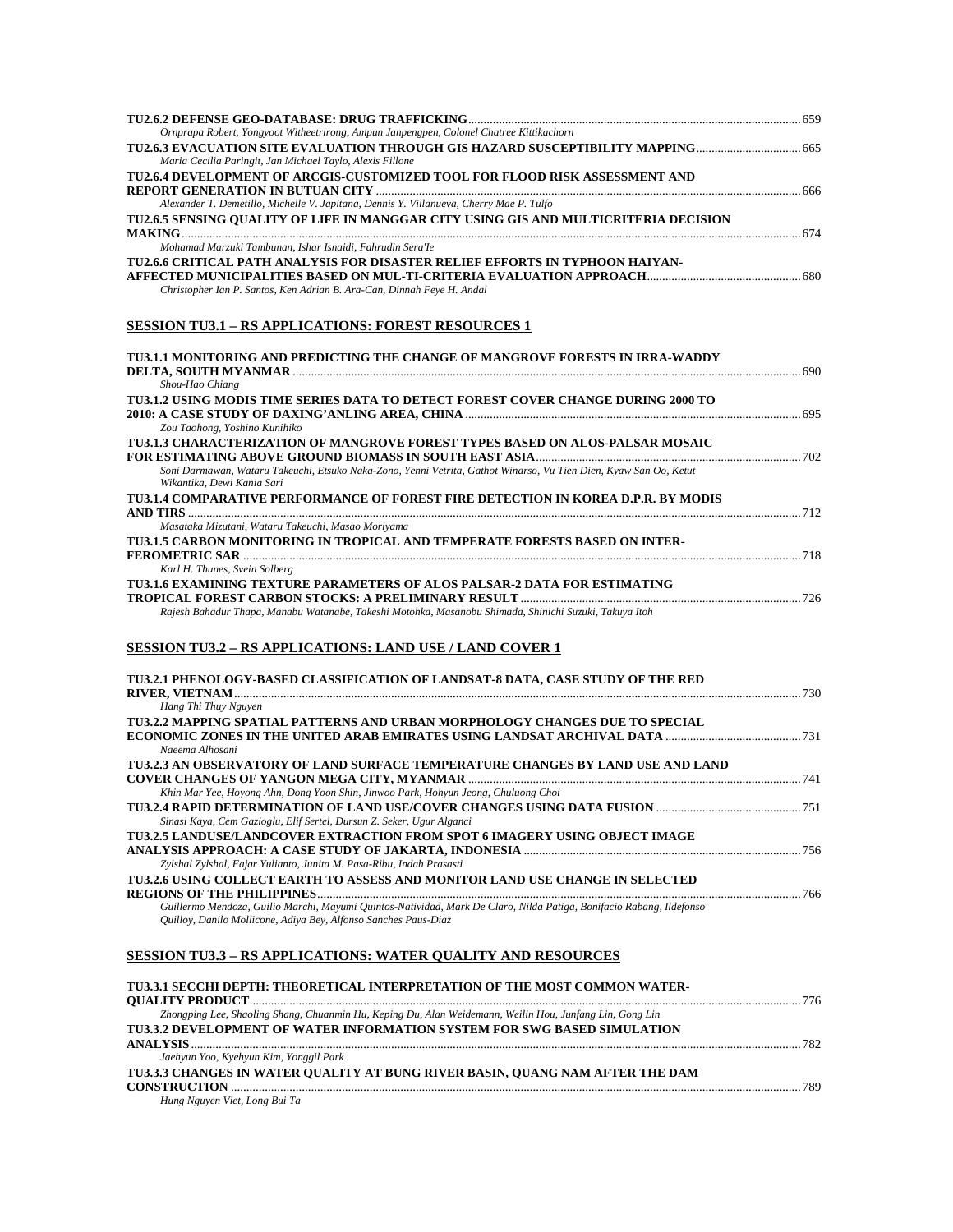| Kasumaiya Mahajir, Ahmad Nadzri Mohamed, Norizan Abdul Patah, Abdul Majid Wahab                                                                                                                                                |  |
|--------------------------------------------------------------------------------------------------------------------------------------------------------------------------------------------------------------------------------|--|
|                                                                                                                                                                                                                                |  |
| <b>VOLUME 2</b>                                                                                                                                                                                                                |  |
| Roseanne V. Ramos, Ariel C. Blanco                                                                                                                                                                                             |  |
| TU3.3.6 POPULATION GROWTH AND IMPACTS OF NILE WATER DEFICIENCY ON EGYPT USING GIS                                                                                                                                              |  |
| Ahmed Ibrahim Ramzi, Alaa El-Nahry                                                                                                                                                                                             |  |
| <b>SESSION TU3.4 - SPECIAL SESSION: JAXA</b>                                                                                                                                                                                   |  |
| TU3.4.1 COMBINING REMOTE SENSING AND STATISTICAL TECHNIQUES TO IMPROVE RICE AR-EA<br>Lakshman Nagraj Rao                                                                                                                       |  |
| TU3.4.2 MONITORING OF RICE CROP IN THE ME-KONG DELTA VIETNAM USING RADAR RE-MOTE                                                                                                                                               |  |
| Nguyen Lam-Dao, Thuy Le-Toan, Phung Hoang-Phi, Thy Pham-Thi-Mai<br>Tadayoshi Yahata                                                                                                                                            |  |
| Shinichi Sobue, Yutaka Kaneko, Ko Hamamoto, Michihiro Koide, Kei Oyoshi, Lal Samarakoon, Tsugito Nagano, Toshio Okumura                                                                                                        |  |
| <b>SESSION TU3.5 - SPECIAL SESSION: PHIL-LIDAR 2</b>                                                                                                                                                                           |  |
| TU3.5.1 OBJECT-BASED IMAGE ANALYSIS FOR MANGROVES EXTRACTION USING LIDAR<br>Rey L. Jalbuena, Rudolph V. Peralta, Ayin M. Tamondong                                                                                             |  |
| TU3.5.2 USING UNCALIBRATED LIDAR INTENSITY FOR CLASSIFICATION OF AGRICULTURAL<br>Coleen D. U. Carranza, Ariel C. Blanco                                                                                                        |  |
| TU3.5.3 GENERATION OF LAND COVER CLASSIFI-CATION MAP FROM LIDAR AND AERIAL IMAGE<br>USING OBJECT BASED IMAGE ANALYSIS AND FLOOD SUSCEPTIBILITY ASSESSMENT OF                                                                   |  |
| Ronaldo T. Alberto, Shirly C. Serrano, Guiller B. Damian, Eliza E. Camaso, Ariel R. Biagtan, Mi-Guelito F. Isip, Klifford M. Orge,<br>Mark Joseph C. Quinto, Romnick C. Tagaca                                                 |  |
| TU3.5.4 URBAN WIND FLOW SIMULATION OF LI-DAR-EXTRACTED BUILDING GEOMETRY IN UP<br>Jara Kaye S. Villanueva, Ma. Rosario Con-Cepcion O. Ang, Loureal Camille V. Inocencio, Ma. Victoria D. Rejuso, Jerome T.<br><b>Tolentino</b> |  |
| TU3.5.5 DELINEATING WATER EDGES FROM LIDAR DTM USING BANKFULL-FLOODING                                                                                                                                                         |  |
| Kevin Angelo C. Gonzales, Noel Jerome B. Borlongan, Nestor T. Olfindo, Roel M. De La Cruz, Anjillyn Mae C. Perez<br>TU3.5.6 COUPLING LIDAR DATA AND LANDSAT 8 OLI IN DELINEATING CORN PLANTATIONS IN                           |  |
| Michelle V. Japitana, James Earl D. Cubillas, Arnold G. Apdohan                                                                                                                                                                |  |
| <u>SESSION TU3.6 – GIS VISUALIZATION 1</u>                                                                                                                                                                                     |  |
| TU3.6.1 THE COMPARISON OF FLOOD AREA BETWEEN TWO DIFFERENCE DETERMINISTIC                                                                                                                                                      |  |
| Anujit Vansarochana<br>Suchawadee Sillaparat, Sanphet Chunithipai-San                                                                                                                                                          |  |
| TU3.6.3 A STUDY ON THE EFFICIENT IMAGE TRANSMISSION TECHNIQUE FOR THE GIS DIGITAL                                                                                                                                              |  |
| Myung-Hee Jo, Dong-Hyun Kim, Ju-Sung Park, Jin-Hwan Park<br>Javkhaa Gereltuya                                                                                                                                                  |  |
| TU3.6.5 RASTER MAPPING OF TOPOGRAPHIC PARAMETERS DERIVED FROM HIGH RESOLUTION                                                                                                                                                  |  |
| Yi-Hua Wang, Yi-Hsing Tseng                                                                                                                                                                                                    |  |
| TU3.6.6 A NEW PERSPECTIVE TOWARDS THE VISUALIZATION OF THE TEMPORAL ASPECTS OF<br>Yu-Ting Su, Jung-Hong Hong                                                                                                                   |  |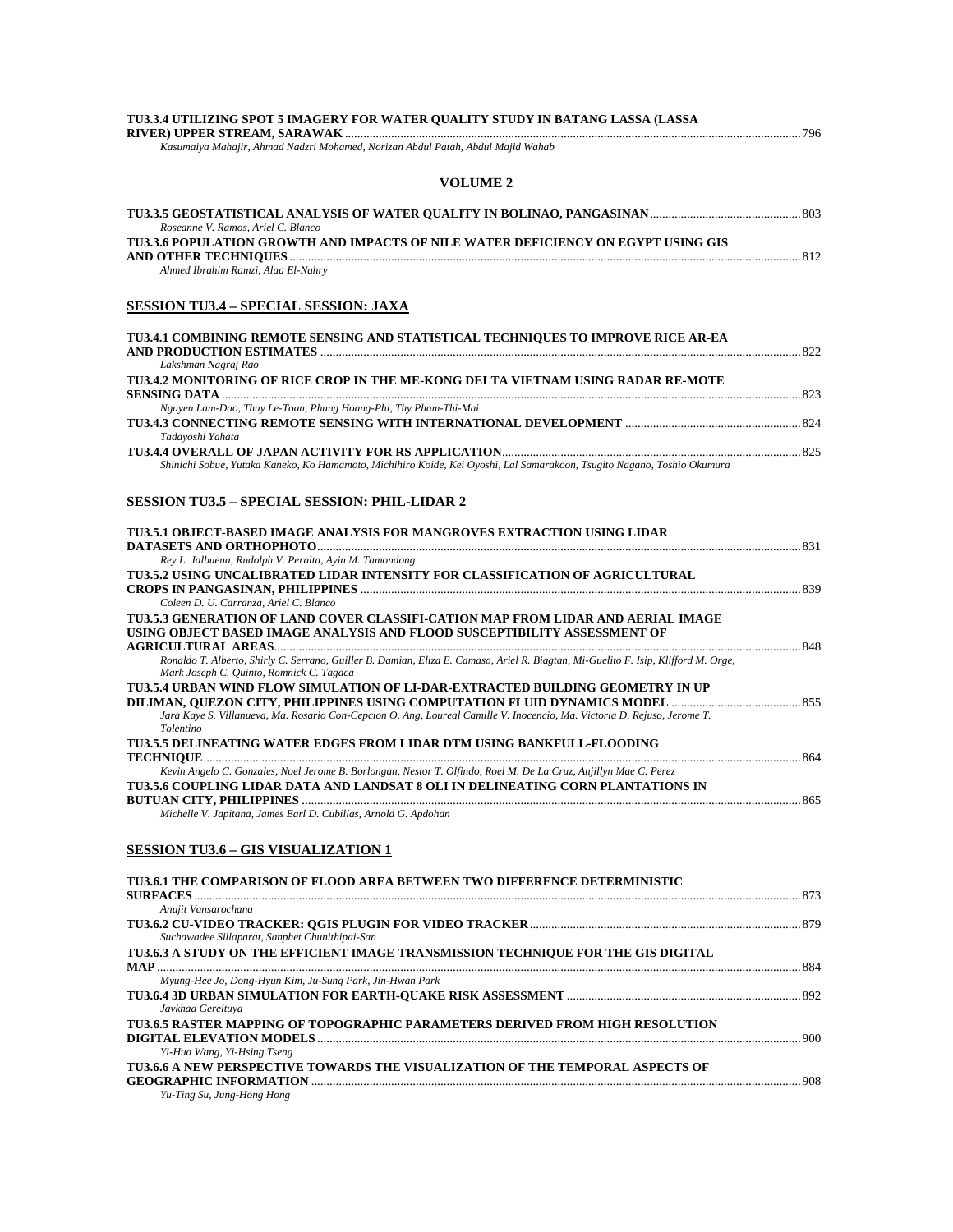# **SESSION TU3.7 – HAZARDS AND DISASTER RISK REDUCTION AND MANAGEMENT I**

| TU3.7.1 ANALYZING THE EFFECTS OF IMPERVIOUS SURFACE AREA AND RAINFALL VARIABLES<br>Man-Han Hsu, Shou-Hao Chiang, Chi-Farn Chen                                                                                                                      |  |
|-----------------------------------------------------------------------------------------------------------------------------------------------------------------------------------------------------------------------------------------------------|--|
| TU3.7.2 ESTIMATING LAND VALUE AND DISASTER RISK IN URBAN AREA IN YANGON, MY-MANMAR                                                                                                                                                                  |  |
| Tanakorn Sritarapipat, Wataru Takeuchi<br>TU3.7.3 IMPORTANCE OF INTEGRATING HIGH-RESOLUTION 2D FLOOD HAZARD MAPS IN THE                                                                                                                             |  |
| Ben Joseph Marquez Tapales, Alfredo Mahar Fran-Cisco Amante Lagmay, Jerico Mendoza, Christo-Pher Uichanco, Mark<br>Anthony Moises, Patricia Anne Delmendo, Neil Eneri Tingin, Laurize Santos, Nicanor Pellejera III                                 |  |
| TU3.7.4 ANALYSIS AND EVALUATION OF BRIDGE DAMAGES USING HIGH-RESOLUTION SAR                                                                                                                                                                         |  |
| Kazuki Inoue, Wen Liu, Mark Wieland, Tadashi Sasagawa, Fumio Yamazaki<br>TU3.7.5 SOME PROBLEMS OF PREPARING GEO-SPATIAL DATABASE FOR INDONESIAN NATIONAL<br><b>RESILIENCE: THE ROLE OF REMOTE SENSING TO IMPROVE THE AVAILABILITY OF GEOSPATIAL</b> |  |
| Sukendra Martha                                                                                                                                                                                                                                     |  |
| Kang Kian Hong                                                                                                                                                                                                                                      |  |
| <b>SESSION TU3.8 - WHITE ELEPHANT SESSION</b>                                                                                                                                                                                                       |  |
| H. C. Armin Gruen                                                                                                                                                                                                                                   |  |
| Orhan Altan                                                                                                                                                                                                                                         |  |
| Shunji Murai                                                                                                                                                                                                                                        |  |
| <b>SESSION TU4.1 – RS APPLICATIONS: FOREST RESOURCES 2</b>                                                                                                                                                                                          |  |
| TU4.1.1 FOREST BIOPHYSICAL CHARACTERISTICS ESTIMATION USING DIGITAL AERIAL PHO-<br>Wilson V. C. Wong, Satoshi Tsuyuki, Mui-How Phua, Keiko Ioki, Gen Takao                                                                                          |  |
| TU4.1.2 SATELLITE-DERIVED VEGETATION INDI-CES AND AN OBJECT-BASED ANALYSIS OF<br>Urawan Chanket, Charat Mongkolsawat                                                                                                                                |  |
| TU4.1.3 ANALYSES OF FOREST INVENTORY DATA IN RELATION TO REMOTELY SENSED DATA FOR                                                                                                                                                                   |  |
| Maung Moe Myint, Kyaw Thinn Latt<br>TU4.1.4 DETECTION OF CANOPY CHANGES IN TROPICAL FOREST USING MULTI-TEMPORAL LIDAR                                                                                                                               |  |
| Noor Azura Awang, Hamdan Omar<br>TU4.1.5 FOREST PLANTATION INVENTORY, ESTIMATION AND ANALYSIS OF PARAMETERS USING                                                                                                                                   |  |
| Rena Christina C. Puno, Abigail J. Labadan<br>Akiko Ono, Wataru Takeuchi, Sachiko Hayashida                                                                                                                                                         |  |
| <b>RS APPLICATIONS: AGRICULTURE AND SOIL 2</b>                                                                                                                                                                                                      |  |
| TU4.2.1 C-BAND SAR BACKSCATTERING CHARACTERISTICS OF SAGO PALMS AND OTHER LAND-<br>Jojene R. Santillan                                                                                                                                              |  |
| TU4.2.2 MONITORING AND DELINEATING THE PROGRESS OF RICE SOWING AND CROP-PING                                                                                                                                                                        |  |
| Vo Quang Minh, Tran Thi Hien, Ho Van Chien                                                                                                                                                                                                          |  |
| TU4.2.3 SPATIAL DEPENDENCY OF SOIL LINE COEFFICIENTS DERIVED FROM LANDSAT ETM+ AND                                                                                                                                                                  |  |
| Kunihiko Yoshino, Taohong Zou, Khishig-Suren Nyamsambuu, Pham Tien Dat, Hiroshi Okabe<br>TU4.2.4 GIS APPLICATION FOR LAND SUITABILITIES OF LOCAL FRUITS CULTIVATION: CASE                                                                           |  |
| Kris Sunarto, Niendyawati Supardan                                                                                                                                                                                                                  |  |
| TU4.2.5 INTER-COMPARISON OF SATELLITE BASED VEGETATION INDICES TO ESTI-MATE CROP                                                                                                                                                                    |  |

**YIELD IN IRRIGATED AREAS OF INDUS BASIN**..............................................................................................................................1038

*Muhammad Usman Liaqat, Muhammad Jehanzeb Masud Cheema, Talha Mahmood*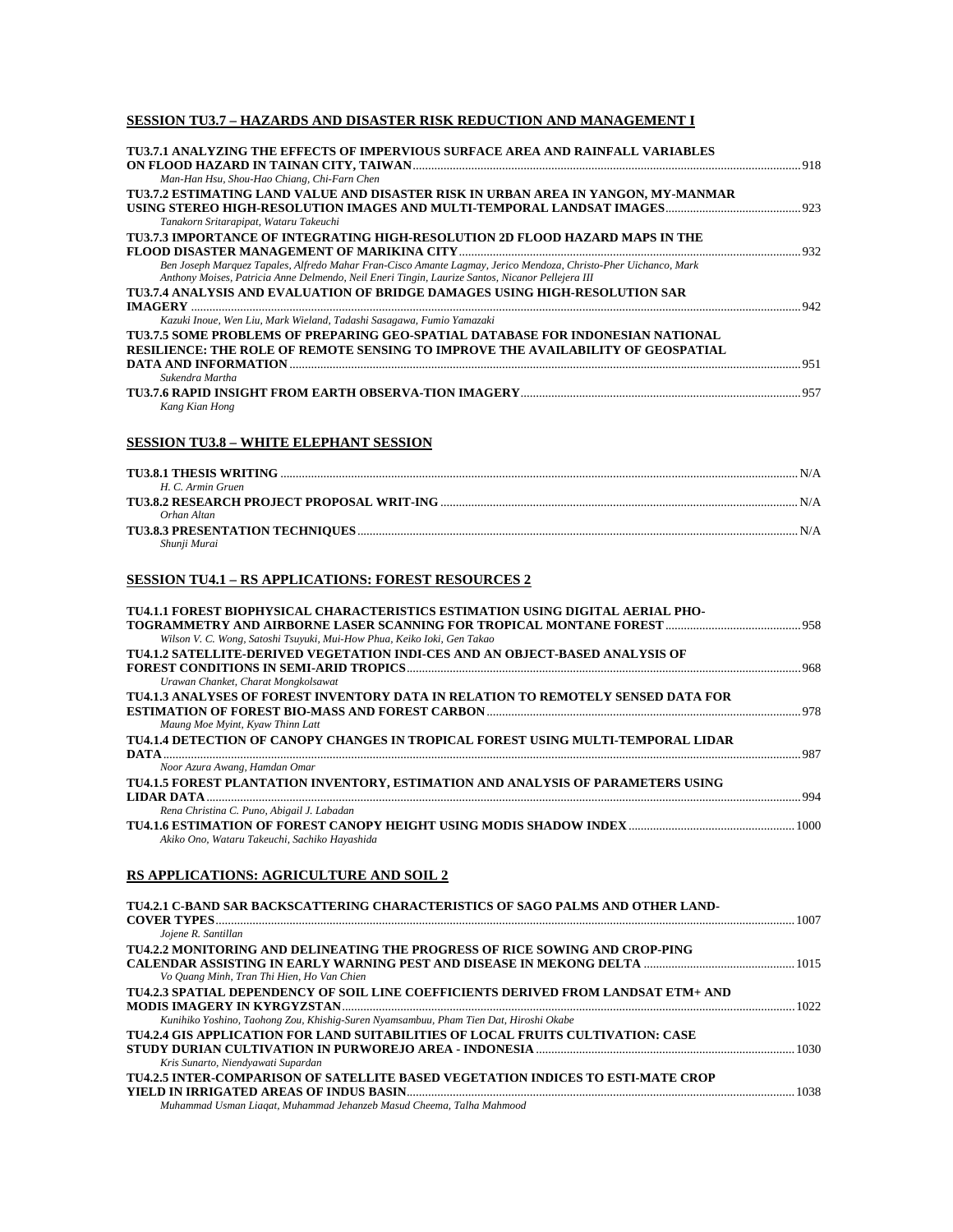#### **TU4.2.6 ACTUAL EVAPOTRANSPIRATION MODEL FOR NORTH VIETNAM USING VEGETATION**

# **INDICES OF MODIS DATA**......................................................................................................................................................................1046

*Tuong Ngoc Tran, Ke Chinh Luong* 

#### **SESSION TU4.3 – RS APPLICATIONS: ATMOSPHERE/OCEANOGRAPHY 1**

| TU4.3.1 REMOTE SENSING TECHNIQUE FOR RETRIEVAL OF BIOMASS BURNING HAZE IN                                                                                                                                                                                                                                          |      |
|--------------------------------------------------------------------------------------------------------------------------------------------------------------------------------------------------------------------------------------------------------------------------------------------------------------------|------|
|                                                                                                                                                                                                                                                                                                                    |      |
| Muhamad Faridzul Adli Bin Zakaria, Md Latifur Rahman Sarker, Ahmad Mubin Bin Wahab                                                                                                                                                                                                                                 |      |
| TU4.3.2 EVALUATION OF ATMOSPHERIC WATER VAPOR PRODUCT FROM THE MODIS ONLINE                                                                                                                                                                                                                                        |      |
| Red Castilla, Edgar Vallar Maria Cecilia Galvez, Mylene Cayetano, James Simpas, Melliza Cruz, Rheo Lamorena-Lim, Len<br>Herald Lim, Preciosa Corazon Pabroa, Ronald Macatangay, Gerry Bag-Tasa, Vernon Morris                                                                                                      |      |
| TU4.3.3 SEA LEVEL RISE QUANTIFICATION USING MULTI-MISSION SATELLITE ALTIMETER OVER                                                                                                                                                                                                                                 |      |
|                                                                                                                                                                                                                                                                                                                    |      |
| Ami Hassan Md Din, Mohd Nadzri Md Reba, Kamaludin Mohd Omar, Muhammad Faiz Pa'Suya, Sahrum Ses                                                                                                                                                                                                                     |      |
| TU4.3.4 ASSESSMENT OF M5 MODEL TREE FOR ESTIMATING REFERENCE EVAPOTRAN-SPIRATION                                                                                                                                                                                                                                   |      |
| Ali Rahimikhoob                                                                                                                                                                                                                                                                                                    | 1077 |
| TU4.3.5 SEA SURFACE CURRENT IN THE GULF OF THAILAND BASED ON NINETEEN YEARS                                                                                                                                                                                                                                        |      |
|                                                                                                                                                                                                                                                                                                                    |      |
| Muhammad Faiz Pa'Suya, Benny Peter, Ami Hassan Md Din, Kamaludin Mohd Omar                                                                                                                                                                                                                                         |      |
| TU4.3.6 THE IMPACT OF HUMAN ACTIVITIES ON THE HEAT ISLAND EFFECT - A CASE STUDY OF                                                                                                                                                                                                                                 |      |
|                                                                                                                                                                                                                                                                                                                    |      |
| $\mathbf{D}$ . $\mathbf{D}$ . $\mathbf{C}$ $\mathbf{L}$ . $\mathbf{V}$ . $\mathbf{C}$ $\mathbf{L}$ : $\mathbf{C}$ . $\mathbf{L}$ : $\mathbf{L}$ : $\mathbf{L}$ : $\mathbf{L}$ : $\mathbf{L}$ : $\mathbf{L}$ : $\mathbf{L}$ : $\mathbf{L}$ : $\mathbf{L}$ : $\mathbf{L}$ : $\mathbf{L}$ : $\mathbf{L}$ : $\mathbf{$ |      |

*Ren-De Chiu, Yi-Shiang Shiu, Re-Yang Lee, Tsu-Chiang Lei* 

# **SESSION TU4.4 – RS APPLICATIONS: UAV/UAS**

| TU4.4.1 GENERATION OF DIGITAL SURFACE TEM-PERATURE MODEL FROM THERMAL IMAG-ES   |      |
|---------------------------------------------------------------------------------|------|
|                                                                                 |      |
| Yao-Chen Hsieh, Shih-Hong Chio                                                  |      |
| TU4.4.2 ACCURACY ANALYSIS OF A MULTI-CAMERA IMAGING SYSTEM MOUNTED ON A UAS     |      |
|                                                                                 |      |
| Yi-Tang Li, Jyun-Ping Jhan, Jiann-Yeou Rau                                      |      |
|                                                                                 |      |
| Bahareh Kalantar Ghorashi Harandi, Shattri Bin Mansor, Helmi Zulhaidi M. Shafri |      |
|                                                                                 |      |
| Hiroaki Sugiyama, Mitsuharu Tokunaga                                            |      |
| TU4.4.5 THE EVALUATION OF VEGETATION CLASSIFICATION BY NARROW-BAND MULTI-       |      |
|                                                                                 | 1132 |
| You-Wei Bai, Jiann-Yeou Rau, Jyun-Ping Jhan, Cho-Ying Huang                     |      |
| TU4.4.6 TEST FLIGHTS OF A DRONE-BORNE MULTISPECTRAL IMAGER USING THE LCTF       |      |
|                                                                                 | 1140 |
| Junichi Kurihara. Tetsuro Ishida. Yukihiro Takahashi                            |      |

#### **SESSION TU4.5 – SPECIAL SESSION: PHIL-LIDAR 2**

| TU4.5.1 RULE-BASED CLASSIFICATION OF AGRICULTURAL RESOURCES THROUGH OBJECT-BASED                                                                                                                                             |      |
|------------------------------------------------------------------------------------------------------------------------------------------------------------------------------------------------------------------------------|------|
| IMAGE ANALYSIS USING LIDAR DERIVATIVES AND ORTHOPHOTO: THE CASE OF TABONTABON,                                                                                                                                               |      |
|                                                                                                                                                                                                                              |      |
| Reyfel Niño G. Maglines, Mc Laurence S. Compendio, Mitch Allan A. Haboc, Michael B. Omela, Omar Jayag, Pastor P. Garcia,<br>Jannet C. Bencure                                                                                |      |
| TU4.5.2 APPLICATION OF OBJECT-BASED IMAGE ANALYSIS AND SUPPORT VECTOR MA-CHINE IN                                                                                                                                            |      |
| MAPPING MANGROVE FOREST USING LIDAR AND ORTHOPHOTO: A CASE STUDY IN CALATAGAN,                                                                                                                                               |      |
|                                                                                                                                                                                                                              | 1147 |
| Lawrence Charlemagne G. David, Alejandro H. Ballado Jr.                                                                                                                                                                      |      |
| TU4.5.3 ESTIMATION OF TROPICAL FOREST TREE DIAMETER AT BREAST HEIGHT FROM AIR-                                                                                                                                               |      |
|                                                                                                                                                                                                                              |      |
| Reginald Jay L. Argamosa, Enrico C. Paringit, Gio P. Zaragosa, Nathaniel C. Bantayan, Carlyn Ann G. Ibañez, Regine Anne G.<br>Faelga, Mark Anthony V. Posilero, Nancy A. Dimayacyac, Karla Jane Gonzalvo, Manuel L. Castillo |      |
| TU4.5.4 LIDAR-BASED ESTIMATION OF CANOPY FUEL PARAMETERS OF TREE PLANTA-TIONS IN                                                                                                                                             |      |
|                                                                                                                                                                                                                              | 1165 |
| Jorge Andrew B. Cipriano, Jojemar Bantugan, Nycel S. Barbadillo                                                                                                                                                              |      |
| TU4.5.5 A CONTEXT-BASED APPROACH IN MAN-GROVE PATCHES EXTRACTION FROM LI-DAR                                                                                                                                                 |      |
|                                                                                                                                                                                                                              |      |
| Juan Carlos A. Graciosa, Renante R. Violanda, Annie G. Diola, Wenifel P. Perpetcho, Danilo T. Dy, Rolando Emerito S. Otadov                                                                                                  |      |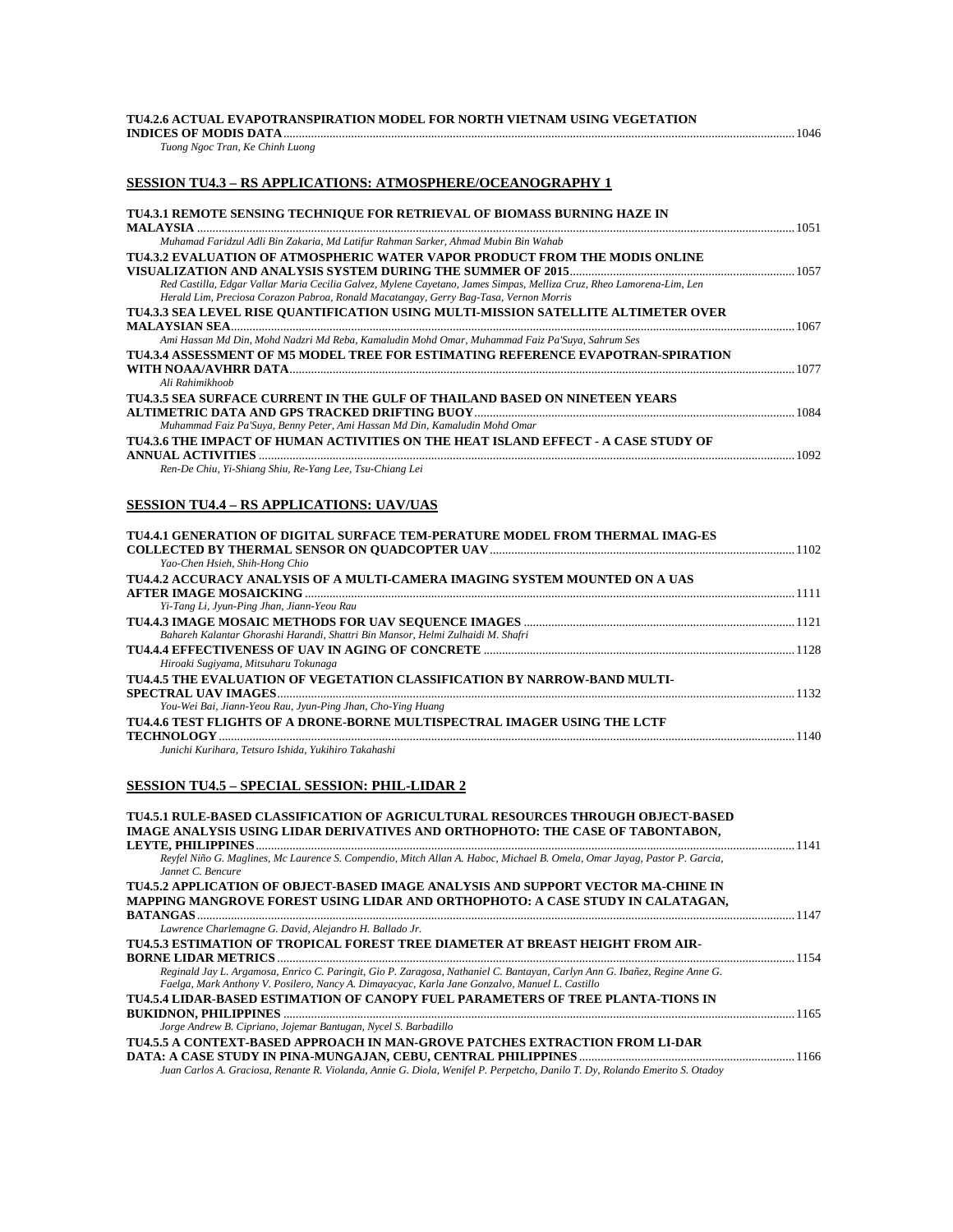| TU4.5.6 MANGROVE EXTRACTION IN E.B. MAGALONA, NEGROS OCCIDENTAL USING LIDAR DATA 1174<br>Ariadne Victoria S. Pada, Judith R. Silapan, Mark Anthony A. Cabanlit, Florencio P. Campomanes V, Julius Jason S. Garcia |  |
|-------------------------------------------------------------------------------------------------------------------------------------------------------------------------------------------------------------------|--|
| SESSION TU4.6 – URBAN ENVIRONMENT                                                                                                                                                                                 |  |
| TU4.6.1 THE RECONSTRUCTION OF URBAN CULTURAL LANDSCAPE AND THE CHANGE ANALYSIS<br>OF URBAN LANDSCAPE AND TEXTURE - A CASE STUDY OF THE OLD DOWNTOWN IN CENTRAL                                                    |  |
|                                                                                                                                                                                                                   |  |
| Yi-Shiang Shiu, Tsu-Chiang Lei, Re-Yang Lee, Feng-Cheng Lin, Tzu-How Chu                                                                                                                                          |  |
| TU4.6.2 CLASSIFICATION OF BUILDING ATTRIB-UTES IN DENSE URBAN AREAS USING ALOS-2 DATA                                                                                                                             |  |
| Tatsuya Yamamoto, Masafumi Nakagawa<br>TU4.6.3 SPATIO-TEMPORAL ASSESSMENT OF UR-BAN GROWTH IMPACT IN PUNE CITY USING                                                                                              |  |
| Piyush Yadav, Shailesh Deshpande                                                                                                                                                                                  |  |
| TU4.6.4 URBAN LAND USE MAPPING BASED ON OBJECT-BASED IMAGE ANALYSIS USING                                                                                                                                         |  |
|                                                                                                                                                                                                                   |  |
| Kanoksuk Chankon, Sanwit Iabchoon, Sangdao Wongsai                                                                                                                                                                |  |
| TU4.6.5 A STUDY ON THE INFLUENCES OF URBAN HEAT ISLAND EFFECT ON INDUSTRIAL                                                                                                                                       |  |
| Lung-Shih Yang, Chung-Tien Huang, Tien-Yin Chou, Mei-Ling Yeh                                                                                                                                                     |  |
| TU4.6.6 ANALYSIS OF THE URBAN SPATIAL PAT-TERNS IN NINH BINH CITY, VIETNAM USING                                                                                                                                  |  |
|                                                                                                                                                                                                                   |  |
| Hang Thi Thuy Nguyen                                                                                                                                                                                              |  |
|                                                                                                                                                                                                                   |  |
| SESSION TU4.7 – RS/GIS APPLICATIONS: RESOURCE MANAGEMENT I                                                                                                                                                        |  |
| TU4.7.1 ASSESSMENT TREND OF INUNDATION AND SALINITY INTRUSION IN COASTAL ZONE,                                                                                                                                    |  |
|                                                                                                                                                                                                                   |  |
| Phan Kieu Diem, Vo Quang Minh, Nguyen Thi Hong Diep                                                                                                                                                               |  |
| TU4.7.2 AN IMPLEMENTATION REALIZING THE TASKING CAPABILITIES OF INTERNET OF THINGS  1240<br>Chen-Hung Wu, Chih-Yuan Huang                                                                                         |  |
| TU4.7.3 LAND USE AND LAND COVER CHANGE INSIDE PRODUCTION FOREST IN SOUTH                                                                                                                                          |  |
| KALIMANTAN PROVINCE, INDONESIA AS ANALYZED USING LANDSAT IMAGERY AND DYNAMIC                                                                                                                                      |  |
|                                                                                                                                                                                                                   |  |
| Widiatmaka Widiatmaka, Wiwin Ambarwulan, Irman Firmansyah, Chandrasa Sjamsudin, Cecep Kusmana                                                                                                                     |  |
| TU4.7.4 COMMUNITY-BASED WATERSHED MONITORING SYSTEM FOR BIODIVERSITY                                                                                                                                              |  |
| Armando N. Espino Jr., Marvin M. Cinense, Nicasio C. Salvador, Annie Melinda Paz-Alberto, Restituto C. Bauan                                                                                                      |  |
| TU4.7.5 THE VARIATION ASSESSMENT OF RICE CROPS UNDER IMPACTS OF CLIMATE CHANGE IN                                                                                                                                 |  |
| Mi H. Nguyen, Minh O. Vo, Du T. Thai                                                                                                                                                                              |  |
| TU4.7.6 USE OF SATELLITE DATA AND POTENTIAL SURFACE ANALYSIS FOR URBAN EXPAN-SION                                                                                                                                 |  |
| Thirakan Chaikongthong, Suvalak Nakya, Thanwarat Anan, Tatiya Chuentragun                                                                                                                                         |  |
|                                                                                                                                                                                                                   |  |
| <b>SESSION WE1.1 - RS APPLICATIONS: GEOHAZARDS AND DISASTER 3</b>                                                                                                                                                 |  |

| WE1.1.1 DAMAGE ASSESSMENT OF URBAN AREAS DUE TO THE 2015 NEPAL EARTHOUAKE USING        |      |
|----------------------------------------------------------------------------------------|------|
|                                                                                        |      |
| Rendy Bahri, Wen Liu, Fumio Yamazaki                                                   |      |
| WE1.1.2 FLOOD RISK EXPOSURE DETERMINA-TION USING BUILDING EXTRACTION NEAR              |      |
|                                                                                        |      |
| Naressa Belle A. Saripada, Jao Hallen L. Bañados Chito L. Patiño, Jonnifer R. Sinogaya |      |
| WE1.1.3 ASSESSMENT OF THE EXPOSURE OF COASTAL ENVIRONMENTS TO NATU-RAL HAZARDS         |      |
|                                                                                        |      |
| Gay Jane Perez, Peter T. Y. Shih, Tee-Ann Teo                                          |      |
|                                                                                        |      |
| Gerardo P. Apor                                                                        |      |
| WE1.1.5 SITE SUITABILITY ANALYSIS FOR DISSEMINATION OF FLOOD AND DROUGHT-TOLERANT      |      |
|                                                                                        |      |
| Amrendra N. Singh, Devi D. Sinha, Uma S. Singh                                         |      |
| WE1.1.6 SPATIAL ANALYSIS OF DISASTER VULNERABILITY IN LINUGOS WATERSHED MINDANAO.      |      |
| PHILIPPINES.                                                                           | 1317 |
| Eric N. Bruno, Angela Grace I. Toledo-Bruno, Rose L. Ann Barro                         |      |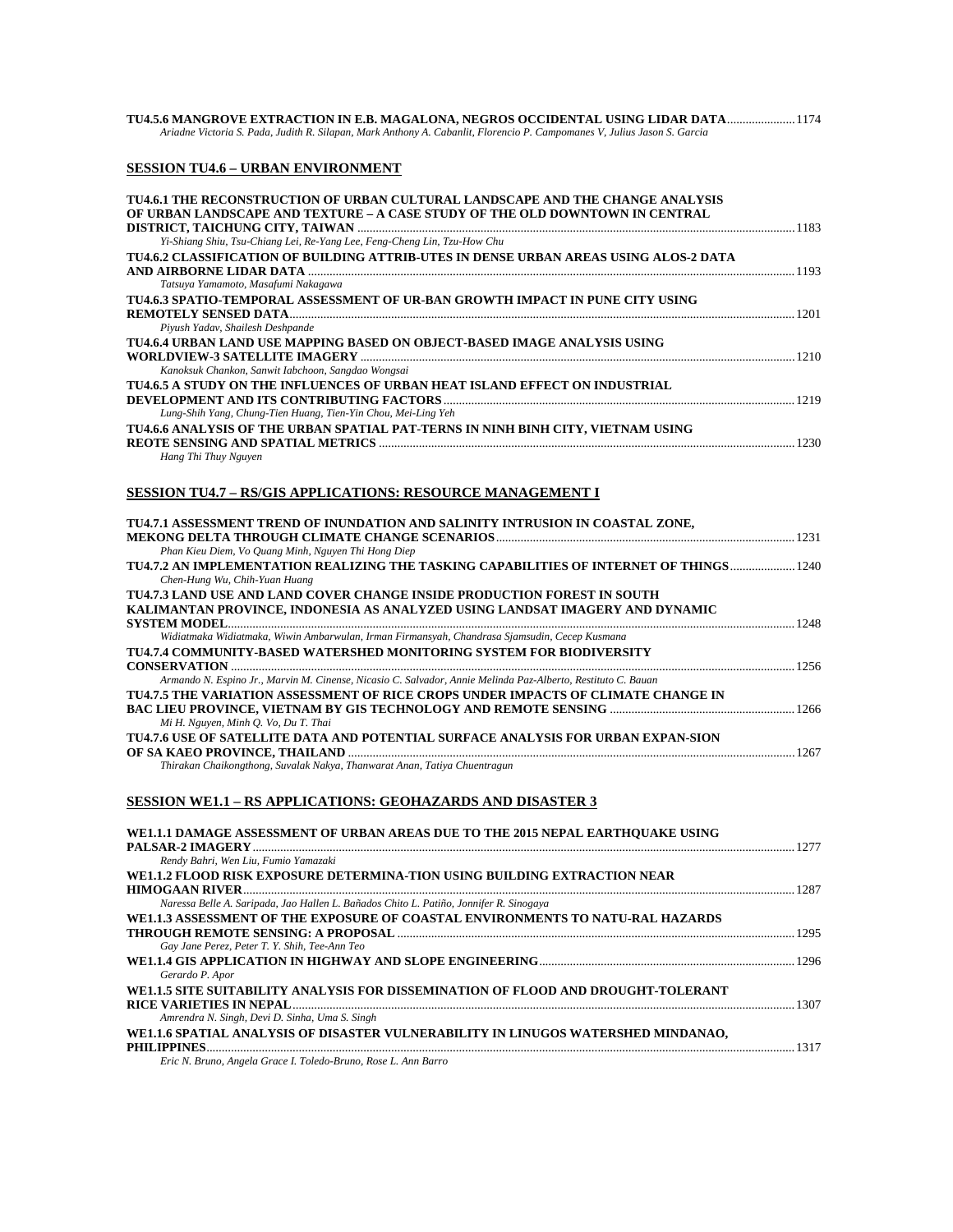# **SESSION WE1.2 – RS APPLICATIONS: CHM/DEM/DTM GENERATION**

| Anahita Khosravipour, Martin Isenburg, Andrew K. Skidmore, Tiejun Wang                                                    |      |
|---------------------------------------------------------------------------------------------------------------------------|------|
|                                                                                                                           |      |
| Frank Bignone                                                                                                             |      |
|                                                                                                                           |      |
| Atriyon Julzarika                                                                                                         |      |
|                                                                                                                           |      |
| I-Ling Kuo, Tee-Ann Teo                                                                                                   |      |
| WE1.2.5 THE RESOLUTION DILEMMA: FINDING THE OPTIMUM DEM RESOLUTION FOR LARGE-                                             |      |
|                                                                                                                           | 1357 |
| Ben Hur Pintor, Eula Fae Sola, Justine Teves, Loureal Camille Inocencio, Ma. Rosario Concepcion Ang                       |      |
| WE1.2.6 SCENARIO-BASED MAPS USING FLO-2D AND IFSAR-DERIVED DIGITAL ELE-VATION                                             |      |
| MODELS ON THE NOVEMBER 2006 RAINFALL-INDUCED LAHARS, MAYON VOLCANO, PHILIPPINES  1367                                     |      |
| Francesca Llanes, Peter Khallil Ferrer, Romer Gacusan, Victoriano Realino II, Julius Obrigue, Rodri-Go Narod Eco, Alfredo |      |
| Mahar Francisco Lagmay                                                                                                    |      |

# **SESSION WE1.3 – ECOLOGY/ENVIRONMENTAL CHANGE 2**

| WE1.3.1 CONTRIBUTION OF GOSAT PROJECT TO GHG MONITORING AND CARBON FLUX                                                                                                                    |      |
|--------------------------------------------------------------------------------------------------------------------------------------------------------------------------------------------|------|
|                                                                                                                                                                                            |      |
| Tatsuya Yokota, Nobuhiro Kikuchi, Yukio Yo-Shida, Isamu Morino, Osamu Uchino, Hiroshi Takagi, Heos-Sook Kim, Makoto Saito,<br>Shamil Maksyutov, Hibiki Noda, Fumie Kawazoe, Masataka Ajiro |      |
| WE1.3.2 USING NORMALIZED DIFFERENCE VEGETATION INDEX (NDVI) TO ASSESS VEGETATION                                                                                                           |      |
|                                                                                                                                                                                            |      |
| Kendel P. Bolanio, Meriam Makinano-Santillan, Jojene R. Santillan, Rolyn C. Daguil                                                                                                         |      |
| WE1.3.3 EVALUATION OF VEGETATION DENSI-TY CHANGES IN SUBURBAN AREA: A CASE STUDY                                                                                                           |      |
|                                                                                                                                                                                            | 1383 |
| Sinasi Kaya, Paria E. Osgouei, Ugur Alganci, Dursun Z. Seker, Cem Gazioglu                                                                                                                 |      |
| WE1.3.4 CAUSES AND MITIGATION MEASURES OF ELEPHANT (Loxodonta Africana) MORTALITY IN                                                                                                       |      |
|                                                                                                                                                                                            | 1389 |
| Elizabeth Naliaka Wakoli, Hellen Iparan, Noah Sitati, Paul Odwori                                                                                                                          |      |
| WE1.3.5 ANOMALOUS SEA SURFACE WARMING EVENTS IN THE CORAL TRIANGLE AND ITS                                                                                                                 |      |
|                                                                                                                                                                                            |      |
| Eileen L. Peñaflor, Laura T. David, William J. Skirving                                                                                                                                    |      |
| WE1.3.6 THE IMPACT OF GAS EMISSIONS (AEROSOL) CAUSING GREENHOUSE AND INCREASING                                                                                                            |      |
|                                                                                                                                                                                            |      |
| Tuong Ngoc Tran, Ke Chinh Luong                                                                                                                                                            |      |

#### **SESSION WE1.4 – WEB GIS**

| WE1.4.1 A STUDY ON MEASURES FOR CON-STRUCTING GAME ENGINE-BASED 3D WEB GIS DISPLAY         |  |
|--------------------------------------------------------------------------------------------|--|
| Jun-Hyung Kim, Su-Myung Gang, Jin-Man Kim, Sung-Hyun Jang                                  |  |
| WE1.4.2 REMOTE SENSING AND GIS WEB-BASED SYSTEM FOR PADDY CULTIVA-TION                     |  |
|                                                                                            |  |
| Siti Masayu Yahaya, Norhayati Che Musa, Zubaidah Mansor, Muhammad Nazir Siham, Sutha Veloo |  |
| WE1.4.3 AN INTEGRATED PERSPECTIVE TO-WARDS THE COMBINATION OF SEN-SORS AND                 |  |
|                                                                                            |  |
| Yu-Sheng Chen, Jung Hong Hong                                                              |  |
| WE1.4.4 MAP4RM: AN ONLINE MAPPING SERVICE FOR MINING STAKEHOLDERS IN MINDANAO              |  |
| Rolyn Cutamora Daguil, Junrie B. Matias, Michelle V. Japitana, Meriam M. Santillan         |  |
| WE1.4.5 UTILIZATION OF OPENGEO SUITE IN BUILDING WEB APPLICATION FOR LARGE SCALE           |  |
|                                                                                            |  |
| Michelle V. Japitana, Melbert R. Bonotan                                                   |  |
|                                                                                            |  |
| Hao Chang, Chih-Yuan Huang                                                                 |  |

#### **SESSION WE1.5 – RS APPLICATIONS: AGRICULTURE AND SOIL 3**

| WE1.5.1 USABILITY OF SENTINEL-1 DUAL PO-LARIZATION C-BAND DATA FOR PLAN-TATION |  |
|--------------------------------------------------------------------------------|--|
|                                                                                |  |
| Jukka Miettinen, Soo Chin Liew, Leong Keong Kwoh                               |  |
| WE1.5.2 ESTIMATION OF ACTUAL EVAPOTRANSPIRATION USING SURFACE ENERGY BALANCE   |  |
|                                                                                |  |
| Khalifah Insan Nur Rahmi, Projo Danoedoro                                      |  |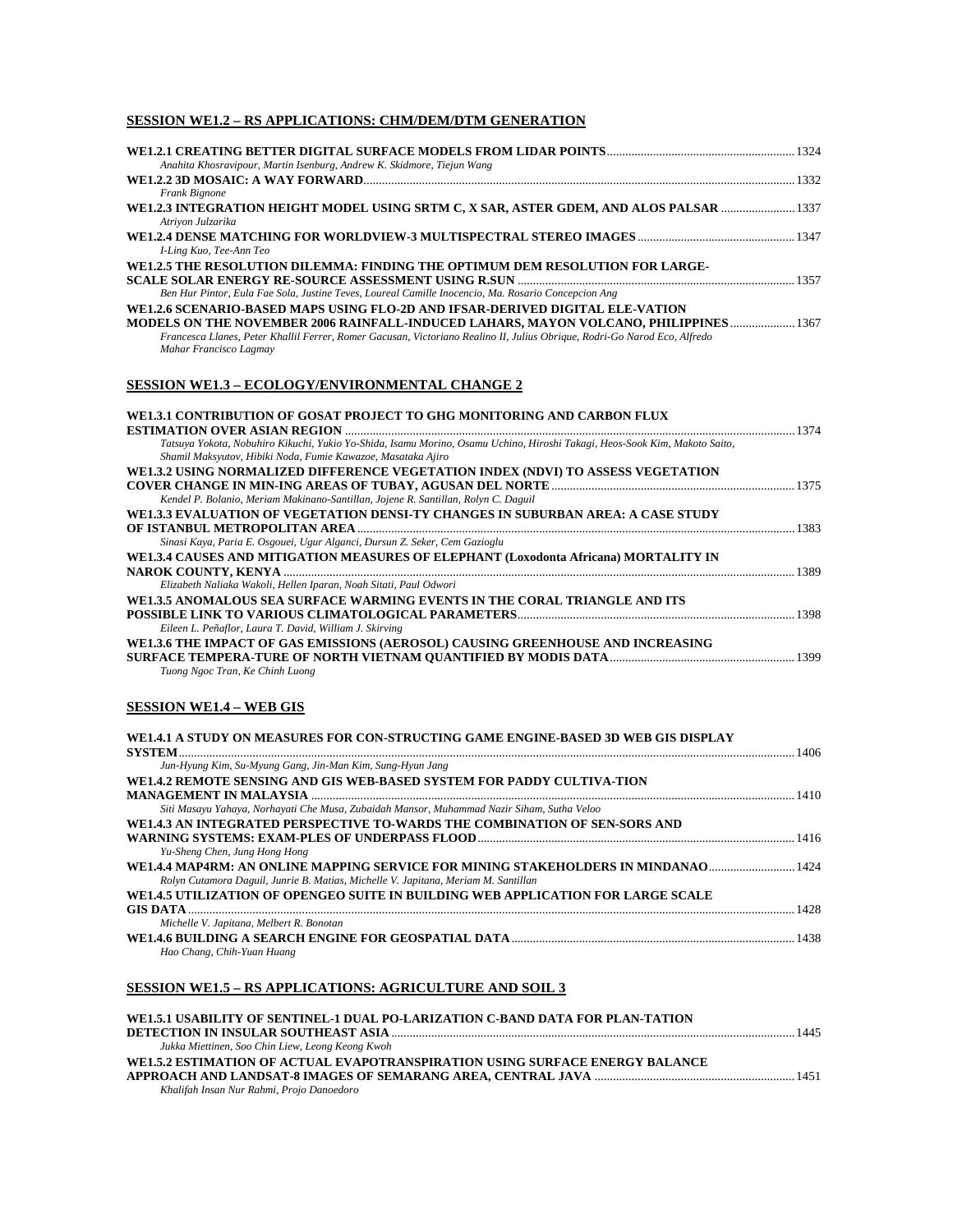| 1460 . 1460 . WULTITEMPORAL SOIL MOISTURE ESTIMATION USING C-BAND SAR IMAGES                                                                                                                                                                         |  |
|------------------------------------------------------------------------------------------------------------------------------------------------------------------------------------------------------------------------------------------------------|--|
| D. Amarsaikhan, G. Bolor, V. Battsengel, B. Bayarbaatar<br>WE1.5.4 STUDY OF ALOS AVNIR-2 IMAGE PROC-CESSING FOR ESTIMATING VEGETATION CANOPY                                                                                                         |  |
|                                                                                                                                                                                                                                                      |  |
| Pendi Tri Sutrisno, Nur Mohammad Farda                                                                                                                                                                                                               |  |
| WE1.5.5 CLASSIFICATION OF VEGETATION AND OIL PALM AGE USING SPOT6: THE CASE OF TANA                                                                                                                                                                  |  |
| Ita Carolita, Jansen Sitorus, Rizgi Ianatus                                                                                                                                                                                                          |  |
| 1480 . 1480 . WELL, S.6 MAPPING RICE AND CORN AREAS IN NORTHERN PHILIPPINE USING MODIS DATA                                                                                                                                                          |  |
| Nathaniel Alibuyog, Josefino C. Comiso                                                                                                                                                                                                               |  |
| <b>SESSION WE1.6 – RS APPLICATIONS: VEGETATION AND CROPS 2</b>                                                                                                                                                                                       |  |
|                                                                                                                                                                                                                                                      |  |
| WE1.6.1 REMOTE SENSING TECHNIQUE FOR ESTIMATING THE AGE OF OIL PALM USING HIGH                                                                                                                                                                       |  |
| Siti Aishah Mansor, Md Latifur Rahman Sarker                                                                                                                                                                                                         |  |
| WE1.6.2 MAPPING PROSOPIS GLANDULOSA (MESQUITE) INVASION AND ITS COEXISTANT SPECIES                                                                                                                                                                   |  |
| IN THE SEMI-ARID ENVIRONMENT OF SOUTH AFRICA USING WORLDVIEW-2 IMAGERY AND                                                                                                                                                                           |  |
| Nyasha Mureriwa, Elhadi Adam                                                                                                                                                                                                                         |  |
| WE1.6.3 COMPARISONS OF USING RANDOM FOREST AND MAXIMUM LIKELIHOOD CLASSIFIERS                                                                                                                                                                        |  |
|                                                                                                                                                                                                                                                      |  |
| Re-Yang Lee, Deng-Yuan Ou, Yi-Shiang Shiu, Tsu-Chiang Lei<br>WE1.6.4 ESTIMATION OF GREEN WATER FOOT-PRINT OF RICE PADDIES IN TAITUNG AREA USING                                                                                                      |  |
|                                                                                                                                                                                                                                                      |  |
| Chih-Da Wu, Tzu-Yu Huang, Shih-Yuan Lin, Chun-Te Lin                                                                                                                                                                                                 |  |
| WE1.6.5 MAPPING PADDY AREA IN KANDAL AND PREY VENG PROVINCES IN CAM-BODIA USING                                                                                                                                                                      |  |
| Lakmal Deshapriya, Men Sothy, Heng Yuthin, Lal Samarakoon, Manzul Hazarika                                                                                                                                                                           |  |
| WE1.6.6 THE POTENTIAL OF VERY HIGH SPATIAL RESOLUTION REMOTE SENSING IN                                                                                                                                                                              |  |
|                                                                                                                                                                                                                                                      |  |
| Dimitris Stratoulias, Rolf A. De By, Raul Zurita-Milla, Wietske Bijker, Valentyn Tolpekin, Urs Schul-Thess, Zia Uddin Ahmed                                                                                                                          |  |
|                                                                                                                                                                                                                                                      |  |
|                                                                                                                                                                                                                                                      |  |
| SESSION WE1.7 – SPECIAL SESSION: APPLICATIONS OF REMOTE SENSING TECHNOLOGIES TO                                                                                                                                                                      |  |
| NATURAL RESOURCES MANAGEMENT: EXPERIENCES OF THE USAID-B+WISER PROGRAM                                                                                                                                                                               |  |
| WE1.7.1 SUPPORT TO SUSTAINABLE FOREST MANAGEMENT IN THE PHILIPPINES THROUGH                                                                                                                                                                          |  |
|                                                                                                                                                                                                                                                      |  |
| Randy Vinluan, Ricardo Calderon, Bonifacio Rabang, Oliver Agoncillo, Elizabeth Lebow, Amanda Whitehurst, Guillermo<br>Mendoza, Felix Gaschick                                                                                                        |  |
| WE1.7.2 HIGH CONSERVATION VALUE AREAS AS A STRATEGIC APPROACH FOR PROTECTED AREA                                                                                                                                                                     |  |
|                                                                                                                                                                                                                                                      |  |
| Jose Don De Alban, Joni Acay, Felix Gaschick, Rai Gomez, April Faith Guinto, Mimie Ledesma, Neil Aldrin Mallari, Jennica<br>Paula Masigan, Angelica Kristina Monzon, Joanne Rae Pales, Margie Parinas, Sheryl Rose Reyes, Edmund Leo Rico, Christian |  |
| Supsup, Dennis Tablazon, Roven Tumaneng, Merlijn Van Weerd, Rizza Karen Veridiano, Jackie Wenceslao                                                                                                                                                  |  |
| WE1.7.3 ESTIMATING FOREST BIOMASS OF NORTHERN SIERRA MADRE NATURAL PARK USING                                                                                                                                                                        |  |
| Angelica Kristina Monzon, Rizza Karen Veridiano, Guillermo Mendoza, Randy Vinluan, Oliver Agoncil-Lo, Jose Don De Alban                                                                                                                              |  |
| WE1.7.4 ROLE OF GEOSPATIAL TECHNOLOGIES FOR ASSESSING REDD+ FEASIBILITY AT THE SUB-                                                                                                                                                                  |  |
|                                                                                                                                                                                                                                                      |  |
| Rizza Karen Veridiano, Angelica Kristina Monzon, Jose Don De Alban, Roven Tumaneng<br>WE1.7.5 A SEMI-AUTOMATED PREPROCESSING MODULE FOR 25-METER RESOLUTION                                                                                          |  |
|                                                                                                                                                                                                                                                      |  |
| Sheryl Rose Reyes, Angelica Kristina Monzon, Mari Trix Estomata, Jose Don De Alban                                                                                                                                                                   |  |
|                                                                                                                                                                                                                                                      |  |
| SESSION WE1.8 - SPECIAL SESSION: DIWATA-1: FIRST PHILIPPINE MICROSATELLITE                                                                                                                                                                           |  |
|                                                                                                                                                                                                                                                      |  |
| Kaye Kristine Vergel, Benjamin Jonah P. Magallon, Yukihiro Takahashi, Ishida Tetsuro, Gay Jane, P. Perez, Mark Edwin A.                                                                                                                              |  |
| Tupas, Joel S. Marciano                                                                                                                                                                                                                              |  |
| WE1.8.2 RECENT UPDATES ON THE DESIGN AND IMPLEMENTATION OF DIWATA-1 – THE                                                                                                                                                                            |  |
| Doreena Karmina A. Pulutan, Ariston N. Gon-Zalez, Joel S. Marciano Jr.                                                                                                                                                                               |  |
| WE1.8.3 DATA PROCESSING, ARCHIVING AND DISTRIBUTION (DPAD) SUB-SYSTEM DESIGN FOR                                                                                                                                                                     |  |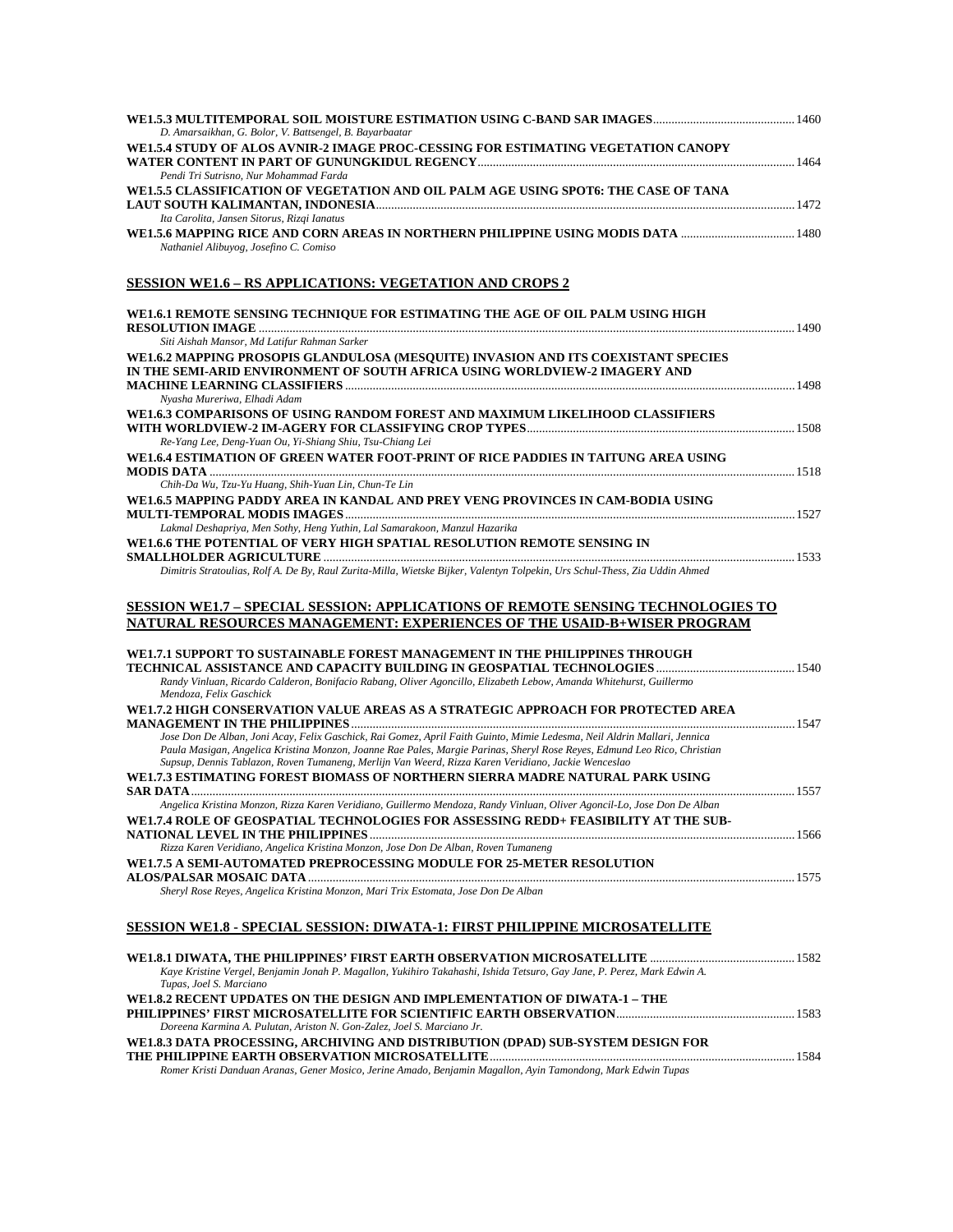| WE1.8.4 CALIBRATION AND VALIDATION OF REMOTE SENSING INSTRUMENTS FOR PHILIPPINE                                                                                                                            |  |
|------------------------------------------------------------------------------------------------------------------------------------------------------------------------------------------------------------|--|
| Enrico C. Paringit, Tetsuro Ishida, Fra Angelico Viray, Mara Alain Maestro, James Albert Calvo, Gay Jane Perez, Shielo Namuco,                                                                             |  |
| Louisse Anne Fulgencio, Francisco Miguel Felicio, Brent Fallarcuna, Pauline Joanne Arceo, Mary Catherine Elizabeth Baliguas,<br>Millie Shane Reyes, Iro Niel Roxas, Joida Prieto                           |  |
| WE1.8.5 AIRBORNE CAMPAIGN USING LCTF MULTI-SPECTRAL CAMERA IN NORTHERN SAMAR  1586                                                                                                                         |  |
| Tetsuro Ishida, Yukihiro Takahashi, Junichi Kurihara, Enrico Paringit, Fra Angelico Viray, Gay Jane Perez, Shielo Namuco<br>WE1.8.6 PHL-MICROSAT PRODUCT DEVELOPMENT: PROGRESS ON LEVEL 0 TO LEV-EL 1 DATA |  |
| Jeremy Porquez, Ellison Castro, Paul Leonard Atchong Hilario, Shielo Namuco, Gay Jane Perez                                                                                                                |  |
|                                                                                                                                                                                                            |  |
| <b>SESSION WE2.1 - HAZARDS AND DISASTER RISK REDUCTION AND MANAGEMENT 2</b>                                                                                                                                |  |
| Yajing Ge, Ogawa Susumu                                                                                                                                                                                    |  |
| WE2.1.2 IDENTIFICATION OF EVACUATION ROUTES IN TACLOBAN CITY USING GEOGRAPHIC                                                                                                                              |  |
| Joy Santiago, Jerico E. Mendoza, Alfredo Mahar Francisco A. Lagmay                                                                                                                                         |  |
| WE2.1.3 ANTHROPOGENIC FIRE REGIME DETECTION USING 1953 AERIAL PHOTOGRAPH                                                                                                                                   |  |
|                                                                                                                                                                                                            |  |
| Fabian Surya Pramudya, Michael Holton Price, Agung Budi Harto, Ketut Wikantika, Rebecca Bliege Bird                                                                                                        |  |
| <b>VOLUME 3</b>                                                                                                                                                                                            |  |
| WE2.1.4 ASSESSING THE IMPACTS OF FLOOD-ING IN TAGO RIVER BASIN, MINDANAO, PHILIPPINES                                                                                                                      |  |
| THROUGH INTEGRATION OF HIGH RESOLUTION ELEVATION DA-TASETS, LANDSAT IMAGE                                                                                                                                  |  |
|                                                                                                                                                                                                            |  |
| Meriam Makinano-Santillan, Jojene R. Santillan, Arthur M. Amora, Jennifer Tolo Marqueso, Linbert C. Cutamora, Jesiree L.<br>Serviano, Ronald M. Makinano, Lorie Cris A. Asube                              |  |
| Yuriko Koike, Mineo Haze, Makiko Tomita                                                                                                                                                                    |  |
|                                                                                                                                                                                                            |  |
| <b>SESSION WE2.2 - RS APPLICATIONS: FOREST RESOURCES 3</b>                                                                                                                                                 |  |
|                                                                                                                                                                                                            |  |
| D. Enkhjargal, D. Amarsaikhan, G. Bolor, N. Tsetsegjargal, G. Tsogzol                                                                                                                                      |  |
| WE2.2.2 TREE HEIGHT AND TOTAL ABOVE-GROUND BIOMASS (TAGB) EXTRAC-TION USING                                                                                                                                |  |
| Ab. Latif Ibrahim, Siow Wei Jaw, Salahudin Al Ayubbi Bin Saleh, Tze Huey Tam, Mou Leong Tan                                                                                                                |  |
| WE2.2.3 PROTOTYPE OF PRECISION FORESTRY INTEGRATING RADIO-FREQUENCY                                                                                                                                        |  |
| Nathaniel C. Bantayan                                                                                                                                                                                      |  |
| WE2.2.4 IMPROVING LIDAR-BASED FOREST RE-SOURCES ASSESSMENT USING PRE-CISE FIELD                                                                                                                            |  |
|                                                                                                                                                                                                            |  |
| Carlyn Ann G. Ibañez, Enrico C. Paringit, Reginald Jay L. Argamosa, Nancy A. Dimayacyac, Regine Anne G. Faelga, Fe Andrea<br>M. Tandoc, Mark Anthony V. Posilero, Gio P. Zaragosa, Nathaniel C. Bantayan   |  |
| WE2.2.5 ON THE INTERCHANGE OF SUBSISTENCE AGRICULTURE AND RAINFOREST: AN                                                                                                                                   |  |
|                                                                                                                                                                                                            |  |
| Daniel Useng, Sikstus Gusli, Darmawan, Jeff Neilson, Sarip Hidayat                                                                                                                                         |  |
| WE2.2.6 QUANTIFYING FOREST COVER CHANG-ES IN THE PHILIPPINES FROM 2000-2012 FROM                                                                                                                           |  |
| Brent Fallarcuna, Gay Jane Perez                                                                                                                                                                           |  |
| <b>SESSION WE2.3 – RS APPLICATIONS: ATMOSPHERE/OCEANOGRAPHY 2</b>                                                                                                                                          |  |
|                                                                                                                                                                                                            |  |
| Maslina Natar, Mazlan Hashim                                                                                                                                                                               |  |
| WE2.3.2 REMOTE SENSING OF AEROSOL OPTICAL DEPTH OVER URBAN AND RURAL AREAS FROM                                                                                                                            |  |
| Nguyen Thi Thuy Hang, Tang-Huang Lin                                                                                                                                                                       |  |
| WE2.3.3 STUDY OF ATMOSPHERIC EFFECT VARIABILITY USING PSEUDO INVARI-ANT FEATURES                                                                                                                           |  |
|                                                                                                                                                                                                            |  |

*Nguyen Dinh Duong*  **WE2.3.4 DIURNAL VARIATIONS OF SEASONAL RAINFALL OVER THE STATE OF HIMA-CHAL PRADESH AS OBSERVED BY SATELLITE DATA**.............................................................................................................................1694 *Vidhi Bharti, Charu Singh*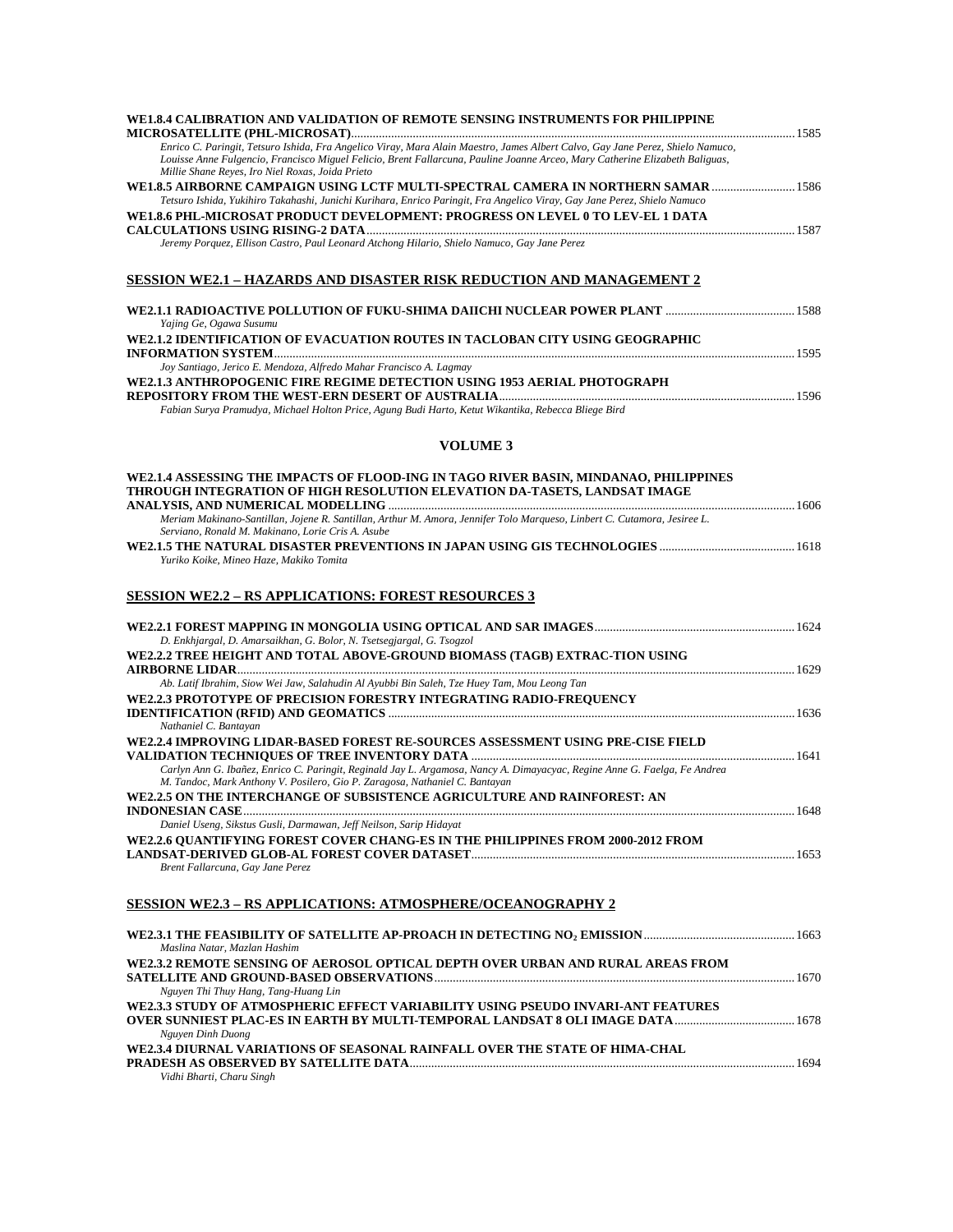| WE2.3.5 ANALYSIS OF SHORELINE CHANGES IN NORTHERN PASSAGE OF THUAN AN INLET, THUA<br>THIEN HUE PROVINCE IN PERIOD 2000-2014 BY USING GIS AND REMOTE SENSING …………………………………………………………………………… |  |
|-------------------------------------------------------------------------------------------------------------------------------------------------------------------------------------------|--|
| Nguyen Huy Anh, Ho Ngoc Anh Tuun, Dinh Thanh Kien                                                                                                                                         |  |
| Yonghong Li, Tongtong Liu, Shaoling Shang                                                                                                                                                 |  |
|                                                                                                                                                                                           |  |
| <b>SESSION WE2.4 – GPS APPLICATIONS</b>                                                                                                                                                   |  |
| WE2.4.1 MONITORING VERTICAL LAND MOTION IN MALAYSIA USING GLOBAL POSI-TIONING                                                                                                             |  |
| Ami Hassan Md Din, Mohd Nadzri Md Reba, Kam-Aludin Mohd Omar, Sahrum Ses, Amir Sharifuddin Ab Latip                                                                                       |  |
| WE2.4.2 DEVELOPMENT OF PUBLIC FACILITY AND HOUSEHOLD LOCATOR TOOL USING MOBILE                                                                                                            |  |
|                                                                                                                                                                                           |  |
| Alexander T. Demetillo, Michelle V. Japi-Tana, Sonny S. Norca                                                                                                                             |  |
| WE2.4.3 ROAD SURFACE STRUCTURE MONITORING AND ANALYSIS USING HIGH PRECISION GPS                                                                                                           |  |
| Bonifacio R. Prieto                                                                                                                                                                       |  |
| WE2.4.4 FEASIBILITY OF DOL-VRS SERVICE FOR ESTABLISHING SURVEY CONTROL USING POST-                                                                                                        |  |
| Kitsanut Chanutboonsin, Constantin-Octavian Andrei, Kanok Weerawong, Teetat Charoenkalunyuta                                                                                              |  |
| WE2.4.5 ANDROID APPLICATION DEVELOPMENT FOR GPS-BASED TREE LOCATION TRACKER ………………………………………………………………                                                                                      |  |
| Alexander T. Demetillo, Michelle V. Japitana, Sonny S. Norca                                                                                                                              |  |
| SESSION WE2.5 – MICROWAVE SENSORS / SAR / INSAR / D-INSAR 1                                                                                                                               |  |
|                                                                                                                                                                                           |  |
| WE2.5.1 HOPFIELD NEURAL NETWORK BASED PARETO OPTIMAL FOR RETRIEVING SEA SURFACE<br>Maged Marghany                                                                                         |  |
| WE2.5.2 SURFACE DEFORMATION ASSESS-MENTS IN HANOI, VIETNAM USING ALOS PALSAR                                                                                                              |  |
| Tuan S Le, Chung-Pai Chang                                                                                                                                                                |  |
| WE2.5.3 A STUDY FOR THE METHODOLOGY TO MONITOR MT. SHINMOE-DAKE VOLCANO BY                                                                                                                |  |
| Daisuke Sango, Shunichi Kusano, Takashi Shibayama, Kazuo Yoshikawa                                                                                                                        |  |
| WE2.5.4 THE STUDY OF LAND USE/LAND COV-ER IN COASTAL AREA OF CHANTHA-BURI                                                                                                                 |  |
|                                                                                                                                                                                           |  |
| Wimon Pathtong, Amornchai Prakobya, Suramongkon Siripon, Nuttorn Kaewpoo                                                                                                                  |  |
| WE2.5.5 THREE-DIMENSIONAL HYBRID GENETIC ALGORITHM PHASE UNWRAPPING FOR NEPAL                                                                                                             |  |
| Maged Marghany                                                                                                                                                                            |  |
| WE2.5.6 GENERATION OF DEM USING HIGH RESOLUTION SAR DATA IN TROPICAL REGION 1792                                                                                                          |  |
| Nasuha Ishak, Md Latifur Rahman Sarker, Anis Afirah Mohammad Radhi                                                                                                                        |  |
| SESSION WE2.6 – DATA PROCESSING: DATA FUSION AND DATA MINING                                                                                                                              |  |
|                                                                                                                                                                                           |  |
| Charis Lanaras, Emmanuel Baltsavias, Konrad Schindler                                                                                                                                     |  |
| WE2.6.2 MULTISENSOR APPROACH TO OIL PALM PLANTATION MONITORING USING DATA FUSION                                                                                                          |  |
| Christine Pohl, Chong Khai Loong, John Van Genderen                                                                                                                                       |  |
| WE2.6.3 FUSION OF OPTICAL AND SAR IN EXTRACTING SHORELINE AT NORTHEAST COAST OF                                                                                                           |  |
| Syaifulnizam Abd Manaf, Norwati Mustapha, Md Nasir Sulaiman, Nor Azura Husin, Mohd Radzi Abdul Hamid                                                                                      |  |
| WEA CA VEDTICAL A COURA CV VALUATION OF BICITAL FLEVATION MOBELS (BEMS) IN                                                                                                                |  |

| WE2.6.4 VERTICAL ACCURACY VALIDATION OF DIGITAL ELEVATION MODELS (DEMS) IN |      |
|----------------------------------------------------------------------------|------|
|                                                                            |      |
| Kwanchai Pakoksung, Masataka Takagi                                        |      |
|                                                                            |      |
| Nam-Ki Jeong, Hyung-Sup Jung, Sung-Hwan Park, Kwan-Young Oh                |      |
| WE2.6.6 MULTI-STAGE SEGMENTATION OF RA-DAR INTERFEROMETRY IMAGERY FOR      |      |
|                                                                            | 1841 |
| Wirastuti Widyatmanti, Prima Dinta Rahma Syam, Ikhsan Wicaksono            |      |
|                                                                            |      |

**SESSION WE2.7 – RS GIS APPLICATIONS – COASTAL ZONE MONITORING**

| WE2.7.1 ASSESSMENT OF THE STATUS OF CORAL REEF AREAS IN STA. CRUZ AND MALALAG.                         |      |
|--------------------------------------------------------------------------------------------------------|------|
|                                                                                                        | 1842 |
| Remie M. Aurelio Jr., John Paul B. Onez, Melvin S. Pasaporte, Cleto L. Nanola Jr., Annabelle U. Novero |      |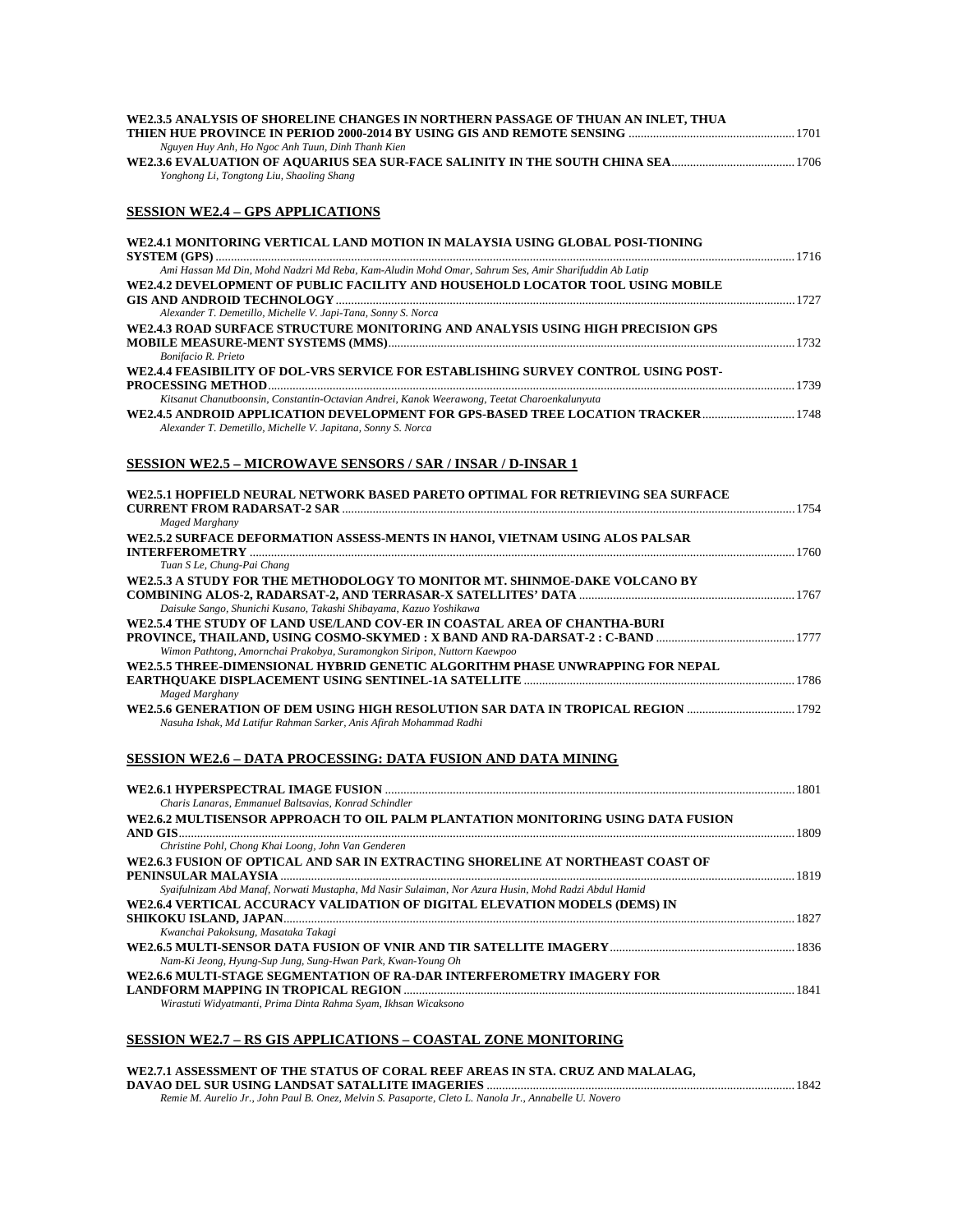| WE2.7.2 MONITORING SHORELING CHANGES IN EAST COASTS OF KOREA USING MULTI-                    |      |
|----------------------------------------------------------------------------------------------|------|
|                                                                                              | 1849 |
| Young Choung                                                                                 |      |
| WE2.7.3 REMOTE SENSING APPLICATION OF THE GEOPHYSICAL CHANGES IN THE COASTLINES              |      |
|                                                                                              | 1852 |
| Annie Melinda Paz-Alberto, Melisssa Joy M. Sison, Edmark Pablo Bulaong, Marietta A. Pakaigue |      |
| WE2.7.4 HYPERSPECTRAL DATA, ALOS AND LANDSAT IMAGES FOR CORAL REEFS DETECTION OF             |      |
|                                                                                              |      |
| Nurjannah Nurdin, Teruhisa Komatsu, M. Akbar As, Suhai Sawayama                              |      |

# **SESSION WE3.1 – RS APPLICATIONS: COASTAL ZONE AND FISHERIES 2**

| WE3.1.1 GEOSPATIAL TECHNIQUES ON HARMFUL ALGAL BLOOM DETECTION IN THE PHILIPPINE                                 |  |
|------------------------------------------------------------------------------------------------------------------|--|
| Aldwin Torres Almo, Laura T. David, John Hedley                                                                  |  |
| WE3.1.2 ON MODELS FOR ESTIMATION OF SUBMERGED SEAGRASS ABOVEGROUND BIOMASS IN                                    |  |
| Syarifuddin Misbari, Mazlan Hashim                                                                               |  |
| WE3.1.3 BENTHIC-HABITAT CLASSIFICATION AND MAPPING USING SUPPORT VECTOR MACHINE                                  |  |
|                                                                                                                  |  |
| Michelle V. Japitana, James Earl D. Cubillas                                                                     |  |
| WE3.1.4 REMOTE SENSING CUM MULTIVARIATE STATISTICAL ANALYSIS APPLICATION TO FISH                                 |  |
| CATCH DISTRIBUTION MAP-PING USING SEASONAL CHLOROPHYLL-A CONCENTRATION AND SEA                                   |  |
| Francis Ben D. Taglucop, Michelle V. Japitana, Monalaine M. Bermoy                                               |  |
| WE3.1.5 SOCIAL SENSOR AS AN EMERGING REMOTE SENSING TOOL AND ITS AP-PLICATION TO                                 |  |
|                                                                                                                  |  |
| Jaderick P. Pabico, Arnold R. Salvacion, Dama-Sa B. Magcale-Macandog                                             |  |
| Ellen Mae C. Leonardo, Gay Jane P. Perez                                                                         |  |
| SESSION WE3.2 – RS APPLICATIONS: GEOLOGY/GEOGRAPHY/GEOMORPHOLOGY 1                                               |  |
|                                                                                                                  |  |
| WE3.2.1 PALSAR-2 SATELLITE REMOTE SENSING DATA FOR GEOLOGICAL STRUCTURE MAPPING:                                 |  |
|                                                                                                                  |  |
| Amin Beiranvand Pour, Mazlan Hashim                                                                              |  |
| WE3.2.2 2.5-DIMENSIONAL ANALYSIS ON PEAT-LAND SUBSIDENCE AND ITS RELATION TO                                     |  |
|                                                                                                                  |  |
| Sho Tsunoda, Wataru Takeuchi                                                                                     |  |
| WE3.2.3 MORPHOTECTONIC AND SATELLITE IMAGERY ANALYSIS FOR IDENTIFYING                                            |  |
| QUATERNARY FAULT AT SOUTHERN PART OF CIANJUR-GARUT REGION, WEST JAVA, INDONESIA  1930                            |  |
| Emi Sukiyah, Ildrem Syafri, Achmad Sjafrudin, Eza Nurfadli, Puspa Khaerani, P. A. S. Dian                        |  |
| WE3.2.4 LANDSCAPE UNIT FOR ABOVEGROUND BIOMASS ESTIMATION (PRELIMINARY STUDY AT                                  |  |
| Theresia Retno Wulan, Junun Sartohadi, Nurwadjedi                                                                |  |
| WE3.2.5 LAND SUBSIDENCE MONITORING US-ING PERSISTENT SCATTERER INSAR (PSINSAR) IN                                |  |
|                                                                                                                  |  |
| Ami Hassan Md Din, Mohd Nadzri Md Reba, Kamaludin Mohd Omar, Mohammad Rashidi Bin Md Razli, Noradila Rusli       |  |
| WE3.2.6 INTEGRATION OF SATELLITE REMOTE SENSING DATA FOR GOLD PROSPECT-ING IN                                    |  |
|                                                                                                                  |  |
| Amin Beiranvand Pour, Mazlan Hashim                                                                              |  |
| <b>SESSION WE3.3 – RS APPLICATIONS: ECOLOGY/ENVIRONMENT CHANGE 3</b>                                             |  |
|                                                                                                                  |  |
| Kai Miyazaki, Susumu Ogawa                                                                                       |  |
| WE3.3.2 REMOTE SENSING OF AEROSOL OPTICAL DEPTH OVER URBAN AND RURAL AREAS FROM                                  |  |
|                                                                                                                  |  |
| Nguyen Thi Thuy Hang, Tang-Huang Lin                                                                             |  |
| WE3.3.3 WILD FIRE RISK MAP IN THE EASTERN STEPPE OF MONGOLIA USING SPATIAL MULTI-                                |  |
|                                                                                                                  |  |
| Elbegjargal Nasanbat, Ochirkhuyag Lkhamjav                                                                       |  |
| WE3.3.4 HEAT ISLAND DETECTION IN COAL MINING AREAS USING MULTITEM-PORAL REMOTE                                   |  |
|                                                                                                                  |  |
| Nurul Ihsan Fawzi, Retnadi Heru Jatmiko                                                                          |  |
| WE3.3.5 CHARACTERIZING SPATIAL DISTRIBUTION AND ENVIRONMENTS OF SUMATRAN PEAT                                    |  |
|                                                                                                                  |  |
| Yudi Setiawan, Hidayat Pawitan, Lilik Budi Prasetyo, Muhammad Irfansyah Lubis, May Parlindungan, Annisa Nurdiana |  |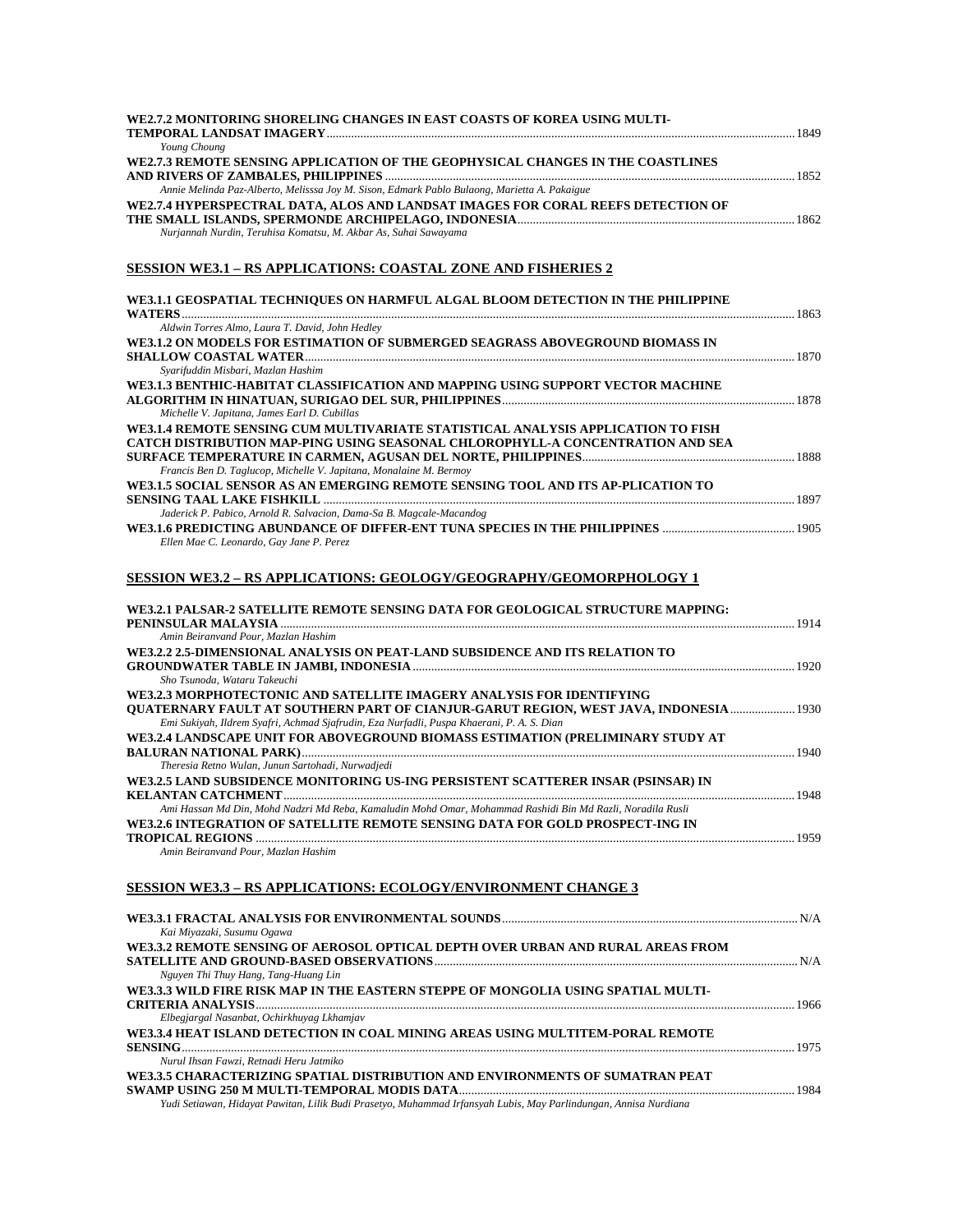# **WE3.3.6 UNDERSTANDING THERMAL FLUXES IN AND AROUND PUNE CITY USING RE-MOTELY SENSED DATA** ............................................................................................................................................................................................1993

*Ravina More, Neha Kale, Garima Kataria, Piyush Yadav, Shailesh Shank Deshpande* 

# **SESSION WE3.4 – RS APPLICATIONS: GIS SPATIAL DATABASE & MOBILE MAPPING**

| WE3.4.1 INTERFACING A GEO-DATABASE AND A TRAINING SCENARIO LIBRARY FOR AN ONLINE                                                             |  |
|----------------------------------------------------------------------------------------------------------------------------------------------|--|
| Nirut Chalainanont, Chamnan Kumsap, Worakhong Meekhla                                                                                        |  |
| Mark Phil B. Pacot, Rolyn C. Daguil                                                                                                          |  |
| WE3.4.3 ANDROID APPLICATION DEVELOPMENT FOR DATA CAPTURING AND MAPPING LAND                                                                  |  |
| FEATURES: A MAPPING AND PROJECT MONITORING TOOL FOR PHIL-LIDAR 2.B.14 PROJECT2016<br>Michelle V. Japitana, Roel G. Damalerio                 |  |
|                                                                                                                                              |  |
| Nguyen Thi Mai Dung, Tran Trung Chuyen, Nguyen Truong Xuan, Tran Truong Giang, Le Hong Anh, Dao Ngoc Long                                    |  |
| WE3.4.5 WEB APPLICATION FOR REAL TIME VISUALIZATION AND DATA COLLECTION VIA                                                                  |  |
| Laurence Jay Mabao Lerit, Alex S. Olpen-Da                                                                                                   |  |
| WE3.4.6 3D BUILDING GIS DATABASE GENERATION FROM LIDAR DATA AND FREE ONLINE WEB                                                              |  |
| Jojene R. Santillan, Meriam Makinano-Santillan, Linbert C. Cutamora, Jesiree L. Serviano                                                     |  |
| <u>SESSION WE3.5 – RS APPLICATIONS: LASER SENSORS/LIDAR 1</u>                                                                                |  |
| WE3.5.1 AIRBORNE LIDAR FOR ESTIMATING ABOVEGROUND BIOMASS IN DIPTERO-CARP                                                                    |  |
| O. Hamdan, O. Nor Azura, A. D. Nurul Dasani, F. Mohd Azahari K. Abd Rahman                                                                   |  |
| WE3.5.2 ASSESSMENT OF VEGETATION LANDSCAPE INDEX IN URBAN AREAS FROM TERRESTRIAL                                                             |  |
|                                                                                                                                              |  |
| Takuhiro Wakita, Junichi Susaki, Amane Kuriki<br>WE3.5.3 THE APPLICATION OF LIDAR DERIVED HIGH RESOLUTION DIGITAL TERRAIN MODELS             |  |
| (HRDTMS) FOR THE LAND-SLIDE DETECTION AND INVENTORY MAPPING OF CAMERON                                                                       |  |
|                                                                                                                                              |  |
| Mohamad Abd Mana, Khamarrul Azahari Razak, Azhari Ahmad, Ferdaus Ahmad, Mazlan Mohamad Zin, Mohammad Firuz Ramli                             |  |
| WE3.5.4 LIDAR-DERIVED ELEVATION AND TER-RAIN FOR REPLANTING OPERATION OF OIL PALM                                                            |  |
| Mohd Hasmadi Ismail, Mohamad Khairil Mohamad Razi, Helmi Zulhaidi Mohd Shafri                                                                |  |
|                                                                                                                                              |  |
| Louie P. Balicanta, Joemarie S. Caballero, Patrizcia Mae P. Dela Cruz                                                                        |  |
| WE3.5.6 NEW, FLEXIBLE APPLICATIONS WITH THE MULTI-SPECTRAL TITAN AIR-BORNE LIDAR 2082<br>David Collison, Paul E. Larocque, Ahmed Shaker      |  |
| <b>SESSION WE3.6 – RS APPLICATIONS: EDUCATION AND TRAINING 1</b>                                                                             |  |
| WE3.6.1 REMOTE SENSING TECHNOLOGY TRANSFER AND ABSORPTIVE CAPACITY IN ASIA 2105<br>Patrick Van Der Heiden, Christine Pohl, John Van Genderen |  |
| WE3.6.2 ENHANCING SPATIAL THINKING IN HIGH-SCHOOL EDUCATION: AN EVALUATION OF                                                                |  |
| Jinn-Guey Lay, Chih-Ying Wu, Chia-Jung Wu, Chung-An Wang                                                                                     |  |
| WE3.6.3 WAY-FINDING TEST USING GOOGLE MAP STREET VIEW: A PILOT STUDY ON SPATIAL                                                              |  |
| Chun-Min Chou, Jinn-Guey Lay, Chia-Jung Wu                                                                                                   |  |
| WE3.6.4 COMPARISON ON THE APPLICATIONS OF OLD (1":1MILE) SCALE TOPO-GRAPHIC MAPS                                                             |  |
| Tin Aung Moe                                                                                                                                 |  |
| WE3.6.5 ADDRESSING THE GEOSPATIAL DATA GAP FOR DRR IN THE PHILIPPINES:                                                                       |  |
| Julius Millano Bañgate                                                                                                                       |  |
| <b>SESSION WE3.7 - RS APPLICATIONS: GIS VISUALIZATION 2</b>                                                                                  |  |
|                                                                                                                                              |  |
|                                                                                                                                              |  |

| Hiroyuki Hasegawa, Mahesh Gogate, Kengo Miyahara                                                              |  |
|---------------------------------------------------------------------------------------------------------------|--|
| WE3.7.2 EXTRACTION AND VISUALIZATION OF WIND SPEED IN A GIS ENVIRONMENT FROM A                                |  |
|                                                                                                               |  |
| Jerome T. Tolentino, Victoria Rejuso, Jara Kaye Villanueva, Loureal Camille Inocencio, Rosario Concepcion Ang |  |
|                                                                                                               |  |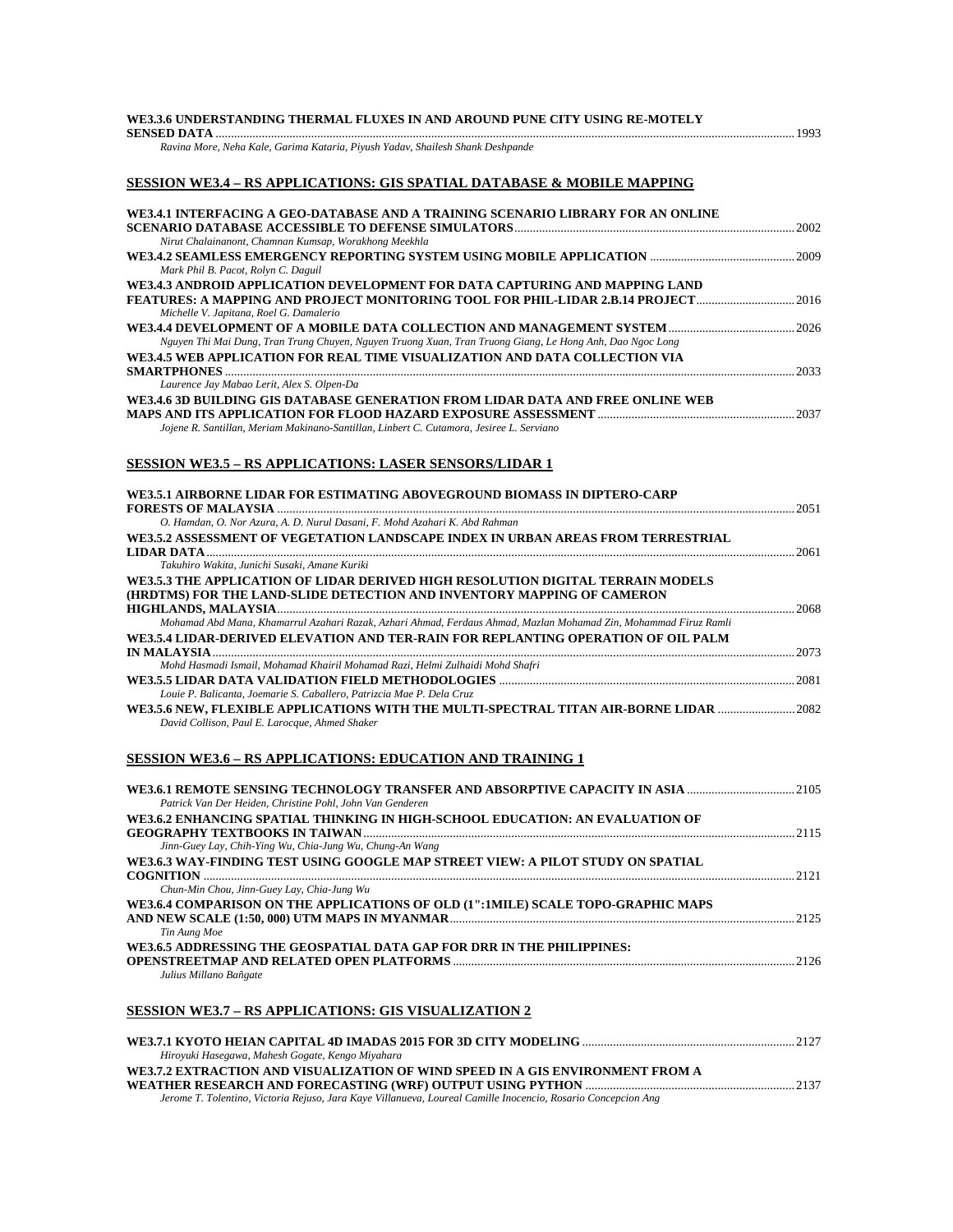| Wan-Hsin Mao, Jihn-Fa Jan                                                                                                                                                                   |  |
|---------------------------------------------------------------------------------------------------------------------------------------------------------------------------------------------|--|
| WE3.7.4 INVESTIGATION OF URBAN DEVELOPMENT AND ITS SOCIO-ECONOMIC ASPECTS OF                                                                                                                |  |
| Seina Uchida, Wataru Takeuchi, Kiichiro Hatoyama, Yuri Mazurov                                                                                                                              |  |
| WE3.7.5 GIS BASED FOR DEVELOPING SUPPORT APPLICATION OF CONCRETE CONSTRUCTION                                                                                                               |  |
| Hiroki Ishida, Sumiko Anno, Takeshi Iyoda                                                                                                                                                   |  |
| WE3.7.6 SEDIMENT LOAD ESTIMATION IN LEM-ON CREEK; ANALYSIS BASED ON HY-DROGRAPHIC                                                                                                           |  |
|                                                                                                                                                                                             |  |
| Jared P. Culdora, Melfred Anthony Berdera, Meriam M. Santillan, Jojene R. Santillan                                                                                                         |  |
| <u>SESSION WE3.8 - JOINT AARS AND ASPRES SPECIAL SESSION: INTERLINKING FROM ASIA ON</u>                                                                                                     |  |
| <b>GLOBAL CLIMATE CHANGE AND ITS IMPACTS</b>                                                                                                                                                |  |
| Mitsunori Yoshimura                                                                                                                                                                         |  |
| Oscar Lizardo                                                                                                                                                                               |  |
| WE3.8.3 DISASTER RISK MANAGEMENT: A PER-SPECTIVE FROM GLOBAL TO REGION-AL ISSUES<br>Orhan Altan                                                                                             |  |
| <b>SESSION WE4.1 - RS APPLICATIONS: COASTAL ZONE AND FISHERIES 3</b>                                                                                                                        |  |
| WE4.1.1 A COMBINATION METHOD OF DIFFERENTIAL EVOLUTION ALGORITHM AND NEURAL                                                                                                                 |  |
| Le Minh Hang, Vu Van Truong                                                                                                                                                                 |  |
| WE4.1.2 DAY TIME VARIATIONS OF NDVI FROM GEOSTATIONARY OCEAN COLOR IMAGER (GOCI)                                                                                                            |  |
| Hwa-Seon Lee, Kyu-Sung Lee                                                                                                                                                                  |  |
| WE4.1.3 ESTIMATION OF CHLOROPYLLA CONCENTRATION ON OLIGOTROPHIC OPEN WATERS OF                                                                                                              |  |
| Mark Jayson B. Felix, Jamaica N. Pangasinan, Gay Jane P. Perez                                                                                                                              |  |
| WE4.1.4 EVALUATION OF CANNY EDGE DETEC-TION AND MUTI-THRESHOLD SEGMEN-TATION                                                                                                                |  |
| TECHNIQUE FOR PRECISE MAPPING AND INVENTORY OF AQUA-CULTURE PONDS IN COASTAL                                                                                                                |  |
| Rudolph V. Peralta, Ayin M. Tamondong                                                                                                                                                       |  |
| WE4.1.5 MONITORING THE EFFECT OF SEASON-AL VARIATION ON THE OCEAN PRODUCTIVITY: A                                                                                                           |  |
| Noor Saadah Sabarudin, Md Latifur Rahman Sarker                                                                                                                                             |  |
| WE4.1.6 OBJECT-BASED IMAGE ANALYSIS: SEAMLESS CLASSIFICATION OF COASTAL RESOURCES                                                                                                           |  |
| Sheila Marie S. Rabi, Christine R. Beltran, Rianel April A. Palo, Omar P. Jayag, Humberto R. Montes Jr., P Garcia                                                                           |  |
| <b>SESSION WE4.2 – RS APPLICATIONS: LAND USE/LAND COVER 2</b>                                                                                                                               |  |
|                                                                                                                                                                                             |  |
| WE4.2.1 A COMPARISON OF LAND COVER CLASSIFICATION RESULTS OF OPTICAL AND RADAR                                                                                                              |  |
|                                                                                                                                                                                             |  |
| Sheryl Rose Cay Reyes, Angelica Kristina Monzon, Jose Don De Alban, Margie Parinas, Daniel Marc Dela Torre<br>WE4.2.2 CHANGING LANDSCAPE OF JAMBI PROVINCE: A MULTI TEMPORAL ANALYSIS USING |  |
|                                                                                                                                                                                             |  |
| Muhammad Irfansyah Lubis, Yudi Setiawan, Hidayat Pawitan, Lilik Budi Prasetyo                                                                                                               |  |
|                                                                                                                                                                                             |  |
| Fulya Basak Sariyilmaz, Nebiye Musaoglu<br>WE4.2.4 MIXTURE ANALYSIS OF MODIS NDVI AND NDWI TIME-SERIES TO DETECT ABANDONED                                                                  |  |
|                                                                                                                                                                                             |  |
| Asahi Sakuma, Hiroto Shimazaki<br>WE4.2.5 IMPACT OF LAND USE CHANGE ON THE WEATHER RESEARCH AND FORE-CASTING (WRF)                                                                          |  |
|                                                                                                                                                                                             |  |

**OUTPUT: A CASE STUDY FOR THE PHILIPPINES**..........................................................................................................................2238 *Robert Baluyot Badrina, Jay Samuel L. Combinido, Gay Jane P. Perez* 

**MONITORING FROM SURFACE MINING AFFECTED AREA IN THE SEMI-ARID GRASSLAND**.......................................2247 *Feifei Zhao, Nisha Bao, Lixin Wu, Shanjun Liu, Yanan Liu* 

**WE4.2.6 THE POTENTIAL ABILITY OF CHINESE HJ-1B SATELLITE DATA IN DROUGHT**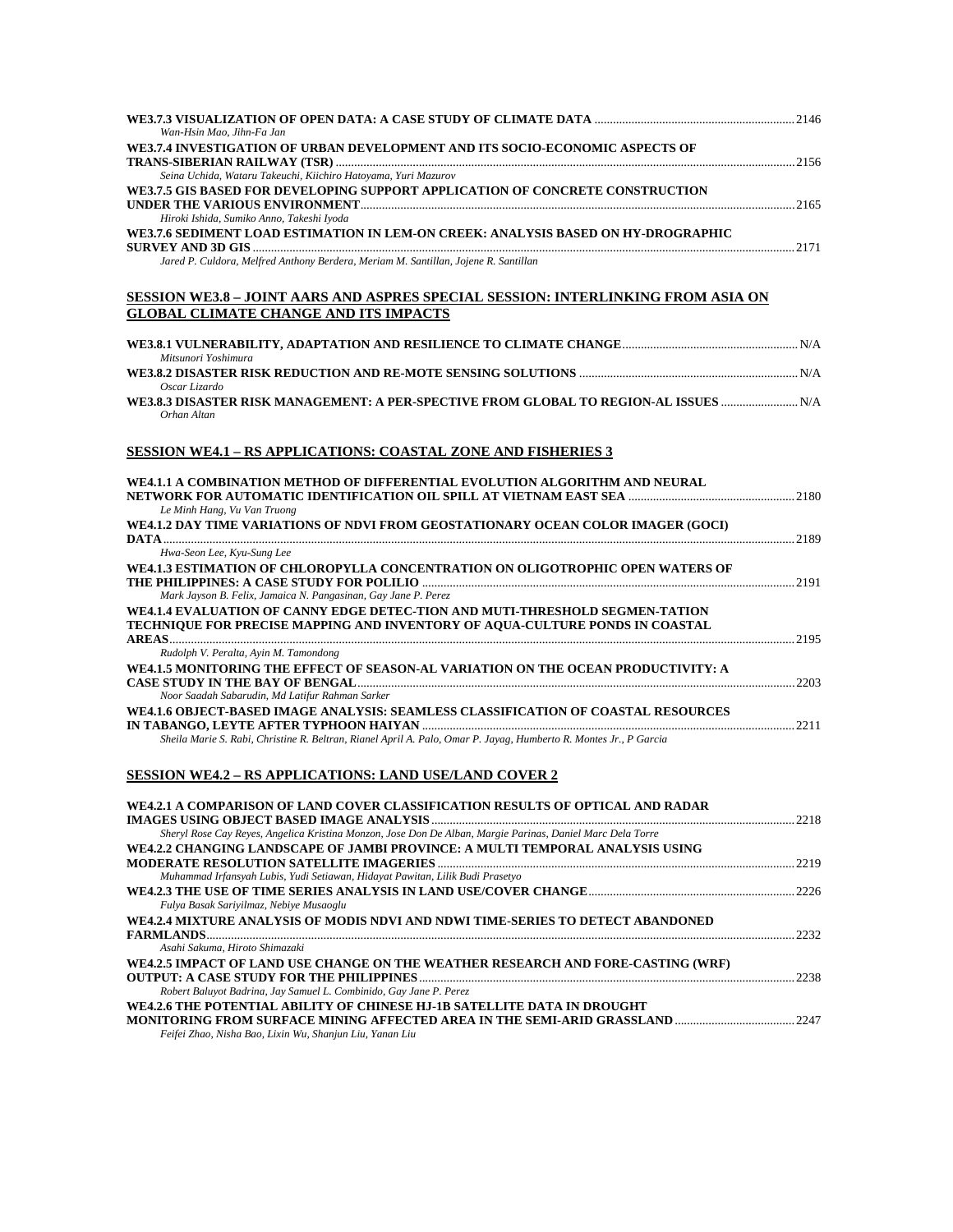# **SESSION WE4.3 – RS APPLICATIONS: HYDROLOGY 1**

| WE4.3.1 INTEGRATION OF GIS AND HEC-RAS HYDRAULIC MODEL FOR FLOOD INUNDATION                                                                                                                     |  |
|-------------------------------------------------------------------------------------------------------------------------------------------------------------------------------------------------|--|
| Mohd Nadzri Md Reba, Mohd Khairul Abdulllah Halim, Nurul Hani Roslan                                                                                                                            |  |
| WE4.3.2 IMPROVED RIVER LEVEL RETRIEVAL IN SOUTH ASIA BY SARAL/ALTIKA RADAR                                                                                                                      |  |
| Kuo-Hsin Tseng, Guan-Ting Liu<br>Kyaw Sann Oo, Wataru Takeuchi                                                                                                                                  |  |
| WE4.3.4 EFFECT OF LAND USE CHANGE ON SURFACE RUNOFF IN AN UNGAUGED BASIN IN                                                                                                                     |  |
| Pratik Dash, Narender Verma, S. P. Aggarwal                                                                                                                                                     |  |
| WE4.3.5 PARAMETERIZATION AND SENSITIVITY ANALYSIS USING SUFI-2 IN SWAT-CUP FOR                                                                                                                  |  |
| Ana Margarita Guillemo, Dindo Karl Mari Malonzo, Rowane May Fesalbon, Loureal Camille Inocencio, Ma. Rosario Concepcion<br>Ang                                                                  |  |
| WE4.3.6 FLOOD RISK ASSESSMENT USING HYDROLOGIC MODELLING IN MUSIMUSI RIVER BASIN,                                                                                                               |  |
| Lory Jane J. Dejos, Rose Angelica L. Amper, George R. Puno                                                                                                                                      |  |
| <b>SESSION WE4.4 - RS APPLICATIONS: GIS APPLICATIONS IN RESOURCE MANAGEMENT 2</b>                                                                                                               |  |
| WE4.4.1 ESTABLISHMENT OF 3D GIS-BASED WATER RESOURCES INFORMATION MANAGEMENT                                                                                                                    |  |
| Hyun-Cheol Park, Yun-Jae Choung, Jae-Woong Yun, Kwang-Se Lee, Myung-Hee Jo                                                                                                                      |  |
| Abdelnasser Rashash Ali, Mohamed E. S., Belal A. El-Shirbeny M.                                                                                                                                 |  |
| WE4.4.3 OPTIMALITY ANALYSIS FOR BIOMASS ENERGY DEVELOPMENT IN NUEVA ECIJA,                                                                                                                      |  |
|                                                                                                                                                                                                 |  |
| Klathea H. Sevilla, Marjorie Remolador, Bryan Baltazar, Imee Saladaga, Loureal Camille Inocencio, Rosario Concepcion Ang                                                                        |  |
| WE4.4.4 EXAMINING SPATIAL DISTRIBUTION OF CROW SPECIES BY COMBINING ARCMAP &                                                                                                                    |  |
| Talal Yousuf Al-Awadhi, Samira Al-Lamki, Reem Al-Lamki                                                                                                                                          |  |
| WE4.4.5 GIS-BASED CROP SUITABILITY AND CLIMATE CHANGE VULNERABILITY OF FARMING<br>Januel P. Floresca                                                                                            |  |
| WE4.4.6 SELECTION OF OPTIMUM SITES FOR SOLAR ENERGY FARMS USING A GIS-BASED SOLAR                                                                                                               |  |
|                                                                                                                                                                                                 |  |
| Eula Fae Duroy Sola, Ben Hur S. Pintor, Justine G. Teves, Loureal Camille V. Inocencio, Ma. Rosario Concepcion O. Ang                                                                           |  |
| <b>SESSION WE4.5 - RS APPLICATIONS: LASER SENSORS/LIDAR 2</b>                                                                                                                                   |  |
| WE4.5.1 LAND-COVER IDENTIFICATION FROM AIRBORNE WAVEFORM LIDAR USING A                                                                                                                          |  |
|                                                                                                                                                                                                 |  |
| Hsien-Ming Wu, Tee-Ann Teo<br>WE4.5.2 DEVELOPING SEMI-AUTOMATED TOOLBARS FOR DATA PROCESSING AND FLOOD                                                                                          |  |
| MODELLING: THE CASE OF HAZARD ASSESSMENT AND MAP-PING IN MIMAROPA AND LAGUNA,                                                                                                                   |  |
| Gillian Katherine L. Inciong, Edwin R. Abucay, Leendel Jane D. Punzalan, Sarah Joy A. Acepcion, Gemmalyn E. Magnaye, Jayson                                                                     |  |
| L. Arizapa, Kevin M. Manalo, Ivan Marc H. Escamos<br>WE4.5.3 EXTRACTION OF WATERFALLS FROM DTM USING OBIA: A CASE STUDY OF MAN-                                                                 |  |
|                                                                                                                                                                                                 |  |
| Anthony Val C. Camposano, Marx Sandino Pelone, Renante Violanda, Atanacio T. Almocera Jr., Roland Otadov<br>WE4.5.4 OBJECT-BASED POINT CLOUD CLASSIFICATION USING AIRBORNE WAVE-FORM LIDAR 2373 |  |
| Tee-Ann Teo                                                                                                                                                                                     |  |
| WE4.5.5 AIRBORNE LIDAR SURVEYING IN THE PHILIPPINES: DATA ACQUISITION OF THE<br><b>NATIONWIDE DISASTER RISK AND EXPOSURE ASSESSMENT FOR MITIGA-TION (DREAM)</b>                                 |  |
| Kristine Joy Andaya, Jasmine Alviar, Pearl Mars, Christopher Cruz, Czar Jakiri Sarmiento, Louie Balicanta, Enrico Paringit                                                                      |  |
| WE4.5.6 3D GIS MODELING APPLICATION FOR DEVELOPING THE 3D CITY MODEL OF BUTUAN                                                                                                                  |  |
| Alexander Demetillo, Michelle Japitana, Peter John Galamiton                                                                                                                                    |  |
|                                                                                                                                                                                                 |  |
| <u>SESSION WE4.6 - RS APPLICATIONS: ATMOSPHERE/OCEANOGRAPHY 3</u>                                                                                                                               |  |

**WE4.6.1 ESTIMATION OF WATER DEPTH WITH MULTISPECTRAL SATELLITE IMAGE**.................................................2393 *Wei-Tsun Lin, Peter Tian-Yuan Shih, Jiu-Fu Huang, Jie-Chung Chen*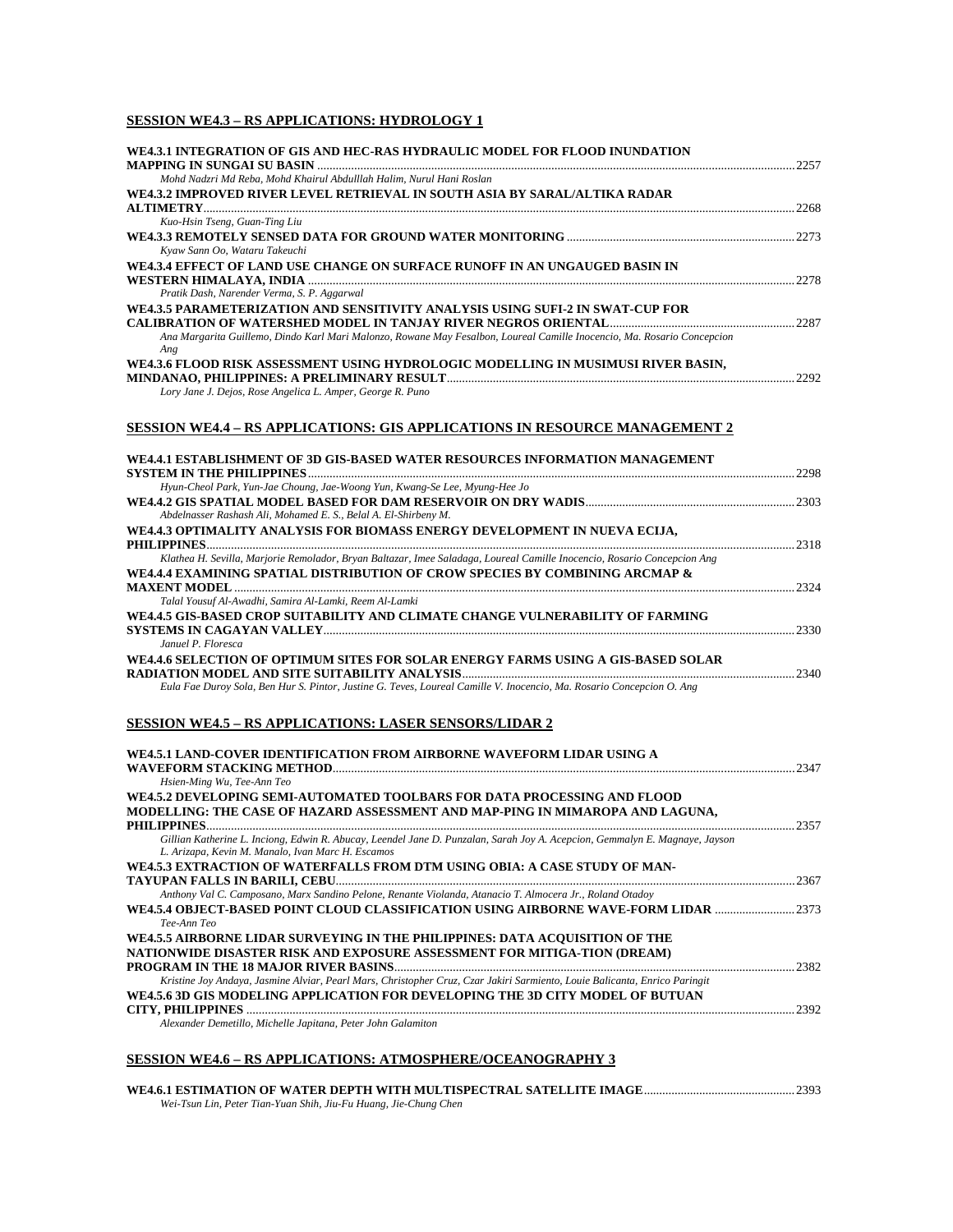| Kuncoro Teguh Setiawan, Syifa Wismayati Adawiah, Yennie Marini, Gathot Winarso |  |
|--------------------------------------------------------------------------------|--|

# **VOLUME 4**

| WE4.6.3 SPATIAL CHARACTERISTICS OF THE SURFACE CIRCULATION AND WAVE CLIMATE USING                                          |  |
|----------------------------------------------------------------------------------------------------------------------------|--|
| Apisit Kongprom, Siriluk Prukpitikul, Varatip Buakaew, Watchara Kesdech, Teerawat Su-Wanlertcharoen                        |  |
| WE4.6.4 RAINFALL INTENSITY CLASSIFICATION FROM MODERATE RESOLUTION IMAG-ING                                                |  |
|                                                                                                                            |  |
| Jason P. Punay, Gay Jane P. Perez                                                                                          |  |
| WE4.6.5 MULTI-TEMPORAL SATELLITE IMAGES WITH BATHYMETRY CORRECTION FOR MAPPING                                             |  |
|                                                                                                                            |  |
| Chih-Yuan Lin, Hsuan Ren                                                                                                   |  |
| WE4.6.6 WIND ENERGY RESOURCE ASSESS-MENT USING WEATHER RESEARCH & FORECASTING                                              |  |
|                                                                                                                            |  |
| Victoria D. Rejuso, Jara Kaye Villanueva, Gerry Bagtasa, Rosario Concepcion Ang                                            |  |
| <b>SESSION WE4.7 – RS APPLICATIONS: GPS AND PHOTOGRAMMETRY 1</b>                                                           |  |
|                                                                                                                            |  |
| Hiroyuki Hasegawa, Satoru Kobayashi                                                                                        |  |
| WE4.7.2 USING MECHANICAL INTERPOLATION METHOD FOR ORTHO-RECTIFICATION TO                                                   |  |
|                                                                                                                            |  |
| Wei Ruan                                                                                                                   |  |
| WE4.7.3 A STUDY OF PLÉIADES TRI-STEREO SATELLITE IMAGERY FOR LARGE SCALE                                                   |  |
|                                                                                                                            |  |
| Budhy Soeksmantono, Agung Budi Harto, Naoya Kanamoto, Saptomo H. Mertotaruno, Ketut Wikantika                              |  |
|                                                                                                                            |  |
| Masafumi Nakagawa, Shido Tanaka, Tatsuya Yamamoto                                                                          |  |
|                                                                                                                            |  |
| Shido Tanaka, Masafumi Nakagawa                                                                                            |  |
|                                                                                                                            |  |
| Sheen Eisele Dalde                                                                                                         |  |
|                                                                                                                            |  |
| <b>SESSION WE4.8 – RS APPLICATIONS: AMSR-2</b>                                                                             |  |
| WE4.8.1 SEA SURFACE TEMPERATURE OBSERVATION THROUGH CLOUDS BY THE ADVANCED                                                 |  |
|                                                                                                                            |  |
| Akira Shibata                                                                                                              |  |
| WE4.8.2 CURRENT STATUS OF THE GLOBAL CHANGE OBSERVATION MISSION 1ST - WATER                                                |  |
| "SHIZUKU" (GCOM-W) AND THE ADVANCED MICROWAVE SCANNING RADIOMETER 2 (AMSR2)2464                                            |  |
| Takashi Maeda, Keiji Imaoka, Misako Kachi, Hiroyuki Tsutsui, Marehito Kasahara, Norimasa Ito, Taikan Oki, Haruhisa Shimoda |  |
| WE4.8.3 EVALUATION OF SOIL MOISTURE ESTIMATES DERIVED FROM THE ADVANCED                                                    |  |
|                                                                                                                            |  |
| Erika Mari R. Macapagal, Gay Jane P. Perez                                                                                 |  |
| WE4.8.4 GLOBAL FLOOD DETECTION AND SPATIO-TEMPORAL ANALYSIS FROM 2002-2015 BY                                              |  |
|                                                                                                                            |  |
| Xi Li, Wataru Takeuchi                                                                                                     |  |
|                                                                                                                            |  |
| Kohei Cho, Kazuhiro Naoki                                                                                                  |  |
| Josefino C. Comiso                                                                                                         |  |
| SESSION TH1.1 – RS/GIS APPLICATIONS: GEOHAZARDS AND DISASTER 4                                                             |  |
|                                                                                                                            |  |
| TH1.1.1 ASSESSING THE INCREASE IN EXPOSURE TO FLOOD HAZARD OF CRITICAL RIVER                                               |  |

| <u>TIILINI AMALAMIN MUTTILII AMA AMA MITTI ILI ITAL MAA MATTI LA FIALMIL IHMLII MILLAAMI MITTILI AHMA MITTI</u>  |      |
|------------------------------------------------------------------------------------------------------------------|------|
| SYSTEMS BY INTEGRATING PREDICTED CHANGE IN RAINFALL SCENARIOS BASED ON GLOBAL                                    |      |
|                                                                                                                  |      |
| John Louie Dusaban Fabila, Girlie F. David, Mark Joshua Salvacion                                                |      |
| <b>TH1.1.2 GEOGRAPHIC INFORMATION SYSTEM-ASSISTED FLOOD HAZARD MAPPING OF BUCAO</b>                              |      |
|                                                                                                                  | 2500 |
| Annie Melinda Paz-Alberto, Armando N. Espino Jr., Nicasio C. Salvador, Bennidict P. Pueyo, Christopher R. Genaro |      |
| TH1.1.3 ENABLING INCREASED RESILIENCE TO FLOOD DISASTERS WITH SATELLITE RADAR2507                                |      |
| James Antifaev                                                                                                   |      |
|                                                                                                                  |      |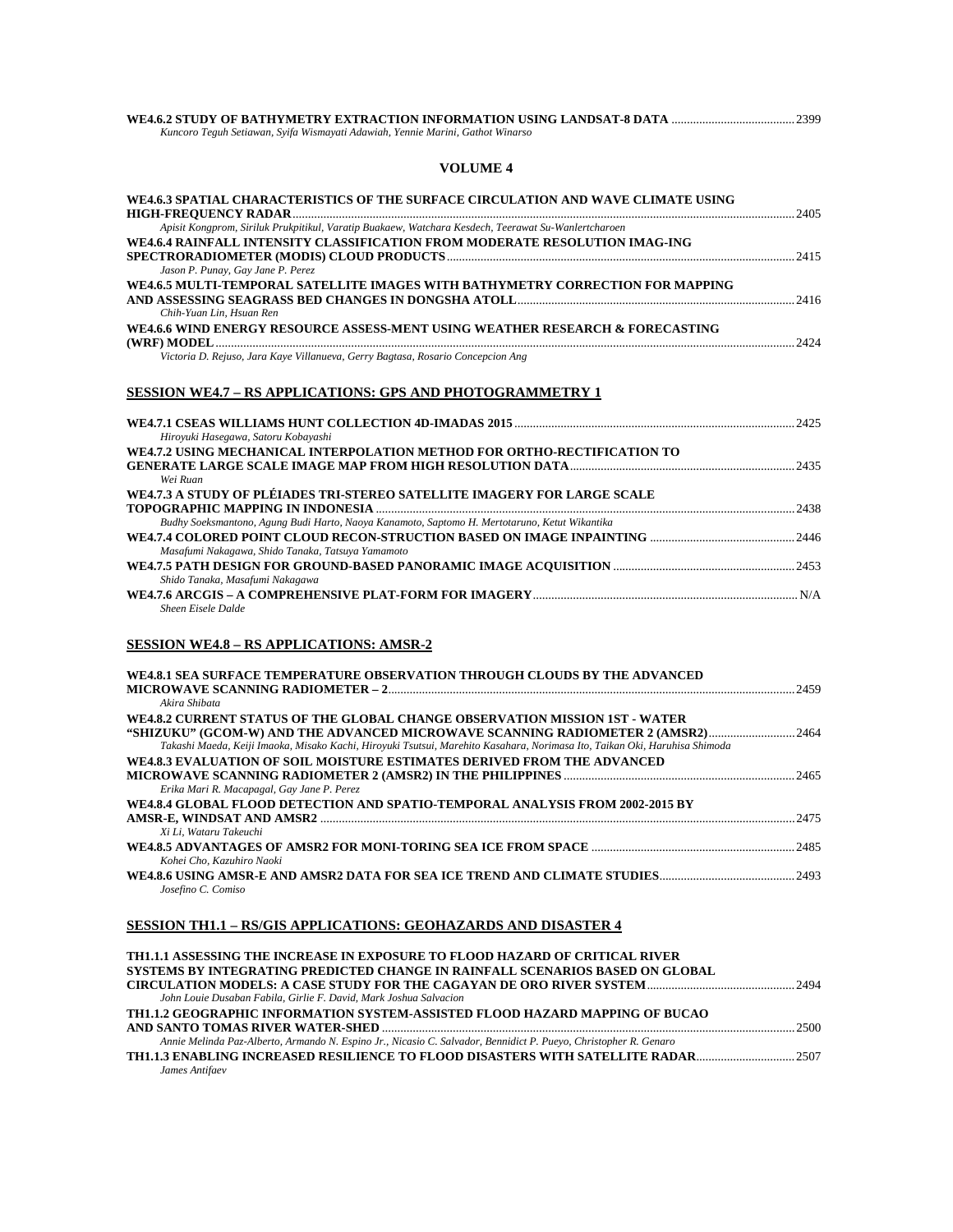| TH1.1.4 FLOOD INUNDATION MAPPING ALONG THE PROPOSED DIKE SYSTEM OF THE CAGA-YAN                                                                                  |  |
|------------------------------------------------------------------------------------------------------------------------------------------------------------------|--|
| Dexter S. Lo, Jan Taat, Carl Ammiel P. Lapure, Augustini Ave O. Paduganan, Glenn Leandri Brylle L. Lamparas, Khim M.<br>Baculio                                  |  |
| TH1.1.5 ACTIVE FAULT IN THE UPPER REGION OF CIMANUK RIVER RELATED TO ITS                                                                                         |  |
| Nana Sulaksana, Ludya Hermayanti, Puguh Setiyanto, Ildrem Syafri, Murni Sulastri<br>TH1.1.6 GIS-AIDED FLOOD VULNERABILITY AS-SESSMENT OF HOUSEHOLDS IN BARAN-GAY |  |
| Lorie Cris S. Asube, Pastor P. Garcia                                                                                                                            |  |
| <u>SESSION TH1.2 – RS APPLICATIONS: GEOLOGY/GEOGRAPHY/GEOMORPHOLOGY 2</u>                                                                                        |  |
| TH1.2.1 LIGHT-WEIGHT AERIAL HYPERSPECTRAL IMAGING REMOTE SENSING SYSTEM FOR                                                                                      |  |
| Peng Zhang, Taixia Wu, Lifu Zhang, Qingxi Tong<br>TH1.2.2 APPLICATION OF EARTH OBSERVING-1 (EO1) ADVANCED LAND IMAGER (ALI) AND                                  |  |
| Amin Beiranvand Pour, Mazlan Hashim<br>TH1.2.3 GEOMORPHOLOGY AND INUNDATION BE-HAVIOR OF THIRTY CRITICAL WATER-SHEDS IN                                          |  |
| George R. Puno, Rose Angelica L. Amper<br>TH1.2.4 TYPICAL APPLICATIONS OF AIRBORNE LIDAR TECHNOLOGY IN GEOLOGICAL                                                |  |
| Zheng Xiongwei, Xiao Chunlei<br>TH1.2.5 MAPPING SABKHA HABITATS IN THE UNITED ARAB EMIRATES (UAE) USING LAND-SAT 8                                               |  |
| Abdelgadir Abuelgasim<br>Karra Fenine M. Lopez, Dr. Arturo S. Daag                                                                                               |  |
| SESSION TH1.3 – RS APPLICATIONS: URBAN CHANGE MONITORING                                                                                                         |  |
| TH1,3,1 THE IMPACT OF HUMAN ACTIVITIES ON THE HEAT ISLAND EFFECT - A CASE STUDY OF                                                                               |  |
| Ren-De Chiu, Yi-Shiang Shiu, Re-Yang Lee, Tsu-Chiang Lei<br>TH1.3.2 PS-INSAR ANALYSIS AND ACCURACY EVALUATION OF A KNOWN TARGET WITH HEIGHT                      |  |
| Hiromichi Hirata, Ryo Saito, Hideya Tomita, Takakazu Ishii, Yukie Inoue, Hisatoshi Toriya, Minoru Murata                                                         |  |
| Tzu-Hsuan Hung, Shou-Hao Chiang<br>Yung-Ting Chuang, Shou-Hao Chiang, Chi-Farn Chen                                                                              |  |
| TH1.3.5 LARGE SCALE MAPPING AND MONITORING OF SETTLEMENT AND URBAN AREAS WITH                                                                                    |  |
| Jérôme Soubirane, Hervé Poilve, Patrice Bicheron, Claire Brushini<br>TH1.3.6 WIDESPREAD LAND SUBSIDENCE IN METRO MANILA AND SURROUNDING AREAS SEEN               |  |
| Rodrigo C. Eco, Anieri M. Morales Rivera, A. Mahar F. A. Lagmay, Falk Amelung, Kelvin S. Rodolfo                                                                 |  |
| SESSION TH1.4 – DATA PROCESSING: ALGORITHM AND MODELING 2                                                                                                        |  |
| TH1.4.1 COMPRESSION AND DENOISING OF HY-PERSPECTRAL IMAGES USING COMBINA-TION OF<br>Azam Karami, Shirin Hassanzadeh                                              |  |
| TH1.4.2 UTILIZATION OF MTSAT-2R, TRMM-2A12, AND ASTER GDEM-2 FOR RAINFALL ESTI-<br>Hamim Zaky Hadibasyir, Hartono                                                |  |
| TH1.4.3 ASSESSING THE WATER TURBIDITY OF TIEN AND HAU RIVER IN THE SOUTH OF VIETNAM                                                                              |  |
| Luong Chinh Ke, Pham Thi Mai Thy, Lam Dao Nguyen<br>Kai Miyazaki, Susumu Ogawa                                                                                   |  |
| TH1.4.5 LAND COVER CHANGE ANALYSIS IN LEYTE AND SAMAR USING MODIS VEGETATION                                                                                     |  |

**INDICES, PCA, AND ISODATA** ...............................................................................................................................................................2624 *Ariel C. Blanco, Alvin C. Baloloy*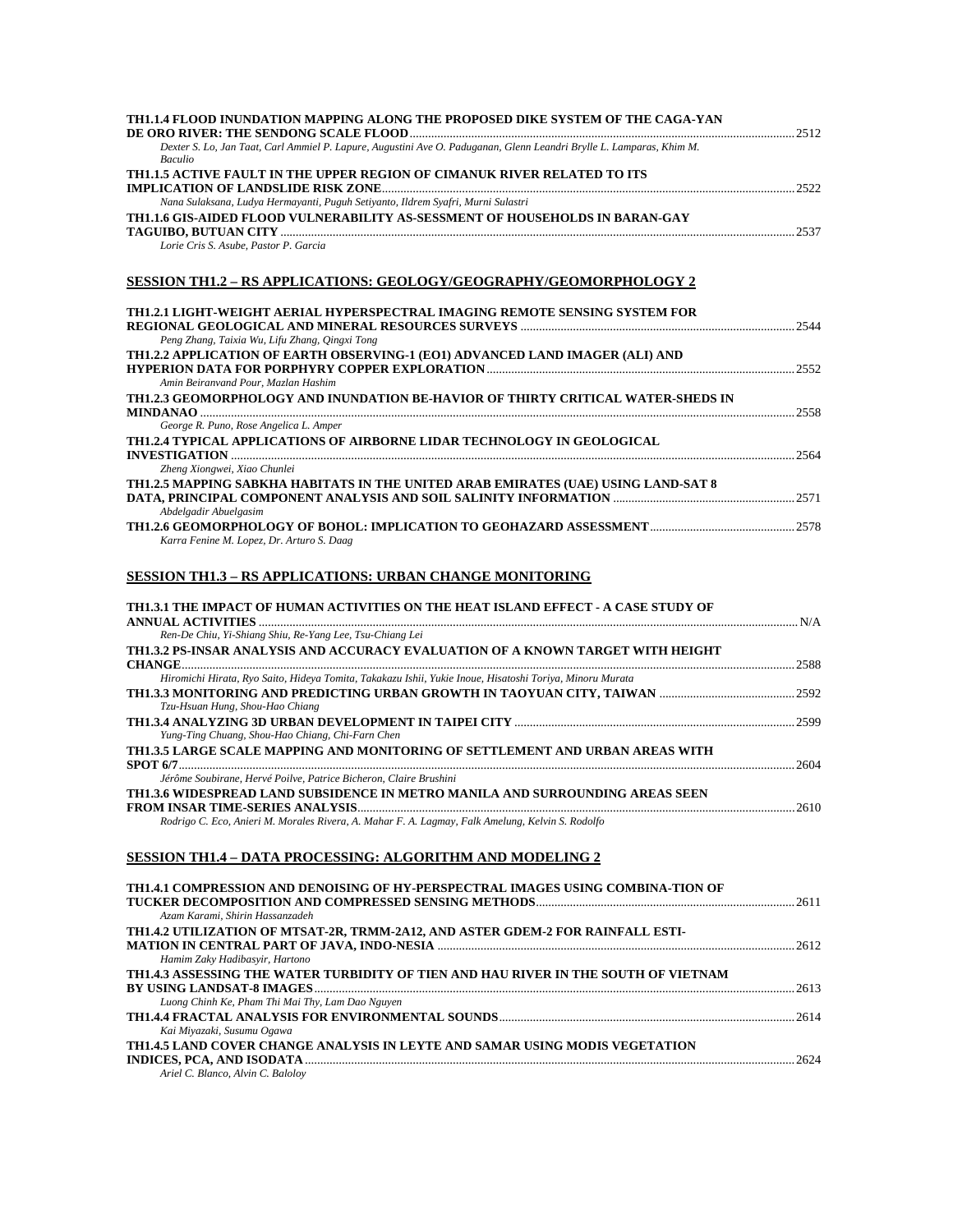| TH1.4.6 ASSESMENT OF HAZE OPTIMIZED TRANS-FORM FOR THIN CLOUD REMOVAL: CASE |      |
|-----------------------------------------------------------------------------|------|
|                                                                             | 2625 |
| Mark Edwin A. Tungs, Jorimaa Acosta, Alder Man Alminang, Joana Decilos      |      |

*Mark Edwin A. Tupas, Jerimae Acosta, Alder-Man Alminana, Joana Decilos* 

#### **SESSION TH1.5 – NEW GENERATION SENSORS AND APPLICATIONS 2**

| TH1.5.1 DEVELOPMENT OF HYPERSPECTRAL IMAGING SENSOR WHICH MOUNTED ON UNMANNED     |      |
|-----------------------------------------------------------------------------------|------|
|                                                                                   | 2626 |
| Genya Saito, Haruyuki Seki, Kuniaki Uto, Yukio Kosugi, Teruhisa Komatsu           |      |
| TH1.5.2 FLOCK 1 DATA MULTI-OBJECTIVE EVOLUTIONARY ALGORITHM FOR TURBULENT FLOW    |      |
|                                                                                   | 2632 |
| Maged Marghany                                                                    |      |
| TH1.5.3 RECENT ADVANCES IN FULL WAVEFORM LIDAR ACOUISITION AND PROCESSING VIA THE |      |
|                                                                                   | 2638 |
| Martin Isenburg                                                                   |      |
| <b>TH1.5.4 INTEGRATION OF RGB-D SENSOR AND DSLR CAMERA FOR INDOOR 3D MODEL</b>    |      |
| <b>GENERATION</b>                                                                 | 2644 |
| Tzy-Shyuan Wu, Fuan Tsai                                                          |      |
| TH1.5.5 DETECTING FIRES USING HIGH RESOLU-TION MULTISPECTRAL SHORT-WAVE INFRARED  |      |
|                                                                                   | 2648 |
| Soo Chin Liew, Leong Keong Kwoh                                                   |      |
| TH1.5.6 A STUDY OF EFFECT OF PLANTING DENSI-TIES AND DIRECTIONS ON RICE GROWTH    |      |
|                                                                                   | 2649 |
| Anh Thu Phan Thi, Kazuyoshi Takahashi, Atsushi Rikimaru                           |      |
|                                                                                   |      |

#### **SESSION TH1.6 – WEBGIS & DIGITAL EARTH**

| TH1.6.1 FLOOD EVIDENS: A WEB-BASED APPLICA-TION FOR NEAR-REAL TIME FLOOD EVENT       |      |
|--------------------------------------------------------------------------------------|------|
|                                                                                      |      |
| Jojene R. Santillan, Edsel Matt O. Morales, Meriam Makinano-Santillan                |      |
| TH1.6.2 THE OPTIONS OF BOUNDARY LINE DELIMITATION BETWEEN INDONESIA AND MALAYSIA     |      |
| IN THE WATER OF WEST COAST OF SEBATIK ISLAND, TERUSAN TAMBOE AND TERUSAN SIKAPAL2665 |      |
| Amin Nurdin, Hasanuddin Z. Abidin, Eka Djunarsjah                                    |      |
| TH1.6.3 MALAYSIAN WATER INFORMATION SYSTEM (MYWIS): A WEB-BASED GEOGRAPHIC           |      |
|                                                                                      |      |
| Mohd Nadzri Md Reba, Ivin Amri Musliman, Mazlan Hashim                               |      |
| TH1.6.4 WEBGIS TOOL FOR VISUALIZING ELEVATION PROFILES FOR PASIL B AND C             |      |
|                                                                                      |      |
| Charmyne B. Mamador, Luis Caezar, Ian K. Panganiban                                  |      |
| TH1.6.5 NEAR-REAL TIME RAINFALL MONITORING IN THE CARAGA REGION, MINDANAO, PHIL-     |      |
|                                                                                      | 2677 |
| Edsel Matt O. Morales, Jojene R. Santillan, Meriam M. Makinano-Santillan             |      |
| TH1.6.6 WEB-BASED SCENARIO ASSESSMENT FOR EMERGENCIES AS A SCALABLE TOOL FOR         |      |
|                                                                                      | 2683 |
| Jenalyn Alconis, Ken Adrian Aracan, Alfredo Mahar Francisco Lagmay                   |      |

#### **SESSION TH1.7 – DEEP SPACE AND SPACE TECHNOLOGY**

| Constantin-Octavian Andrei, Chalermchon Satirapod, Phisan Santitamnont              |      |
|-------------------------------------------------------------------------------------|------|
| TH1.7.2 A LOW COST VIDEO AND STILL IMAGING CONSTELLATION FOR HIGH TEMPORAL          |      |
|                                                                                     | 2692 |
| Alex Da Silva Curiel, Andrew Cawthorne, Martin Sweeting                             |      |
|                                                                                     |      |
| Supatcha Chaimatanan, Wasanchai Vongsantivanich                                     |      |
|                                                                                     |      |
| Seah Peng Hwee, Tan Tze Chung Maverick, Tan Wei Cheng Jennifer                      |      |
| TH1.7.5 GEOINFORMATION SERVICES OF THE RUSSIAN REMOTE SENSING SYSTEMS OPERATOR 2719 |      |
| Yulia Fedorkova                                                                     |      |

#### **SESSION TH2.1 – RS APPLICATIONS: HYDROMETEOROLOGICAL HAZARDS**

#### **TH2.1.1 CONSEQUENCE OF CYCLONIC STORM HUD HUD ON COASTAL REGION OF VISAKHAPATNAM, ANDHRA PRADESH**............................................................................................................................................2720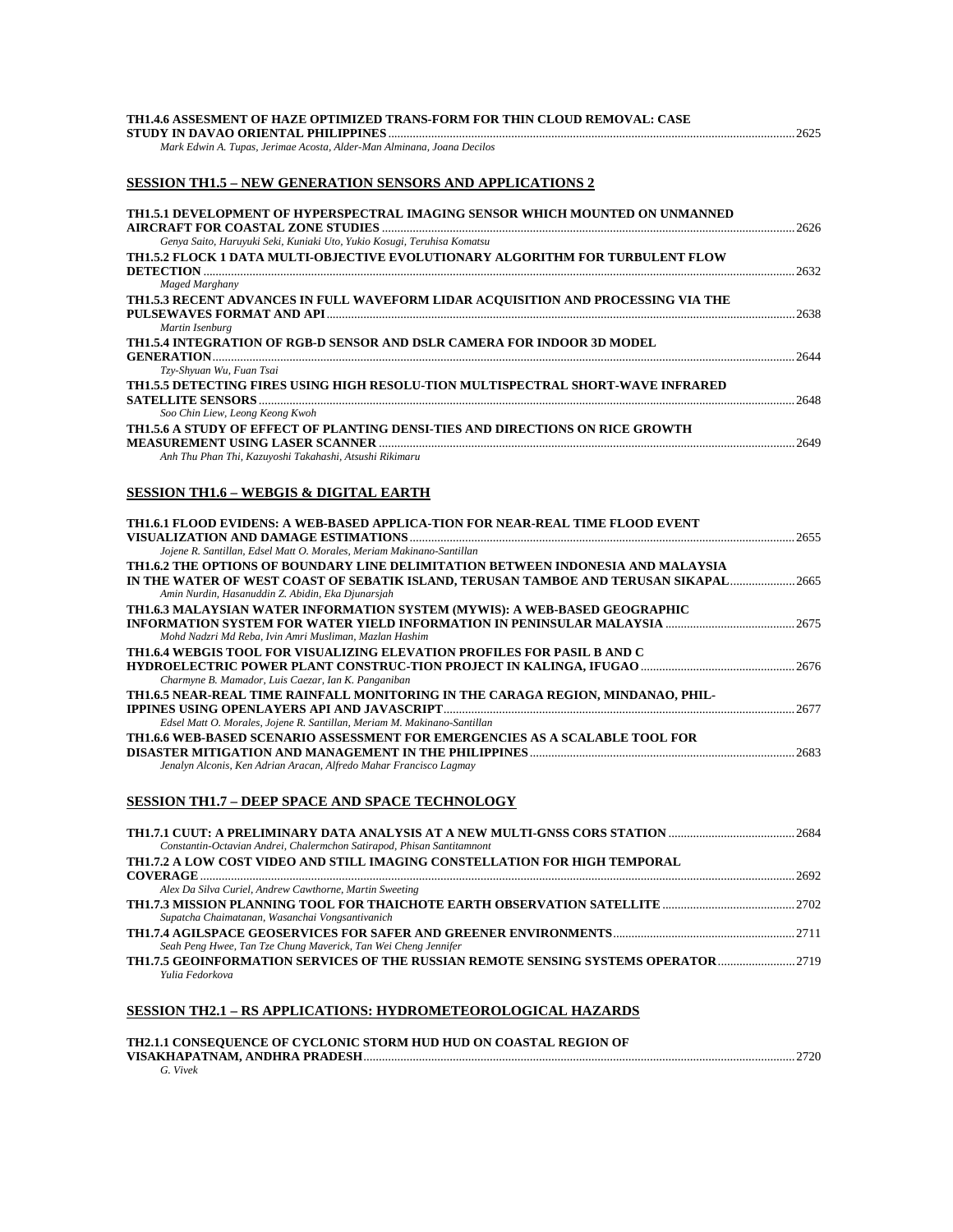| TH2.1.2 HAIL PROGNOSYS IN INDONESIA BY USING SEVERE HAIL INDEX METHOD BASED ON |      |
|--------------------------------------------------------------------------------|------|
|                                                                                |      |
| Abdullah Ali                                                                   |      |
| TH2.1.3 ASSESSING TROPICAL CYCLONE DAMAGE USING MODERATE SPATIAL RESOLUTION    |      |
|                                                                                |      |
| Muhammad Al-Amin Hoque, Stuart Phinn, Chris Roelfsema, Iraphne Childs          |      |
| TH2.1.4 EXTRACTION OF SNOW COVER FRACTION AND SNOW DEPTH IN SOUTH KOREA FROM   |      |
|                                                                                |      |
| Jeong-Cheol Kim, Jae-Won Choi, Hyung-Sup Jung                                  |      |
| TH2.1.5 EXTREME VALUE ANALYSIS OF EVAPORATIVE STRESS INDEX AS INPUT TO ASSESS  |      |
|                                                                                | 2741 |
| Resi O. Olivares, Marco D. Macapagal, Gay Jane P. Perez                        |      |
| TH2.1.6 IMPACT ASSESSMENT OF TROPICAL CYCLONE HUD HUD ON VISAKHAPATNAM, ANDHRA |      |
|                                                                                | 2751 |
| G. Vivek, Kumar T. Srinivasa                                                   |      |

#### **SESSION TH2.2 – RS APPLICATIONS: VEGETATION AND CROPS 3**

| TH2.2.1 DATA CONTINUITY VALIDATION OF LAND-SAT 7 ETM+ AND LANDSAT 8 OLI BASED ON                                                                                                                  | 2760 |
|---------------------------------------------------------------------------------------------------------------------------------------------------------------------------------------------------|------|
| Yi Cen, Hua Wang, Xiaojun She, Lifu Zhang, Taixia Wu, Changping Huang                                                                                                                             |      |
| TH2.2.2 GREEN OPEN SPACE DETECTION AND OWNERSHIP DISTRIBUTION IDENTIFICA-TION ON<br>Arista Nurbaya, Alinda Fm Zain, Ruchyat Deni                                                                  |      |
| TH2.2.3 POTENTIAL OF SUGAR CANE MONITORING USING SYNTHETIC APERTURE RADAR IN                                                                                                                      | 2778 |
| Thanit Intarat, Preesan Rakwatin, Panu Srestasathien, Peeteenut Triwong, Chanwit Tangsiriworakul, Samart Noivun<br>TH2.2.4 HORTICULTURE PLANTATION MAPPING USING REMOTE SENSING & GEOINFOR-MATICS |      |
| Alka Sharma, Sushma Panigrahy, M. H. Kalubarme                                                                                                                                                    | 2787 |
| TH2.2.5 DETECT CHANGES IN RICE CROPPING SYSTEMS FROM 1980s TO 2010s USING LONG TERM                                                                                                               | 2795 |
| Yi Ma, Nan N. Wang, Zhanyu Y. Liu<br>TH2.2.6 IDENTIFICATION OF DENT CORN USING L-BAND SAR-CASE STUDY OF KONSEN,                                                                                   |      |
| Naoki Ishitsuka, Nobuhiro Tomiyama, Tsukasa Makino                                                                                                                                                | 2805 |

#### **SESSION TH2.3 – DATA PROCESSING: AUTOMATIC/INTELLIGENT CLASSIFICATION; FEATURE EXTRACTION 1**

| <b>TH2.3.1 AUTOMATIC DETECTION TECHNIQUE FOR REGION OF INTEREST IN THE SATELLITE</b>                                    |      |
|-------------------------------------------------------------------------------------------------------------------------|------|
|                                                                                                                         | 2808 |
| Warinthorn Kiadtikornthaweeyot, Adrian R. L. Tatnall                                                                    |      |
| TH2.3.2 A PIPELINE ALGORITHM FOR BUILDINGS AND STRUCTURES SHAPES GENERATION USING                                       |      |
| DERIVED LAS DATASET: AN EFFICIENT ALTERNATIVE TO MANUAL DIGITIZA-TION FROM                                              |      |
|                                                                                                                         | 2818 |
| Bernardino Jerez Buenaobra, Aure Flo Oraya, Aries Martin Openiano, Claurice L. Mangle, Lora Magnolia F. Cubero, Kirby   |      |
| Henriksen L. Tan, Arthur Gil T. Sabandal, Laarlyn N. Abalos, Janice B. Jamora, Ricardo Fornis, Roland Emerito S. Otadoy |      |
| TH2.3.3 OBJECT BASED SEGMENTATION EFFECT ON ROAD NETWORK EXTRACTION FROM                                                |      |
|                                                                                                                         | 2828 |
| Mehdi Maboudi, Jalal Amini                                                                                              |      |
| TH2.3.4 APPLICATION OF WAVELET BASED TEX-TURE FEATURES IN CONTEXT OF OBJECT                                             |      |
|                                                                                                                         | 2838 |
| Kuldeep, P. K. Garg                                                                                                     |      |
| 7H2.3.5 DELINEATION OF ROADS AND BUILT-UPS FROM LIDAR POINT CLOUD DERIVATIVES2846                                       |      |
| Rena Christina C. Puno, Ray Mari N. Mozo, Alex S. Olpenda, Jigg L. Pelayo                                               |      |
| TH2.3.6 ANALYSIS OF SPATIAL AND TEMPORAL DISTRIBUTION OF CHLOROPHYLL-A AND SEA                                          |      |
| SURFACE TEMPERATURE USING AO-UA-MODIS SATELLITE IN SURROUNDING WAWONII ISLAND,                                          |      |
|                                                                                                                         | 2850 |
| Muslim Tadjuddah                                                                                                        |      |
|                                                                                                                         |      |

#### **SESSION TH2.4 – REMOTE SENSING AND GIS INTEGRATION 2**

| TH2.4.1 SATELLITE IMAGES AND GEOGRAPHIC INFORMATION SYSTEM FOR LANDSCAPE |  |
|--------------------------------------------------------------------------|--|
|                                                                          |  |
| Intareeya Sutthivanich, Suriporn Charungthanakij                         |  |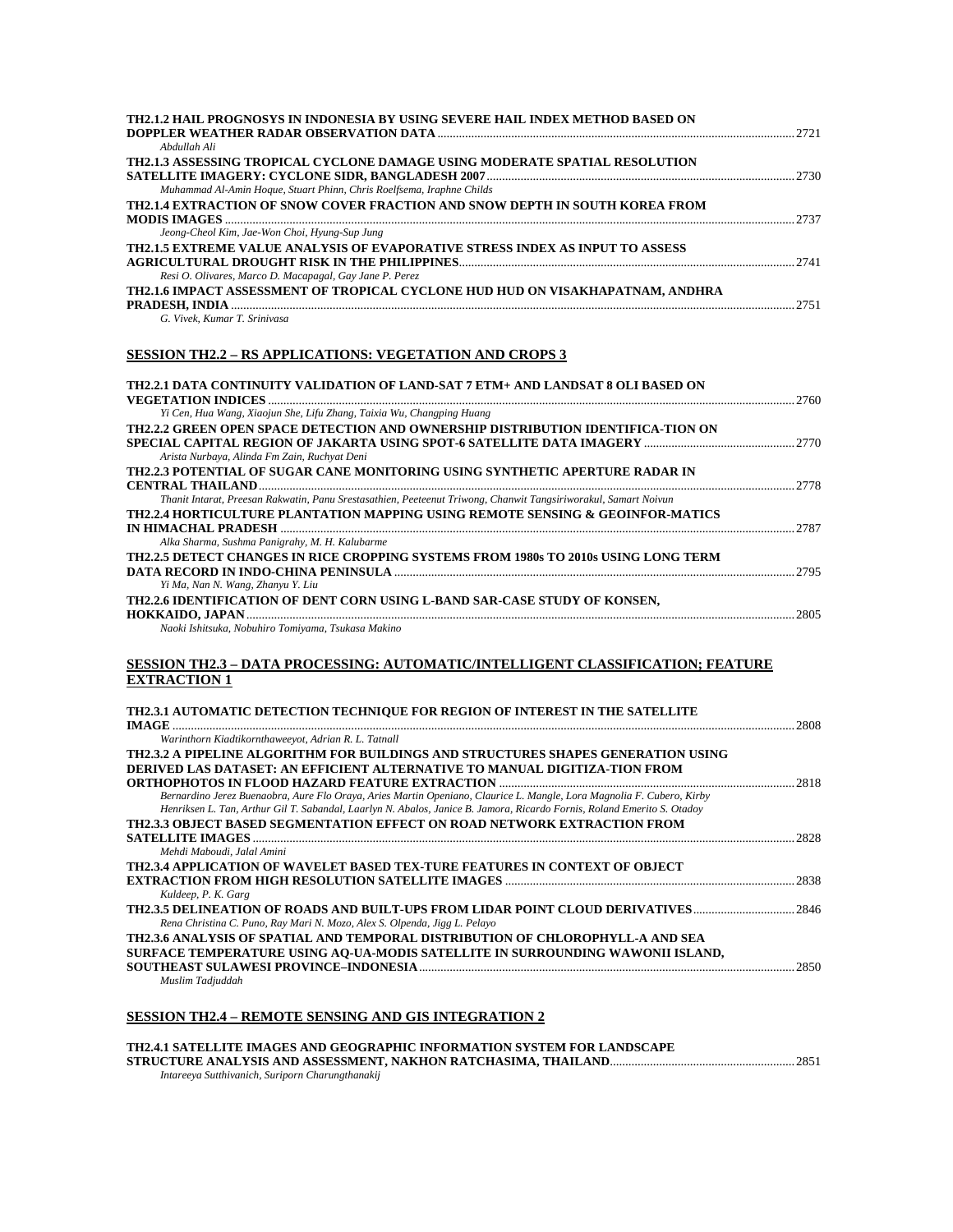| TH2.4.2 MODELING OF POPULATION DENSITY BASED ON LAND COVER USING GEOSPATIAL DATA                                                                                                                                                                                          |  |
|---------------------------------------------------------------------------------------------------------------------------------------------------------------------------------------------------------------------------------------------------------------------------|--|
| Albertus Deliar, Riantini Virtriana, Agung Budi Harto, Irawan Sumarto, Udjianna S Pasaribu, Mohammad Taufik, Aminah<br>Kastuari                                                                                                                                           |  |
| TH2.4.3 IFSAR AND LANDSAT-BASED POPULATION DENSITY MAPPING AS BASIS FOR NATION-WIDE<br>2871 - EXPOSURE AND NEEDS ASSESS-MENTS FOR EXTREME WEATHER EVENTS IN THE PHILIPPINES2<br>Ken Adrian Aracan, Noel Jerome Borlongan, Jenalyn Alconis, Alfredo Mahar Francisco Lagmay |  |
| TH2.4.4 SURFACE RUNOFF ANALYSIS FOR CHAND RIVER BASIN USING SCS-CN METHOD AND                                                                                                                                                                                             |  |
| Abhijit M. Zende, R. H. B. Ramamurthy, Sachin K. Patil<br>TH2.4.5 ANALYSIS OF AIR QUALITY IN INDIAN CITIES USING REMOTE SENSING AND ECONOMIC                                                                                                                              |  |
| Prakhar Misra, Wataru Takeuchi                                                                                                                                                                                                                                            |  |
| <b>Bambang Riadi</b>                                                                                                                                                                                                                                                      |  |
| SESSION TH2.5 – DEEP SPACE EXPLORATION, SPACE ENVIRONMENT AND TECHNOLOGY                                                                                                                                                                                                  |  |
| Young-Min Cho                                                                                                                                                                                                                                                             |  |
| TH2.5.2 INCLINED SATELLITE ORBITS AND RESULTING GROUND STATION NETWORK SOLUTIONS                                                                                                                                                                                          |  |
| Martin Krynitz, Kenneth Olafsson<br>TH2.5.3 MINIMIZING LATENCY BY USING EXISTING GLOBAL GROUND STATION NETWORKS2905<br>Kenneth Olafsson, Martin Krynitz                                                                                                                   |  |
| TH2.5.4 BIASED RANDOM KEY GENETIC ALGORITHM FOR MULTIPLE PRIORITIES TASK                                                                                                                                                                                                  |  |
| Panwadee Tangpattanakul, Supatcha Chaimatanan<br>TH2.5.5 4-D GEOLOGICAL FEATURE RECONSTRUC-TIONS IN MARS USING HIGH RESOLUTION<br><b>Maged Marghany</b>                                                                                                                   |  |
| TH2.5.6 SPOT SATELLITES TO SUPPORT REDD AT NATIONAL & PROJECT SCALES …………………………………………………………………………………<br>Jerome Soubirane, Patrick Houdry                                                                                                                                  |  |
| <b>SESSTION TH2.6 - DATA PROCESSING: CHANGE DETECTION</b>                                                                                                                                                                                                                 |  |
| TH2.6.1 A STUDY ON THE DEVELOPMENT OF DAM-AGE SCALE ESTIMATION PROCESS TO<br>Seungho Hwang, Kyehyun Kim, Seongkwang Oh                                                                                                                                                    |  |
| Yun-An Chen, Jing-Ping Jhan, Jiann-Yeou Rau                                                                                                                                                                                                                               |  |
| Panu Srestasathiern, Siam Lawawirojwong, Narut Soontranon, Preesan Rakwatin                                                                                                                                                                                               |  |
| TH2.6.4 DYNAMICS PATTERN ANALYSIS OF PADDY FIELDS IN INDONESIA FOR DEVELOPING A<br>Yudi Setiawan, Liyantono, Alvin Fatikhunnada, Prita Ayu Permatasari, Muhammad Rizky Aulia                                                                                              |  |
| TH2.6.5 APPLICATIONS OF MULTITEMPORAL RS IMAGES FOR LAND COVER CHANGE STUD-IES IN                                                                                                                                                                                         |  |
| D. Amarsaikhan, E. Jargaldalai, D. Enkhjargal, A. Munkh-Erdene, D. Bayarbaatar<br>Susumu Ogawa                                                                                                                                                                            |  |
| <u>SESSION TH2.7 – RS APPLICATIONS: FORESTRY</u>                                                                                                                                                                                                                          |  |
| TH2.7.1 MAPPING MANGROVE SPECIES WITH HIGH RESOLUTION OPTICAL AND POLARIMET-RIC                                                                                                                                                                                           |  |
| Hongsheng Zhang, Hui Lin<br>Ting-Chun Lin, Jhe-Syuan Lai, Fuan Tsai, Tang-Huang Lin                                                                                                                                                                                       |  |

| TH2.7.3 THE USAGE OF COMBINED LANDSAT 8 IMAGERY AND ADDITIONAL BANDS FOR RANDOM       |       |
|---------------------------------------------------------------------------------------|-------|
|                                                                                       | 2979  |
| Nagihan Aslan, Dilek Koc-San                                                          |       |
| TH2.7.4 SELECTING AN OPTIMUM INDEX TO EXAMINE FOREST OUALITY BASED ON MODEL AREA 2988 |       |
| Sunya Sarapirome, Phenpraphai Phuthong                                                |       |
|                                                                                       | -2997 |
| Sunmin Lee, Sung-Hwan Park, Hyung-Sup Jung                                            |       |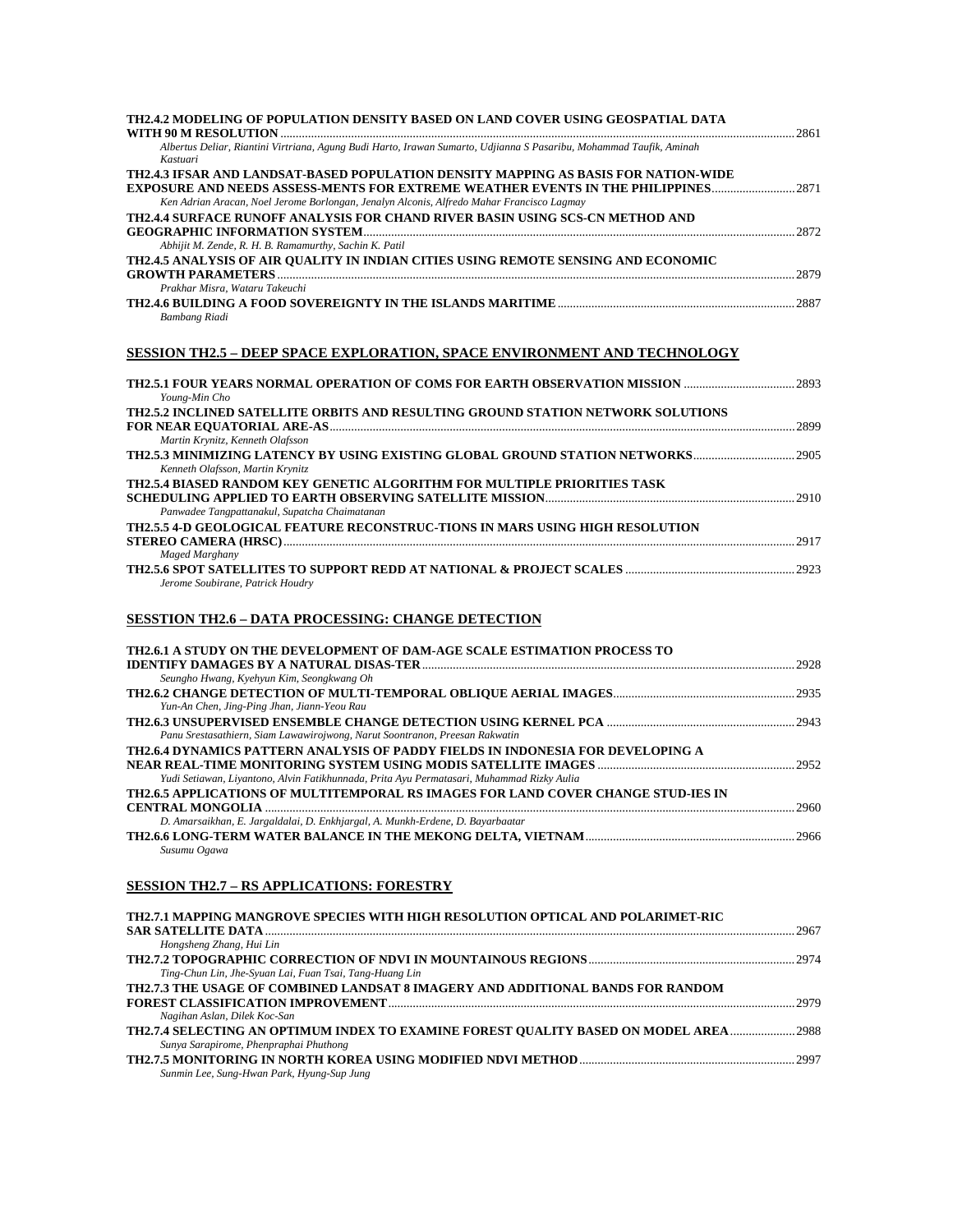| TH2.7.6 CHANGE DETECTION OF FOREST AREAS USING OBJECT-BASED IMAGE ANALYSIS (OBIA): |  |
|------------------------------------------------------------------------------------|--|
|                                                                                    |  |
| Amira Janine T. Magusara, Michelle V. Japitana                                     |  |

# **SESSION TH3.1 – RS APPLICATIONS: ATMOSPHERE**

| TH3.1.1 COMPARISON OF THE PERFORMANCE AOT RETRIEVAL USING RT CODE AND DIRECT                                                                              |      |
|-----------------------------------------------------------------------------------------------------------------------------------------------------------|------|
| Ahmad Mubin Wahab, Md Latifur Rahman Sarker                                                                                                               |      |
| TH3.1.2 THE OPTIMAL USE OF AIRS AND AMSU RETRIEVED SOUNDINGS ON SHORT-TERM                                                                                |      |
|                                                                                                                                                           |      |
| Szu-Chen Kuo, Chian-Yi Liu, Yu-Chi Yang, Gin-Rong Liu, Tang-Huang Lin                                                                                     |      |
| TH3.1.3 QUICK ATMOSPHERIC CORRECTION (OUAC) OF WORLDVIEW-3 MULTISPEC-TRAL                                                                                 |      |
| Stephen B. Carr                                                                                                                                           |      |
| TH3.1.4 THE DIAGNOSIS OF CWB MODEL FORE-CAST BY USING COMMUNITY RADIATIVE                                                                                 |      |
|                                                                                                                                                           |      |
| Meng-Yue Lin, Mei-Yu Chang, Chain-Yi Liu, Gin-Rong Liu                                                                                                    |      |
| TH3.1.5 A COMPARATIVE STUDY OF AEROSOL OP-TICAL DEPTH OVER SINGAPORE FROM 2007-                                                                           |      |
|                                                                                                                                                           |      |
| Santo V. Salinas, Astrid Muller, Tan Li                                                                                                                   |      |
| TH3.1.6 SELECTING AN OPTIMAL ATMOSPHERIC CORRECTION MODEL FOR ABOVE-GROUND                                                                                |      |
| Nguyen Cong Hieu, Joon Heo                                                                                                                                |      |
| <b>SESSION TH3.2 – RS APPLICATIONS: GEOLOGY/GEOGRAPHY/GEOMORPHOLOGY 3</b><br>TH3.2.1 COPPER MINE AUTOMATIC DETECTION FROM TERRASAR-X USING PARTICLE SWARM |      |
|                                                                                                                                                           |      |
| <b>Maged Marghany</b><br>TH3.2.2 LANDSAT TM AND SRTM SATELLITE DATA FOR GEOLOGICAL MAPPING IN TROPICAL                                                    |      |
|                                                                                                                                                           |      |
| Amin Beiranvand Pour, Mazlan Hashim                                                                                                                       |      |
| TH3.2.3 LITHOLOGICAL MAPPING OF IGNEOUS AND METAMORPHIC ROCKS IN THE CENTRAL                                                                              |      |
|                                                                                                                                                           |      |
| Mohamed F. Sadek, Safaa M. Hassan, Mohamed W. Ali-Bik                                                                                                     |      |
| TH3.2.4 MAPPING SURFACE DEFORMATION IN RED RIVER FAULT ZONE USING SPACEBORNE SAR                                                                          |      |
|                                                                                                                                                           |      |
| Xuan Thi Nguyen, Chung-Pai Chang                                                                                                                          |      |
| TH3.2.5 INTERPRETATION AND FIELD VERIFICA-TION OF GROUND SUBSIDENCE USING SAR                                                                             |      |
|                                                                                                                                                           |      |
| T. P. Sidiq, Irwan Gumilar, B. Subekti, H. Z. Abidin, Mohamad Gamal                                                                                       |      |
| TH3.2.6 IDENTIFICATION MINERALIZED ALTERA-TION ZONES USING MULTISPECTRAL RE-MOTE                                                                          |      |
| Safaa Mohamed Sayed, Sultan Ahmed Sultan                                                                                                                  |      |
| <b>SESSION TH3.3 - PHILGRSS SPECIAL SESSION: EL NINO 2015 AND DROUGHT EVENTS</b>                                                                          |      |
|                                                                                                                                                           |      |
| TH3.3.1 CHARACTERIZING THE 2015 DRY SPELL IN THE PHILIPPINES USING SATELLITE DERIVED<br>SOIL MOKTHER AND PAINFALL ESTIMATES                               | 3004 |

|                                                                                 | 3094 |
|---------------------------------------------------------------------------------|------|
| Erika Mari R. Macapagal, Gay Jane P. Perez                                      |      |
| TH3.3.2 DETECTION OF AGRICULTURAL DROUGHT EVENTS IN THE PHILIPPINES USING MODIS |      |
|                                                                                 |      |
| Marco D. Macapagal, Gay Jane P. Perez                                           |      |
| TH3.3.3 IDENTIFICATION OF WATER IMPOUND-MENTS SITES FROM REMOTE SENSING DATA    |      |
|                                                                                 | 3104 |
| Sylvia Sueno, Enrico Paringit                                                   |      |

# **SESSION TH3.4 – MICROWAVE SENSORS/SAR/INSAR/D-INSAR 2**

| TH3.4.1 DEVELOPMENT OF POLARIMETRIC DECOMPOSITION TECHNIQUES FOR LAND USE AND                                           |      |
|-------------------------------------------------------------------------------------------------------------------------|------|
|                                                                                                                         |      |
| Jayashree Sridhar, Sahana Mahadev, Ashoka Vanjare, S. N. Omkar, Pg Diwakar                                              |      |
| TH3.4.2 MAPPING RICE AREAS IN MINDANAO USING THE FIRST IMAGES FROM SENTINEL-1A: THE                                     |      |
|                                                                                                                         | 3114 |
| Jeny Raviz, Mary Rose Mabalay, Alice Laborte, Andrew Nelson, Francesco Holecz, Eduardo Jimmy Quilang, Massimo Barbieri, |      |
| Jovino De Dios, Frances-Co Collivignarelli, Luca Gatti, Arnel Rala, Cornelia Garcia, Pristine Mabalot, Jean Rochielle   |      |
| Mirandilla, Marjie Doverte                                                                                              |      |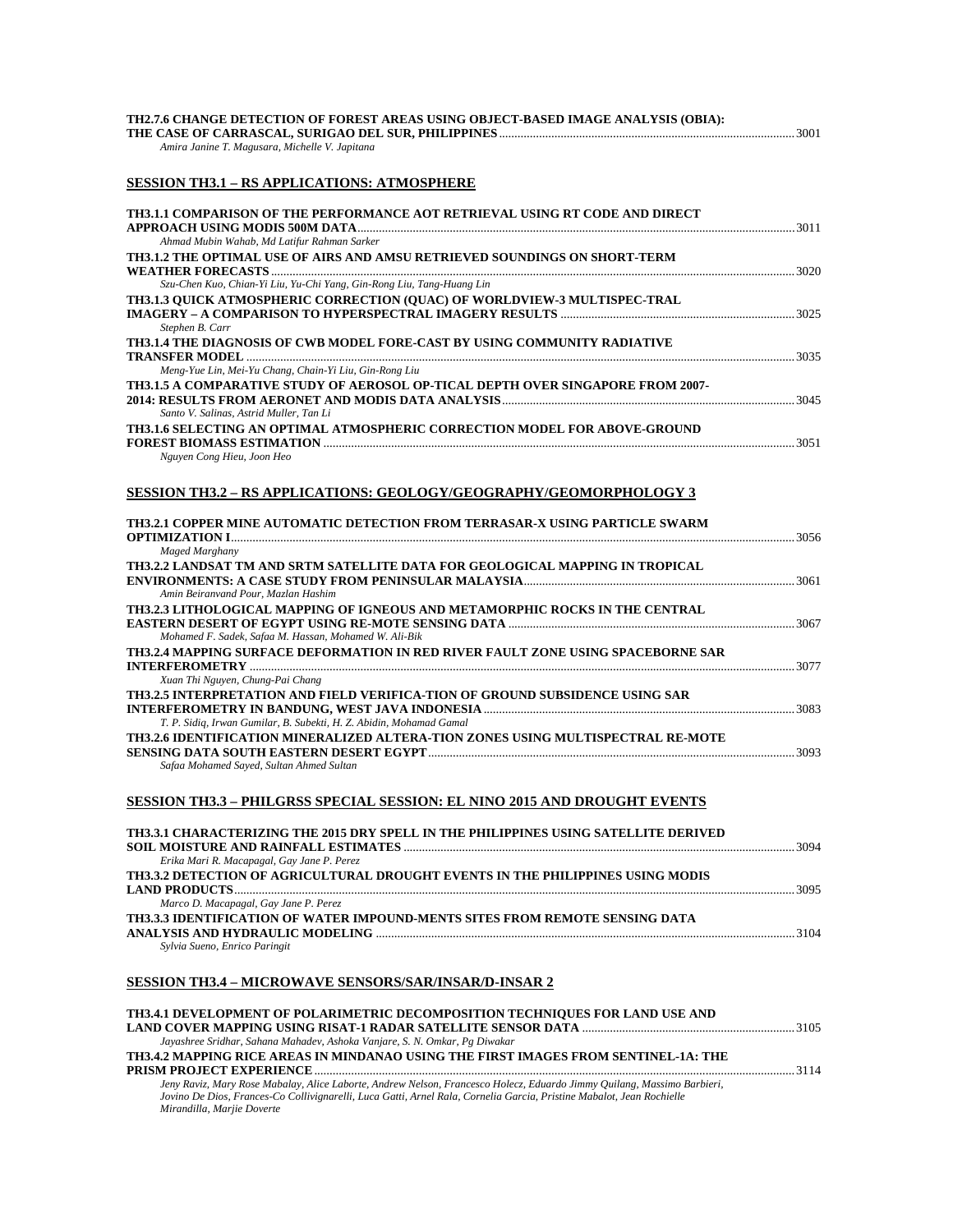| 3131 |
|------|
|      |
|      |
| 3132 |
|      |

*Atriyon Julzarika* 

# **SESSION TH3.5 – RS APPLICATIONS: COASTAL AND WATER RESOURCES**

| TH3.5.1 DETECTING AND PREDITING CHANGES IN MANGROVE FOREST IN WEST AND CEN-TRAL   |  |
|-----------------------------------------------------------------------------------|--|
|                                                                                   |  |
| Tran-Thanh Dan, Chi-Farn Chen, Shou-Hao Chiang, Susumu Ogawa                      |  |
| TH3.5.2 MAPPING SEAGRASS BEDS AND CORAL REEFS IN THE COASTAL OF NINH HAI DISTRICT |  |
|                                                                                   |  |
| Va-Khin Lau, Chi-Farn Chen, Hoang-Son Tong Phuoc                                  |  |
| TH3.5.3 MAPPING OF SHALLOW WATER SEAGRASSES IN THE COAST OF SURIGAO DEL SUR,      |  |
|                                                                                   |  |
| Michelle V. Japitana, Monalaine M. Bermoy                                         |  |
|                                                                                   |  |
| Yujie Shan, Shaoling Shang, Tongtong Liu, Jingyu Wu                               |  |
| TH3.5.5 A MULTI-SCALE APPROACH FOR BENTHIC HABITAT MAPPING OF SHALLOW WATER       |  |
| <b>REGION OF GUIUAN, EASTERN SAMAR USING A 4-BAND HIGH RESOLUTION WORLDVIEW-2</b> |  |
|                                                                                   |  |
| Mia Shaira P. Estabillo, Ayin M. Tamondong                                        |  |
|                                                                                   |  |
| Shaoling Shang, Zhongping Lee, Gong Lin, Lianghai Shi, Guomei Wei, Xueding Li     |  |
|                                                                                   |  |

#### **SESSION TH3.6 – OTHER RS APPLICATIONS**

| TH3.6.1 IMPROVEMENT OF WBGT ESTIMATION METHOD FROM MTSAT BY COMBINING BIO-                                                                                                                                                                                  |         |
|-------------------------------------------------------------------------------------------------------------------------------------------------------------------------------------------------------------------------------------------------------------|---------|
|                                                                                                                                                                                                                                                             | $-3181$ |
| Shin Akatsuka, Kei Oyoshi, Wataru Takeuchi, Masataka Takagi                                                                                                                                                                                                 |         |
| TH3.6.2 APPLICATION OF SATELLITE DATA FOR ARCHAEOLOGY AND ARCHAEO-ASTRONOMY3185                                                                                                                                                                             |         |
| Karel Pavelka, Martina Faltynova, Eva Matouskova, Jaroslav Sedina                                                                                                                                                                                           |         |
| TH3.6.3 ANALYSIS OF THE INFLUNCE OF HUMAN SETTLEMENT ENVIRONMENTAL QUALITY TO<br>MALNUTRITION RATE USING REMOTE SENSING IMAGERY APPROACH CASE STUDY: MATARAM                                                                                                |         |
| Yohanes Seffan, Sari Rahmadiah, Fauziah Al-Munawaroh, Grefie Dwinita, Yosi Nuki Fitra Pratama, Indah Octavia Koeswandari,<br>Tantri Utami Widhaningtyas, Prima Widayani<br>TH3.6.4 DROUGHT MONITORING IN UPPER KRISHNA RIVER BASIN USING REMOTE SENSING AND |         |
|                                                                                                                                                                                                                                                             | 3201    |
| Chaithra Chandran, B. M. Dodamani, Krishna Reddy, E. K. Naseela                                                                                                                                                                                             |         |
| TH3.6.5 THE USE OF WORLDVIEW-1 IMAGERY FOR SALT PRODUCTION ESTIMATION IN SAM-PANG                                                                                                                                                                           | - 3208  |
| Fajrun Wahidil Muharram, Nurul Khakhim<br>TH3.6.6 STUDY OF AUTOMATIC IMAGE MATCHING AND REGISTRATION OF SCANNED HISTORICAL                                                                                                                                  |         |
| <b>AERIAL PHOTOGRAPHS</b>                                                                                                                                                                                                                                   | 3216    |
| Hou-Ren Chen, Yi-Hsing Tseng                                                                                                                                                                                                                                |         |

#### **SESSION TH3.7 – DATA PROCESSING: AUTOMATIC/INTELLIGENT CLASSIFICATION; FEATURE EXTRACTION 2**

| TH3.7.1 ENHANCED FEATURE DETECTION USING LIDAR DATASETS BY NON-TRIVIAL DERI-VATION |      |
|------------------------------------------------------------------------------------|------|
| THROUGH ALLOMETRIC AGGREGATION DATA ANALYSIS FOR CHARACTERIZING A                  |      |
|                                                                                    | 3223 |
| Jigg L. Pelayo, Alex S. Olpenda, Ray Mari N. Mozo, James B. Salig Jr.              |      |
| TH3.7.2 MODELING LIDAR CLOUD POINT TO ESTIMATE TREE HEIGHT AND DELINEATION OF      |      |
|                                                                                    |      |
| Lindah Roziani Jamru, Mazlan Hashim                                                |      |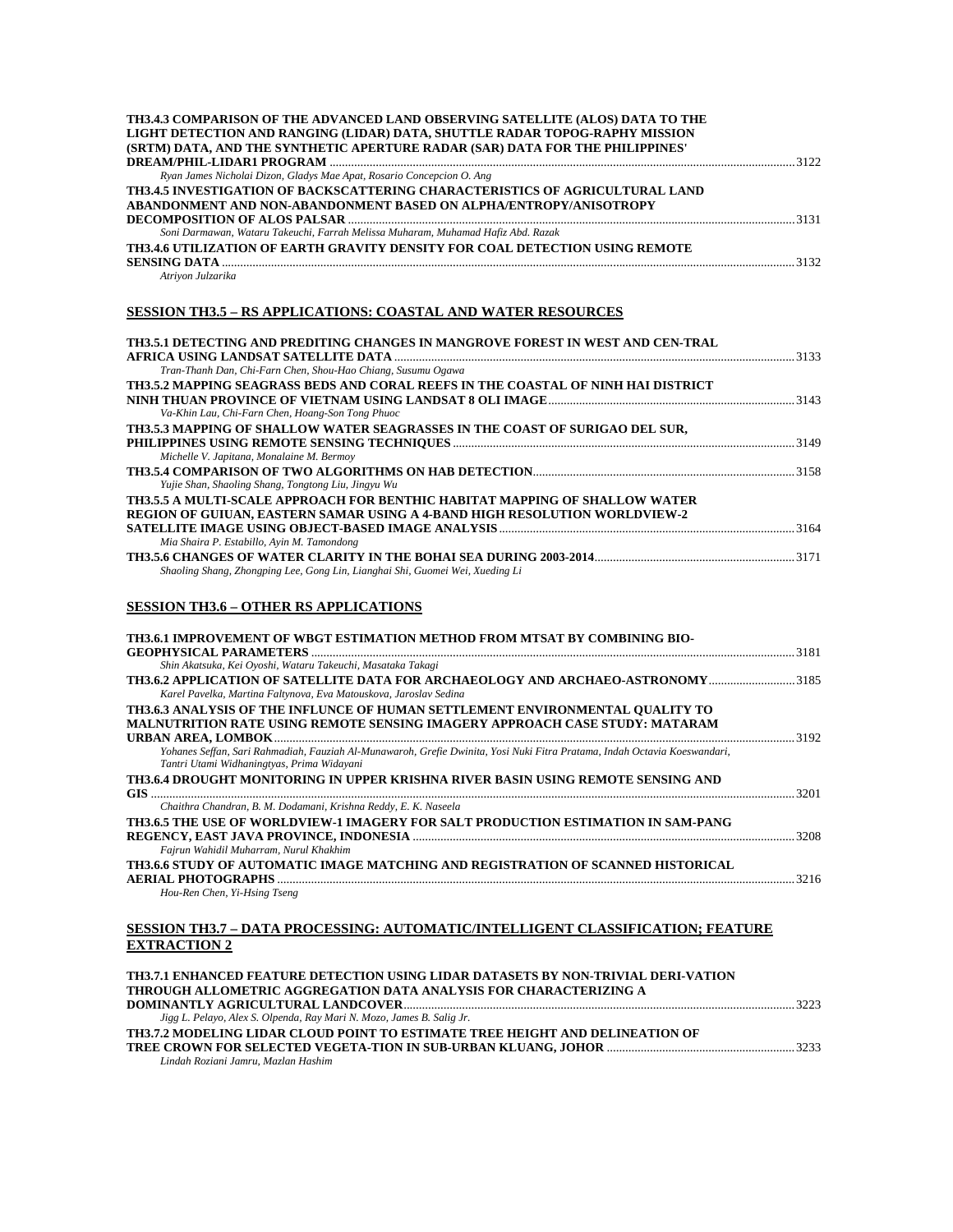| TH3.7.3 OPTIMIZATION OF THE SVM REGULARIZA-TION PARAMETER C IN MATLAB FOR THE           |  |
|-----------------------------------------------------------------------------------------|--|
| <b>OBJECT-BASED CLASSIFICATION OF HIGH VALUE CROPS USING LIDAR DATA AND ORTHOPHOTO</b>  |  |
|                                                                                         |  |
| Rudolph Joshua U. Candare, Michelle Japitana, James Earl Cubillas, Cherry Bryan Ramirez |  |
| TH3.7.4 GEOGRAPHIC OBJECT BASED IMAGE ANALYSIS (GEOBIA) FOR MANGROVE TREE CROWN         |  |
|                                                                                         |  |
| Muhammad Kamal, Stuart Phinn, Kasper Johansen                                           |  |

#### **VOLUME 5**

| TH3.7.5 BUILDING FOOTPRINT EXTRACTION USING LIDAR DATA AND SPECTRAL INDICES FROM    | 3258 |
|-------------------------------------------------------------------------------------|------|
| Florencio P. Campomanes, Judith R. Silapan, Ariel C. Blanco                         |      |
| <b>TH3.7.6 AN ENHANCED APPROACH FOR DETEC-TION OF BOULDERS ON NATURAL HILLSIDES</b> |      |
|                                                                                     | 3265 |
| Wenzhong Shi, Rong Kou, W. L. Shum, Anthony C. T. So                                |      |

# **SESSION TH3.8 – PHOTOGRAMMETRY AND MAPPING**

| TH3.8.1 BUNDLE ADJUSTMENT OF MULTI-STATION SPHERICAL PANORAMA IMAGES WITH GPS    |       |
|----------------------------------------------------------------------------------|-------|
|                                                                                  | 32.74 |
| Pin-Yun Chen, Kuan-Ying Lin, Yi-Hsing Tseng                                      |       |
| <b>TH3.8.2 APPLYING CLOSE-RANGE PHOTOGRAM-METRY TO MONITOR THE CRUSTAL</b>       |       |
|                                                                                  | 3284  |
| Kai-Wen Hsiao, Jyun-Ping Jhan, Jiann-Yeou Rau, Kuo-En Ching, Chien-Ju Chen       |       |
| TH3.8.3 CLOSE RANGE PHOTOGRAMMETRY FOR 3D MODELING OF CULTURAL HERITAGE USING    |       |
|                                                                                  | 3292  |
| Edgardo Macatulad, Enrico Rafael Iglesia, Edison Paraiso                         |       |
| TH3.8.4 INFLUENCE ANALYSIS ON THE LENS DISTORTION OF AMATEUR CAMERAS TO OBJECT-  |       |
|                                                                                  | -3293 |
| Ching-Hui Hung, Liang-Chien Chen                                                 |       |
| TH3.8.5 AUTOMATICALLY COLLECT GROUND CONTROL POINTS FROM ONLINE AERIAL MAPS 3298 |       |
| Tengfei Long, Weili Jiao                                                         |       |
| TH3.8.6 PARAMETER ESTIMATION GNSS ASSISTED SURVEYING SYSTEM FOR GLOBAL GEODETIC  |       |
|                                                                                  |       |
|                                                                                  |       |

*Hiroyuki Hasegawa, Keiichi Nishikawa* 

# **SESSION TH4.1 – RS APPLICATIONS: COASTAL ZONE AND FISHERIES 4**

| TH4.1.1 CORAL REEFS SPATIAL TRANSFORMATION VERSUS ANTHROPOGENIC ON SMALL                                                                        |         |
|-------------------------------------------------------------------------------------------------------------------------------------------------|---------|
|                                                                                                                                                 |         |
| Nurjannah Nurdin, Teruhisa Komatsu, Shuhei Sawayama, Khairul Amri, Abd. Rasyid Djalil, Farida Patittingi, Ilham Jaya, M.<br>Akbar As, Agus Aris |         |
| TH4.1.2 SPECTRAL UN-MIXING OF SEAGRASS AND SEAWEED IN PHUKET, SOUTHERN THAILAND332                                                              |         |
| Satomi Kakuta, Wataru Takeuchi, Anchana Prathep                                                                                                 |         |
| <b>TH4.1.3 MANGROVE ABOVE GROUND BIOMASS ESTIMATION USING COMBINATION OF LANDSAT 8</b>                                                          |         |
|                                                                                                                                                 | 3341    |
| Gathot Winarso, Yenni Vetrita, Anang D. Purwanto, Nanin Anggraini, Soni Darmawan, Doddy M. Yuwono                                               |         |
| TH4.1.4 PERFORMANCE OF EMPIRICAL C <sub>a</sub> -DERIVATION ALGORITHMS ON THE COASTAL WATERS                                                    |         |
|                                                                                                                                                 | $-3350$ |
| Jamaica Pangasinan, Mark Jayson Felix, Gay Jane Perez                                                                                           |         |
| TH4.1.5 APPLICATION OF OBJECT-BASED IMAGE ANALYSIS AND SUPPORT VECTOR MA-CHINE TO                                                               |         |
| <b>CREATE BROADSCALE MAP OF SEAGRASS USING LANDSAT 8 IMAGE: A CASE STUDY IN</b>                                                                 |         |
|                                                                                                                                                 | -3355   |
| Lawrence Charlemagne G. David, Alejandro H. Ballado Jr.                                                                                         |         |
|                                                                                                                                                 |         |
|                                                                                                                                                 |         |

*Emmanuel Oppong Afriyie, Vladimir Y. Mariano, Donald A. Luna* 

#### **SESSION TH4.2 – RS APPLICATIONS: AGRICULTURE AND SOIL 4**

| TH4.2.1 EXTRACTION OF GULLY EROSION FEA-TURES ON HILLY CORN FIELD IN THE NORTHERN |  |
|-----------------------------------------------------------------------------------|--|
|                                                                                   |  |
| Satoshi Uchida, Fujio Nagumo                                                      |  |
| TH4.2.2 TUNING THE EXTENDED KALMAN FILTER FOR RICE CULTIVATION DATE ESTIMATION IN |  |
|                                                                                   |  |
| Rata Suwantong, Panu Srestasathiern, Preesan Rakwatin, Saran Suwannachatkul       |  |
| TH4.2.3 PADDY FIELD MAPPING USING TEMPORAL MODIS DATA IN JAVA ISLAND INDONESIA    |  |
| Ryota Nagasawa, Dandy Aditya Novresiandi, Lissa Fajri Yayusman                    |  |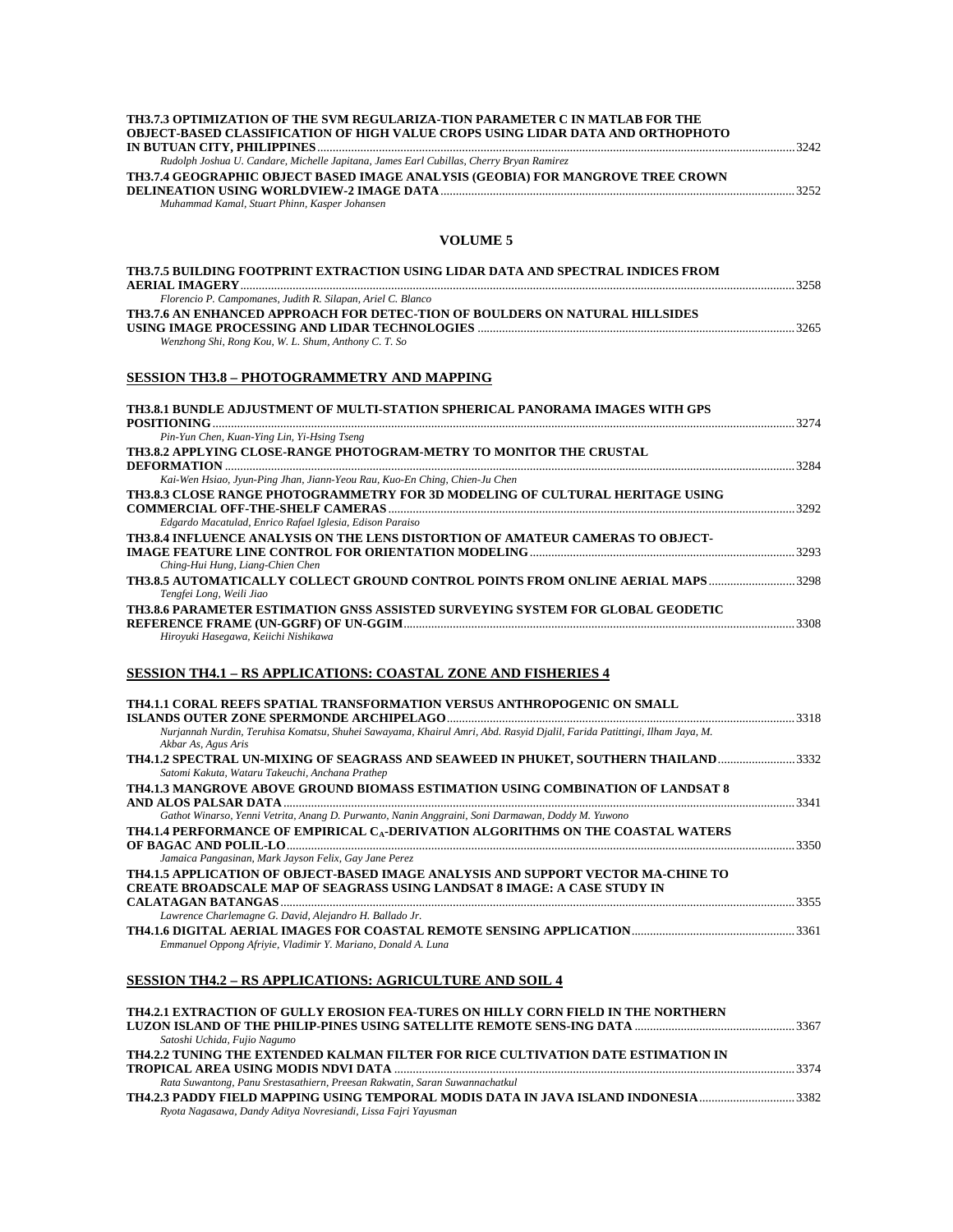| TH4.2.4 INTEGRATING SPECTRAL INDICES AND GEOSTATISTICS BASED ON LANDSAT-8 IMAGERY<br>FOR SURFACE CLAY CONTENT MAPPING IN GUNUNG KIDUL AREA, YOGYAKARTA, INDONESIA 3388 |  |
|------------------------------------------------------------------------------------------------------------------------------------------------------------------------|--|
| Projo Danoedoro, Afida Zukhrufiyati                                                                                                                                    |  |
| TH4.2.5 VEGETATION WATER STRESS ASSESSMENT USING SHORT WAVE INFRARED (SWIR)                                                                                            |  |
|                                                                                                                                                                        |  |
| Manik H. Kalubarme, Alka Sharma                                                                                                                                        |  |
| TH4.2.6 SPATIAL AND TEMPORAL CHANGES OF RICE CROPPING SEASON IN MEKONG DELTA                                                                                           |  |
|                                                                                                                                                                        |  |
| Vo Quang Minh, Nguyen Thi Ha Mi, Phan Kieu Diem, Le Quang Tri, Tran Thi Hien, Chu Thai Hoanh, To Phuc Tuong                                                            |  |
| <b>SESSION TH4.3 – HYDROLOGY 2</b>                                                                                                                                     |  |
|                                                                                                                                                                        |  |
| TH4.3.1 CALIBRATION OF WATERSHED LAG TIME EQUATION FOR PHILIPPINE HYDROLOGY                                                                                            |  |
|                                                                                                                                                                        |  |
| Fatima Cipriano, Alfredo Mahar Francisco Amante Lagmay, Matt Horritt, Enrico Paringit, Chris-Topher Uichanco, Jerico                                                   |  |
| Mendoza, Glenn Sabio, Kenneth Nino Punay, Herbert James Taniza, Mary Rose Oquindo                                                                                      |  |
| TH4.3.2 THE STUDY OF THE DRAINAGE BASIN MORPHOMETRY OF PAPAGNI RIVER BASIN USING                                                                                       |  |
|                                                                                                                                                                        |  |
| Narender Verma                                                                                                                                                         |  |
| TH4.3.3 CLIMATE CHANGE IMPACT ON HYDROLOGY BEAS RIVER BASIN IN NORTH WESTERN                                                                                           |  |
|                                                                                                                                                                        |  |
| Ankur Dixit, Praveen K. Thakur, Shiv Prasad Ag-Garwal                                                                                                                  |  |
| TH4.3.4 MONITORING WATER LEVEL VARIATION IN MEKONG RIVER BY SATELLITE ALTIMETRY                                                                                        |  |
|                                                                                                                                                                        |  |
| Guan-Ting Liu, Kuo-Hsin Tseng                                                                                                                                          |  |
| TH4.3.5 EVALUATING THE IMPACTS OF LANDCOVER CHANGE TO RUN-OFF POTENTIAL OF TUBAY                                                                                       |  |
| Sherwin P. Pulido, Meriam Makinano-Santillan, Jojene R. Santillan                                                                                                      |  |
| TH4.3.6 UNDERSTANDING THE IMPACTS OF STORM INDUCED FLOODING AT THE LOCAL LEVEL                                                                                         |  |
| THROUGH FLOOD MODELLING WITH SAR DEM LIDAR DTM & DSM, HEC HMS AND HEC RAS 3443                                                                                         |  |
| Amor L. Gingo, Meriam M. Santillan, Jojene R. Santillan                                                                                                                |  |
|                                                                                                                                                                        |  |
|                                                                                                                                                                        |  |
| SESSION TH4.4 – GIS APPLICATIONS: DECISION SUPPORTS AND MODELS 2                                                                                                       |  |
|                                                                                                                                                                        |  |
| TH4.4.1 INTERFACING GRASS-GIS AND R: ROAD DESCRIPTIVE STATISTICAL REPRESENTA-TION                                                                                      |  |
| Kumari Pritee, R. D. Garg                                                                                                                                              |  |
| TH4.4.2 SPATIAL MODELING OF SUSTAINABLE AGRICULTURAL LAND USING GEOGRAPH-IC                                                                                            |  |
|                                                                                                                                                                        |  |
| Wikan Jaya Prihantarto, Gatot Supangkat Samidjo                                                                                                                        |  |
| TH4.4.3 GIS BASED MULTI-CRITERIA ANLAYSIS FOR CEMENT PLANT SITE SELECTION FOR                                                                                          |  |
|                                                                                                                                                                        |  |
| Aakash Chhabra, Christopher Samuel, R. Annadurai                                                                                                                       |  |
| TH4.4.4 EFFECTS OF GEOGRAPHICAL AND TOPOGRAPHICAL CO-VARIABLES ON RAINFALL                                                                                             |  |
|                                                                                                                                                                        |  |
| Sirikorn Duangpiboon, Thongchai Suteerasak, Wanchitra Towanlong                                                                                                        |  |
| TH4.4.5 ANALYZING THE IMPACTS OF TROPICAL STORM-INDUCED FLOODING THROUGH                                                                                               |  |
|                                                                                                                                                                        |  |
| Jojene R. Santillan, Meriam M. Makinano-Santillan                                                                                                                      |  |
| TH4.4.6 THE COMBINATION OF THE PARKING SPACES EMERGENCE RESPONSE AND IOT                                                                                               |  |
|                                                                                                                                                                        |  |
| Ying-Chen Lin, Jung Hong Hong                                                                                                                                          |  |
|                                                                                                                                                                        |  |
| <u>SESSION TH4.5 – DATA PROCESSING: AUTOMATIC/INTELLIGENT CLASSIFICATION; FEATURE</u>                                                                                  |  |
| <b>EXTRACTION 3</b>                                                                                                                                                    |  |
|                                                                                                                                                                        |  |
| TH4.5.1 COMBINED DETECTION OF LANDSLIDE USING D-INSAR, HIGH SPATIAL RESOLUTION                                                                                         |  |
|                                                                                                                                                                        |  |
| Shanjun Liu, Liming He, Jianwei Huang, Han Wang, Yachun Mao, Lixin Wu                                                                                                  |  |
| TH4.5.2 DETECTION OF MEERIYABEDDA LAND-SLIDES FROM HIGH RESOLUTION OPTICAL                                                                                             |  |
|                                                                                                                                                                        |  |
| Ahangama Kankanamge Rasika Nishamanie Ranasinghe, Gardiyawasam Balage Amesh Irantha Silva, Thilantha Lakmal                                                            |  |
| Dammalage, Duminda Ranganath Welikanna, Udeni Gnanapriya Anuruddha Puwewala                                                                                            |  |
| TH4.5.3 GENETIC ALGORITHM FOR THREE-DIMENSIONAL ICE FLOES FROM TANDEM-X IMAGE 3515                                                                                     |  |
| Maged Marghany                                                                                                                                                         |  |
| Wen-Chi Chang, Liang-Chien Chen                                                                                                                                        |  |
|                                                                                                                                                                        |  |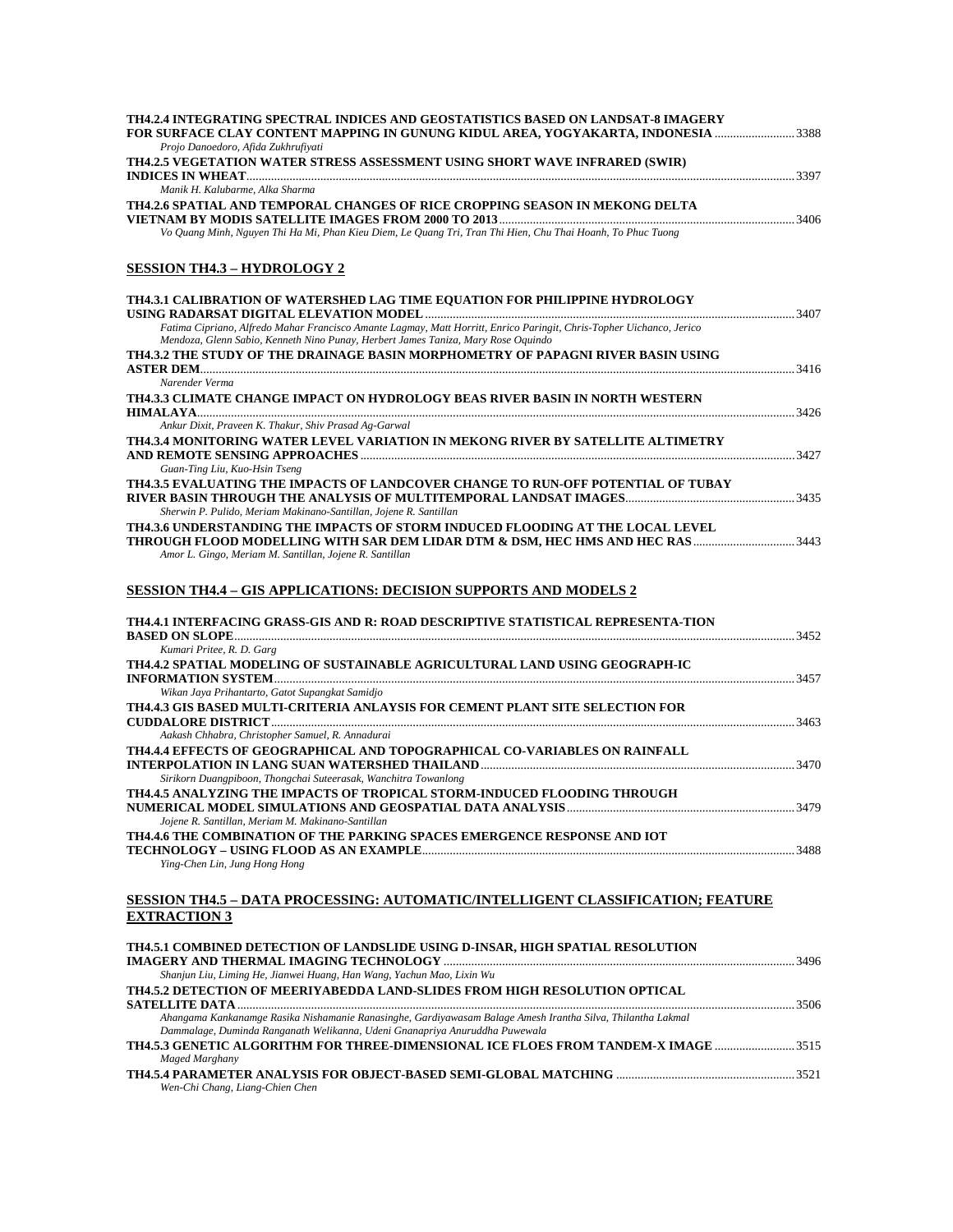| TH4.5.5 RAPID INVENTORY OF INLAND BODIES OF WATER USING LANDSAT TM IMAGERIES AND                                                                                                                                          |  |
|---------------------------------------------------------------------------------------------------------------------------------------------------------------------------------------------------------------------------|--|
| Kimberly A. Ilao, Anjillyn Mae C. Perez, Roel M. De La Cruz, Nestor T. Olfindo, Noel Jerome B. Borlon-Gan<br>TH4.5.6 INTELLIGENT OPTIMIZATION SYSTEM FOR UNCERTAINTY MH370 DEBRIS DETECTION 3532<br>Maged Marghany        |  |
| <b>SESSION TH4.6 – DATA PROCESSING: ALGORITHM AND MODELING 3</b>                                                                                                                                                          |  |
| TH4.6.1 GENERATION OF EPIPOLAR IMAGES FOR VERY HIGH SPATIAL RESOLUTION SATEL-LITE                                                                                                                                         |  |
| Chin-Jung Yang, Min Li, Leong Keong Kwoh, Soo Chin Liew<br>TH4.6.2 IMPROVED URBAN GROWTH PREDICTION WITH INTEGRATED MARKOV CHAIN AND                                                                                      |  |
| Shamsuddin Nasiruddin Ladha                                                                                                                                                                                               |  |
| TH4.6.3 RADIOMETRIC NORMALIZATION OF MULTITEMPORAL SATELLITE IMAGES USING<br>Bo-Yi Lin, Kuan-Yi Lee, Chao-Hung Li                                                                                                         |  |
| Maher Ibrahim Sameen, Abdul Rashid B. Mohamed Shariff                                                                                                                                                                     |  |
| TH4.6.5 INFLUENCE OF DEM RESOLUTION ON TOPOGRAPHIC CORRECTION MODELS USING SPOT                                                                                                                                           |  |
| Ting-Pin Chiu, Su-Fen Wang<br>TH4.6.6 COMPARISON OF CHLOROPHYLL-A CONCENTRATION DURING HAZE AND NO HAZE<br>Susanna Nurdjaman, Ilham Armi                                                                                  |  |
| <b>SESSION TH4.7 - GEOSPATIAL TECHNOLOGY FOR ENERGY</b><br>TH4.7.1 BIOMASS RESOURCE ASSESSMENT ON THEORETICAL AND AVAILABLE POTEN-TIAL OF<br>SUGARCANE USING LIDAR-DERIVED AGRICULTURAL LAND-COVER MAP IN VICTORIAS CITY, |  |
| Marciano B. Cadalin, Judith R. Silapan, Marjorie V. Remolador, Rosario Concepcion O. Ang                                                                                                                                  |  |
| TH4.7.2 ANALYZING OPTIMAL LOCATION OF SOLAR FARMS IN BUTUAN CITY USING GEOGRAPHIC                                                                                                                                         |  |
| Sheila B. Refamonte, Meriam Makinano-Santillan                                                                                                                                                                            |  |
| TH4.7.3 SITE SUITABILITY ANALYSIS FOR BIOMASS POWER PLANT DEVELOPMENT IN NUEVA                                                                                                                                            |  |
| Imee A. Saladaga, Marjorie V. Remolador, Klathea H. Sevilla, Bryan M. Baltazar, Loureal Camille V. Inocencio, Rosario<br>Concepcion O. Ang                                                                                |  |
| TH4.7.4 USING OPEN SOURCE GEOGRAPHIC INFORMATION SYSTEMS AND REMOTE SENS-ING<br>Can Ayday                                                                                                                                 |  |
| TH4.7.5 SOLAR ENERGY RESOURCE ASSESSMENT USING R.SUN MODULE IN GRASS GIS AND<br>SYNTHETIC APERTURE RADAR (SAR) DIGITAL ELEVATION MODEL (DEM) IN THE ZAMBOANGA                                                             |  |
|                                                                                                                                                                                                                           |  |
| Justine G. Teves, Eula Fae D. Sola, Ben Hur S. Pintor, Loureal Camille V. Inocencio, Ma. Rosario Concepcion O. Ang                                                                                                        |  |
| TH4.7.6 THE USE OF MULTILEVEL REMOTE SENSING DATA IN THE TECHNICAL PREFEASIBILITY                                                                                                                                         |  |
| Lalaine B. Correa, Luis Ian K. Panganiban, Charmyne B. Mamador, Alih L. Mamerto, Rodel G. Elaydo, Michael Stephen T.                                                                                                      |  |

*Buendia* 

#### **SESSION TH4.8 – RS APPLICATIONS: GEOLOGY/GEOGRAPHY/GEOMORPHOLOGY 4**

| TH4.8.1 ASTER AND LANDSAT TM REMOTE SENSING DATA FOR GEOLOGICAL MAPPING                               |      |
|-------------------------------------------------------------------------------------------------------|------|
|                                                                                                       |      |
| Amin Beiranvand Pour, Mazlan Hashim                                                                   |      |
| TH4.8.2 INTEGRATED ANALYSIS OF REMOTELY- SENSED IMAGERY IN DESCRIBING THE                             |      |
| MORPHOLOGY OF THE EDIFICE AND THE MASS WASTING EVENTS IN MOUNT ARAYAT,                                |      |
|                                                                                                       |      |
| Tatum Miko Herrero, Rodrigo Eco, Alfredo Mahar Lagmay, Benjamin Van Wyk De Vries, Jolly Joyce Sulapas |      |
| TH4.8.3 QUANTITATIVE MORPHOTECTONIC ANALYSIS USING DEM AND GIS - A CASE STUDY                         |      |
|                                                                                                       |      |
| Katihalli S. Jayappa, Vipin Joseph Markose, M. Nagaraju                                               |      |
| TH4.8.4 A NOVEL METHOD TO IMPROVE COASTAL FLOOD MODELLING USING PUBLICLY                              |      |
|                                                                                                       | 3638 |
| Xiaoping Du, Huadong Guo, Xiangtao Fan, Zhenzhen Yan, Komali Kantamaneni, Junjie Zhu                  |      |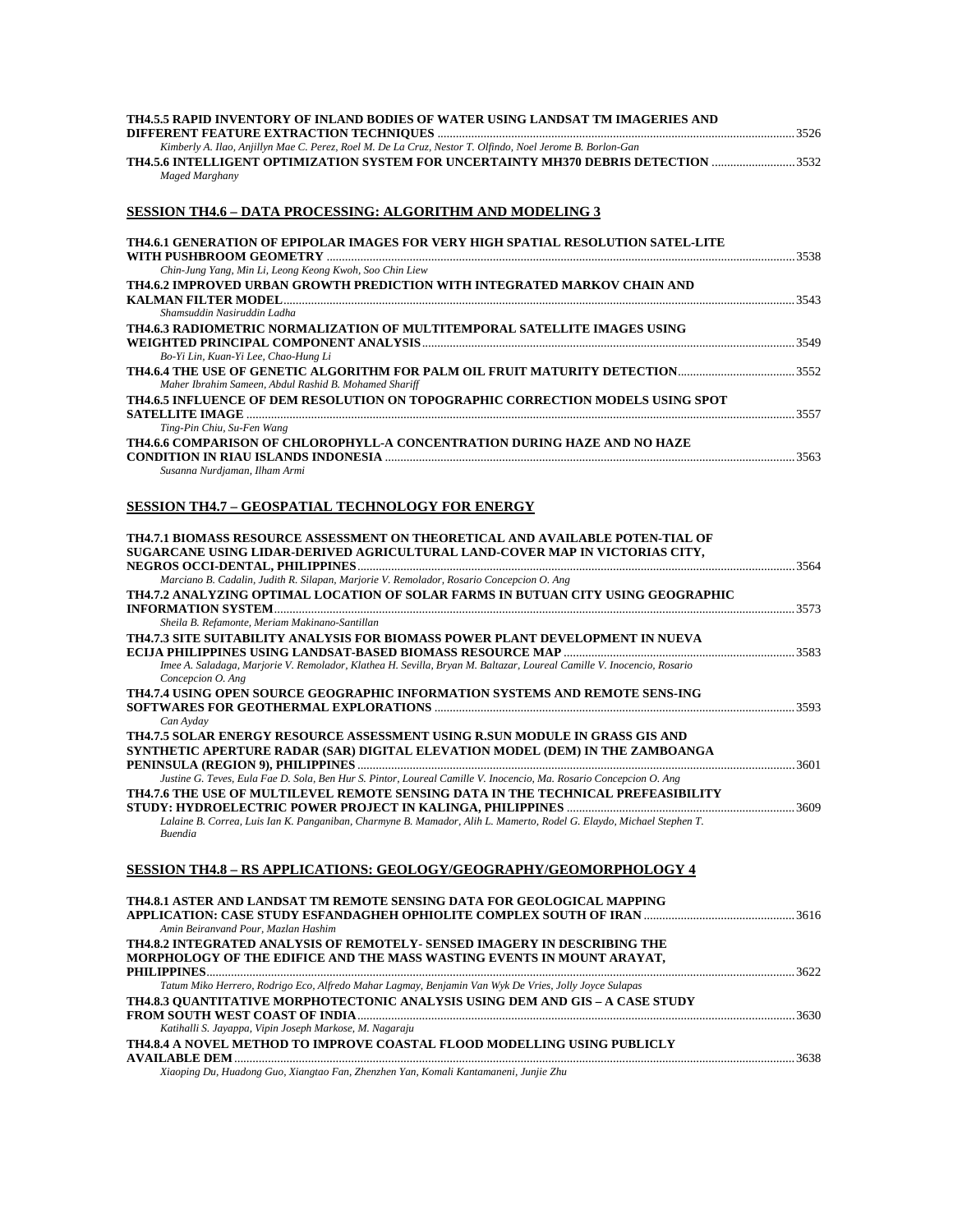| TH4.8.5 LITHOLOGICAL AND STRUCTURAL MAPPING IN TROPICAL ENVIRONMENTS WITH |      |
|---------------------------------------------------------------------------|------|
| <b>INTEGRATION OF ASTER AND PALSAR SATELLITE DATA</b>                     | 3639 |

*Amin Beiranvand Pour, Mazlan Hashim* 

# **POSTER SESSIONS**

# **TUP SESSION 1**

| TUP1.1 LAND USE LAND COVER CHANGE DETECTION USING GEOSPATIAL TECHNOLOGIES - A                                           |  |
|-------------------------------------------------------------------------------------------------------------------------|--|
|                                                                                                                         |  |
| Abhilash Maryada, Mohammed Abdul Moid                                                                                   |  |
| TUP1.2 RESEARCH ON THE ADVANCEMENT OF ULTRAVIOLET DISTRIBUTION MAP USING                                                |  |
|                                                                                                                         |  |
| Teppei Ishiuchi, Masaru Takata, Haruka Nakazawa                                                                         |  |
| TUP1.3 DEVELOPMENT AND IMPLEMENTATION OF GIS-BASED AIR POLLUTION WARNING SER-                                           |  |
|                                                                                                                         |  |
| Sungchul Hong, Taehoon Kim, Junhee Youn, Jeyoon Woo                                                                     |  |
| TUP1.4 USING MODIS-NDVI AND CLIMATIC VARIABLES FOR VEGETATION ASSESSMENT AND                                            |  |
|                                                                                                                         |  |
| Imran Ahmed Khan, Mudassar Hassan Arsalan                                                                               |  |
| TUP1.5 MODIS IMAGES RESTORATION FOR VNIR BANDS ON FIRE SMOKE AFFECTED AREA3672                                          |  |
| Li-Yu Chang, Chi-Farn Chen                                                                                              |  |
| TUP1.6 DEVELOPMENT AND EVALUATION OF EDU-CATION PROGRAM USING INTERFEROMETRIC                                           |  |
|                                                                                                                         |  |
| Hiroshi Ikemitsu, Kenta Nango, Yosuke Ito                                                                               |  |
| TUP1.7 SEPARABILITY AND VARIABILITY OF RHIZOPHORACEAE AND AVICENNIACEAE IN A                                            |  |
|                                                                                                                         |  |
| Regine Anne G. Faelga, Enrico C. Paringit, Gay Jane Perez, Reginald Jay L. Argamosa, Carlyn Ann Ibanez, Mark Anthony V. |  |
| Posilero, Fe Andrea M. Tandoc, Gio P. Zaragosa                                                                          |  |
| TUP1.8 COMPLEMENTARITY OF TWO RICE MAPPING APPROACHES: CHARACTERIZING STRATA                                            |  |
| MAPPED BY HYPERTEMPORAL MODIS AND RICE PADDY IDENTIFICATION USING                                                       |  |
|                                                                                                                         |  |
| Sonia Asilo, Kees (C. A. J. M.) De Bie, Andrew Skidmore, Andrew Nelson, Massimo Barbieri, Aileen Maunahan               |  |
| TUP1.9 THE UTILIZATION OF ALOS-2 DATA TO IDENTIFY THE POTENTIAL AREA FOR PADDY                                          |  |
|                                                                                                                         |  |
| Agustan, Mubekti, Lena Sumargana                                                                                        |  |
|                                                                                                                         |  |
| Taerim Kim, Jaehyuk Lee                                                                                                 |  |
|                                                                                                                         |  |
| A. Munkh-Erdene, M. Ganzorig                                                                                            |  |
| TUP1.12 COMPARISON BETWEEN OF TLS DATA EXTRACTION AND GPS FOR LANDSLIDE                                                 |  |
| Vera Sadarviana, Hasanuddin Z. Abidin, Irwan Gumilar, R. T. Achmad, Pangeran Christofel Yoshua, Martin Josef Schuler    |  |
|                                                                                                                         |  |
| TUP1.13 TEXTURE MAPPING FOR BUILDING FAÇADES WITH REPEATED PATTERNS USING                                               |  |
|                                                                                                                         |  |
| Liang-Chien Chen, Li-Ling Chan, Wen-Chi Chang                                                                           |  |
| TUP1.14 APPLYING MACHINE LEARNING ALGO-RITHMS AND WORLDVIEW-2 SATELLITE IMAGERY                                         |  |
| Wen-Lin Li, Re-Yang Lee, Tsu-Chiang Lei, Yi-Shiang Shiu                                                                 |  |
| TUP1.15 A STUDY OF THE ACCURACY IMPROVE-MENT OF ELEVATION DATA ON MEAN SEA LEVEL                                        |  |
|                                                                                                                         |  |
| Worapod Masiri, Thongthit Chayakula                                                                                     |  |
|                                                                                                                         |  |
| TUP1.16 DETECTION OF DECLINING PHYTOPLANKTON CHLOROPHYLL CONCENTRATION LEVELS                                           |  |
| Nabila Al-Maharbi, Abdelgadir Abuelgasim                                                                                |  |
| TUP1.17 AN ALTERNATIVE OPEN SOURCE WEB-BASED 3D GIS: CESIUM ENGINE ENVIRONMENT 3751                                     |  |
| Fuan Tsai, Jhe-Syuan Lai, Yu-Ching Liu                                                                                  |  |
|                                                                                                                         |  |
| Dadan Ramdani, Yadi Aryadi, Bayu Triyogo Widyantoro                                                                     |  |
|                                                                                                                         |  |
| TUP1.19 CHANGE DETECTION IN THE CAGAYAN RIVER USING MULTITEMPORAL LANDSAT                                               |  |
| Louisse Anne Fulgencio, Gay Jane Perez                                                                                  |  |
| TUP1.20 GROUND PENETRATING RADAR BACKSCATTER RECONSTRUCTION FOR SUBSURFACE                                              |  |
|                                                                                                                         |  |
| Siow Wei Jaw, Mazlan Hashim, Kee Hock Goh                                                                               |  |
| TUP1.21 LAND SYSTEMS APPROACH IN DEVELOPING LIVESTOCK FARM IN WEST LOMBOK,                                              |  |
|                                                                                                                         |  |
| Suharto Widjojo, K. Sunarto, N. Supardan, I. Nahib                                                                      |  |
|                                                                                                                         |  |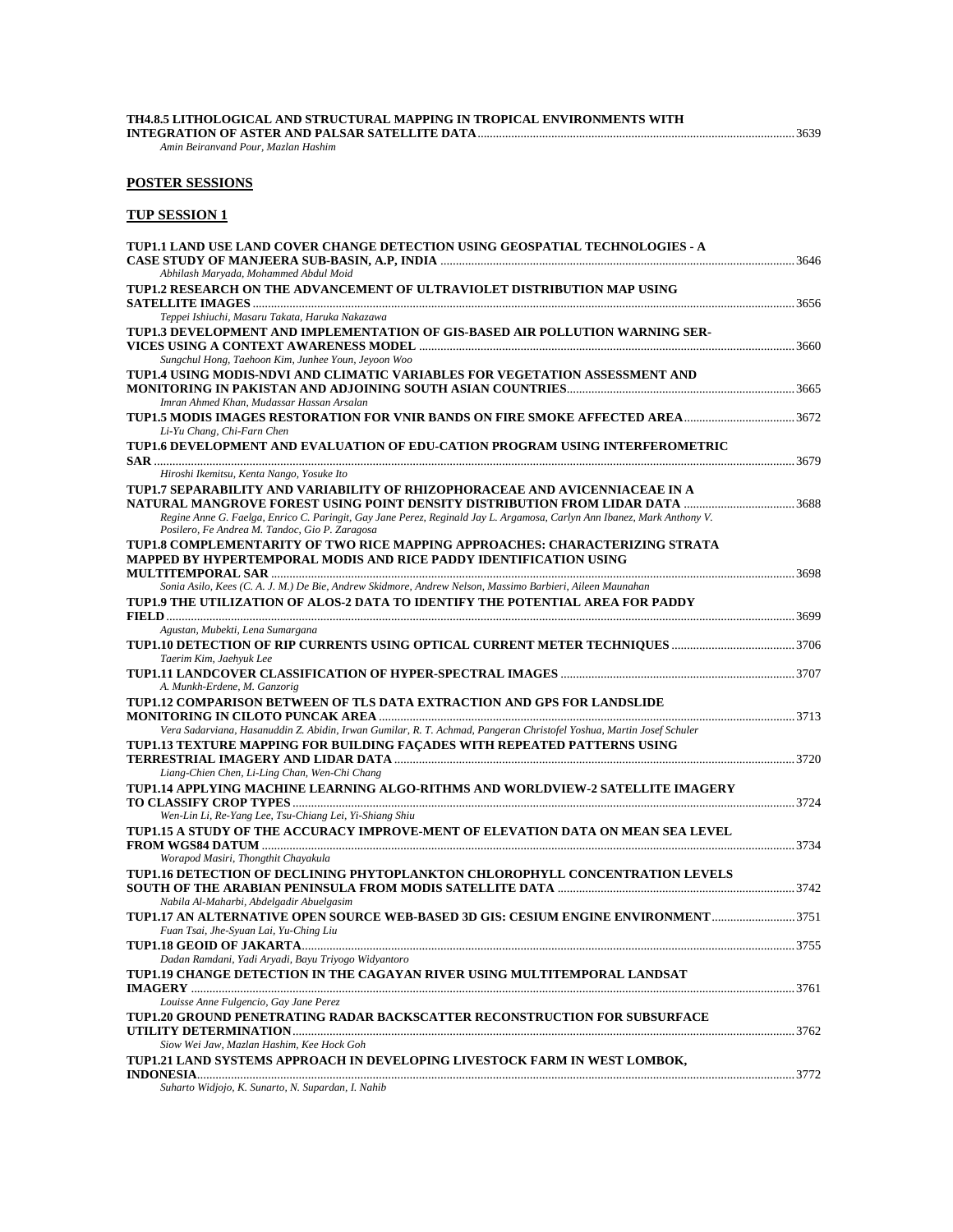| TUP1.22 TEMPORAL AND SPATIAL DYNAMICS OF SUBMERGED SEAGRASS AT MERAMBONG,                                               |      |
|-------------------------------------------------------------------------------------------------------------------------|------|
| Syarifuddin Misbari, Mazlan Hashim                                                                                      |      |
| TUP1.23 PHYSICAL FEATURE EXTRACTION IN THE FLOOD PLAIN OF ALUBIJID WATERSHED,                                           |      |
|                                                                                                                         | 3785 |
| Jenifer L. Ogania, Rose Ann I. Barro, George R. Puno                                                                    |      |
| TUP1.24 SIMULATING RICE YIELD BY INTEGRATING GIS DATA AND MODIS-LAI FOR JEOLLA-DO                                       |      |
|                                                                                                                         |      |
| Jeong Hyun Kim, Hieu Cong Nguyen, Jung Bin Lee, Joon Heo                                                                |      |
| TUP1.25 SIMULATION OF PAN-SHARPENING USING HYPERSPECTRAL DATA TO EVALUATE THE                                           |      |
|                                                                                                                         |      |
| Masayuki Matsuoka, Takeo Tadono, Hiroki Yoshioka                                                                        |      |
| TUP1.26 GEOTAGGING PHOTO FROM A SPATIALLY REFERENCED GPS DATA USING GEOTAG-                                             |      |
|                                                                                                                         |      |
| Ariel C. Amor, John Jagneil Vincent T. Licardo, George R. Puno                                                          |      |
| TUP1.27 AN EFFICIENT DETECTION METHOD OF FOREST FIRES FROM MODIS AND LAND-SAT                                           |      |
|                                                                                                                         |      |
| Sunmin Lee, Jaewon Choi, Yunjee Kim, Hyung-Sup Jung                                                                     |      |
| TUP1.28 AN ASSESSMENT OF SEISMIC HAZARD MAP WITHIN THE BUILDING RESIDENTIAL                                             |      |
|                                                                                                                         |      |
| Tae-Hong Won, Gyuhan Bae, Hwanhee Yoo                                                                                   |      |
| TUP1.29 ESTIMATION OF COASTAL FLOODING CONTAMINATED BY MUD-VULCANO ON FISH-                                             |      |
|                                                                                                                         |      |
| Taufik Hidayatullah                                                                                                     |      |
| TUP1.30 THE DISTRIBUTION CHARACTERISTICS OF AQUATIC ECOSYSTEM HEALTH IN NAK-DONG                                        |      |
|                                                                                                                         |      |
| Ju-Sung Park, Jo-Myung Hee, Kyung-Sook Seo, Sung-Hyun Jang                                                              |      |
| TUP1.31 ANALYSIS OF APPROPRIATE SPECTRAL SIMILARITY METHODS TO CLASSIFY TARGET                                          |      |
|                                                                                                                         |      |
| Ahram Song, Jaewan Choi, Yeji Kim, Yongil Kim                                                                           |      |
|                                                                                                                         |      |
| Ting-Hsuan Chiu, Jen-Jer Jaw                                                                                            |      |
| TUP1.33 PRELIMINARY STUDY ON THE FEASIBILITY OF UTILIZING THE DETECTION OF COASTAL                                      |      |
|                                                                                                                         |      |
| Wonjong Lee, Jaemyeong Kim, Yongdeog Kang, Changeun Park                                                                |      |
| TUP1.34 A STUDY OF SPECTRAL FEATURE EXTRAC-TION METHODS FOR CROPS CLASSIFICA-TION                                       |      |
|                                                                                                                         |      |
| Hshin-Ping Wang, Tsu-Chiang Lei, Tzu-How Chu, Yi-Shiang Shiu, Re-Yang Lee                                               |      |
| TUP1.35 THE INFLUENCE OF PUBLIC FACILITIES AND AMENITIES ON SPATIAL PATTERN IN THE                                      |      |
|                                                                                                                         |      |
| Budhy Soeksmantono, Ketut Wikantika                                                                                     |      |
| TUP1.36 GIS AND COMMUNITY PARTICIPATION FOR FLOOD MODEL DATA PREPARATION: A                                             |      |
|                                                                                                                         |      |
| Genelin Ruth P. James, Jumilyn Bitang, Judy D. Hollite, Ryan P Calvo, Isaac T. Muncada, Joseph E. Acosta                |      |
| TUP1.37 THE COUNTERMEASURE OF RIVER MANAGEMENT IN CHANNEL MIGRATION USING                                               |      |
|                                                                                                                         |      |
| Chien Li, Chia-En Wu, Chi-Farn Chen, Wei-Cheng Zhen                                                                     |      |
|                                                                                                                         |      |
| Naoko Maeshibu, Baihe Han, Jinfeng Ma, Ken-Go Miyahara, Kiyoshi Torii, Ho Tan Duc, Tran Thi Thu Ha, Le Van An, Ho Trung |      |
| Thong, Miki Akamatsu                                                                                                    |      |
|                                                                                                                         |      |
| Shih-Chieh Chou, Ming-Chih Cheng, Irene Hsu                                                                             |      |
| TUP1.40 LAND SURVEYING PERFORMANCE OF COMMERCIALLY-AVAILABLE INEXPENSIVE SMALL                                          |      |
|                                                                                                                         |      |
| Jun-Nosuke Okamoto, Hiroto Shimazaki                                                                                    |      |
|                                                                                                                         |      |
| Janice G. Baay, Randolf P. Casindac, Lorie Cris S. Asube, Meriam M. Santillan                                           |      |
|                                                                                                                         |      |
| Chien-Ron Su, Hsuan Ren                                                                                                 |      |
| TUP1.43 COMPARISON OF SAR AND LIDAR DEM FOR PRODUCING GEOMETRICALLY CORRECTED                                           |      |
|                                                                                                                         |      |
| Angelo Carlo B. Bongat, John Louie Fabila, Joida F. Prieto                                                              |      |
| TUP1.44 LIDAR DATA DISTRIBUTION USING LIPAD, AN OPEN-SOURCE BASED LIDAR PORTAL FOR                                      |      |
|                                                                                                                         |      |
| Simonette Lat, Ruby Ann Marie Magturo, Mark Edwin Tupas, Enrico Paringit, Kenneth Langga, Ernanie Marin, Joyce Anne     |      |
| Laurente                                                                                                                |      |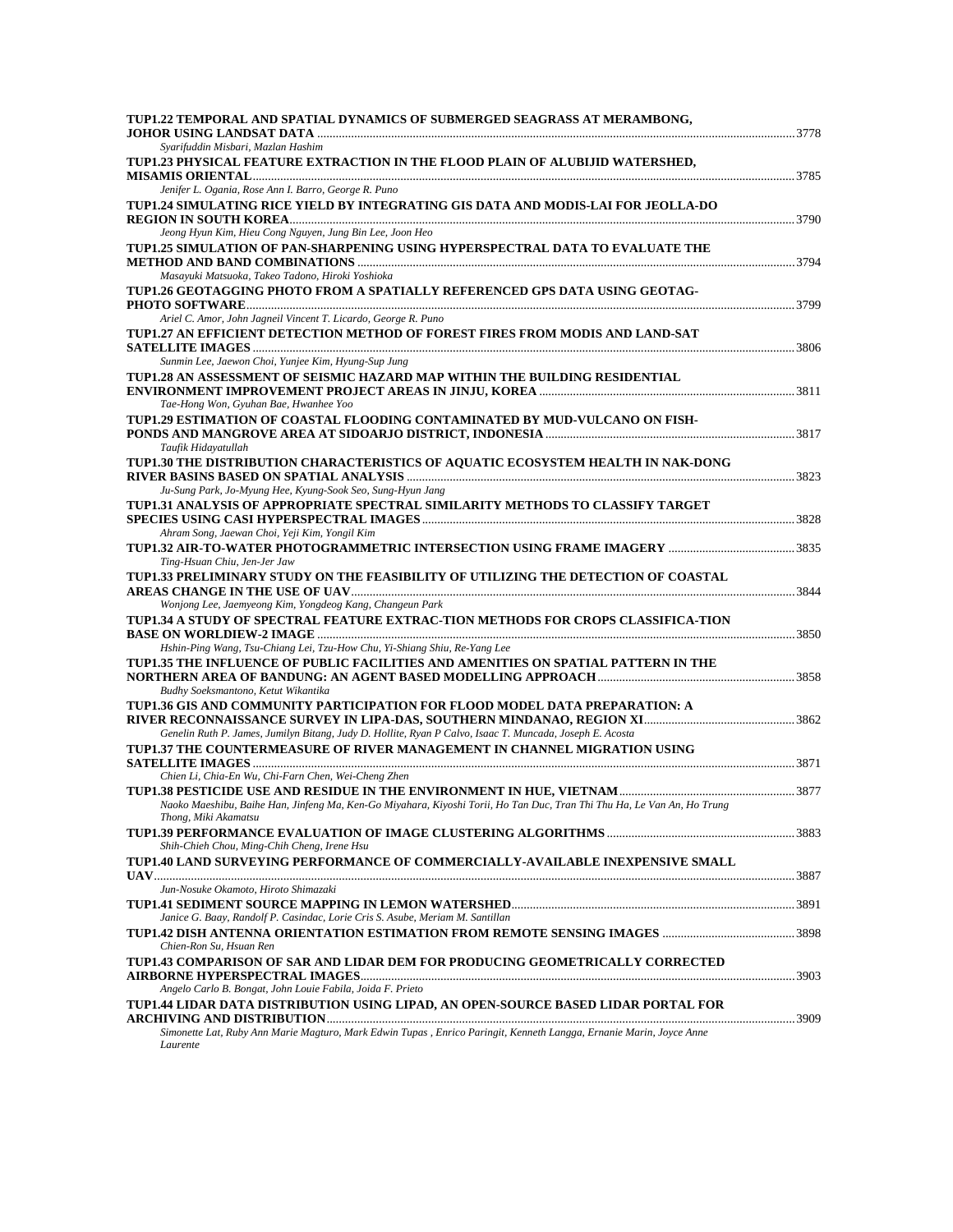| Ruby Ann Marie Magturo, Ken Abryl Eleazar Salanio, Carlo Santos, Kenan Biel Virtucio, Kenneth Langga, Gene Paul Quevedo,<br>Mark Edwin Tupas<br>TUP1.46 A STATISTICAL ANALYSIS OF THE RELATIONSHIP BETWEEN THE YELLOW DUST AND<br>Tatsuhiro Ogawa, Hiroto Shimazaki<br>TUP1.47 OPTIMAL LOCATION ANALYSIS FOR BUILDING INTEGRATED PHOTO VOLTAIC SOUND-<br>Junhee Youn, Je Yoon Woo<br>TUP1.48 KOMPSAT-3A DIRECT GEOREFERENCING MODE AND GEOMETRIC<br>Doochun Seo, Gibyeong Hong, Chunggil Jin<br>TUP1.49 A STUDY ON EXTRACTING THE TREND OF THIN ICE DISTRIBUTION IN THE SEA OF<br>Yasutomo Sato, Kazuhiro Naoki, Kohei Cho<br>TUP1.50 LAND USE AND COVER CHANGE SIMULATION AND PREDICTION IN HANGZHOU CITY<br>Zhou Lei, Fang Guohua, Wen Xin<br>TUP1.51 COMPARISON BETWEEN SATELLITE IMAGES AND FIELD OBSERVATION IN THE LARGE<br>Yasuyuki Nabeshima<br>TUP1.52 DEVELOPMENT OF A LOW-COST SMALL DRONE-BASED LASER-SCANNER SYSTEM FOR<br>Kazuyoshi Takahashi, Phan Thi Anh Thu, Hiroki Irie, Takahiro Yamada<br>TUP1.53 LANDSLIDE RISK ASSESSMENT MONITORING WITH MULTIPASS L, X BAND INSAR<br>Hyewon Yun, Jungrack Kim, Yunsoo Choi<br>TUP1.54 ACCURACY ASSESSMENT OF 3D BUILDING CONSTRUCTION BY MULTIVIEW IMAGES AND<br>Jin-Tseong Hwang, Ting-Chen Chu, Chien-Hong Chen<br>Masood Bari<br>Kuan-Tsung Chang, Ge-Wen Lee, Ben-Kang Chen, Jin-King Liu<br>Tze Huey Tam, Ab. Latif Ibrahim, Muhammad Zulkarnain Abd Rahman, Mou Leong Tan<br>TUP1.58 PEAT LANDS CHANGES MONITORING USING MODIS AND LANDSAT DATA IN JAMBI<br>Annisa Nurdiana, Yudi Setiawan, M. Irfansyah Lubis<br>TUP1.59 APPLYING HYPERSPECTRAL DATA TO IN-TERPRET VARIOUS CROP TYPES USING<br>I-Chen Yang, Re-Yang Lee, Chia-Hui Hsu<br>TUP1.60 RAPID ASSESSMENT OF PESTS AND DISEASES INFESTATIONS ON LOWLAND RICE USING<br>Daniel Useng, Sikstus Gusli, Hikmah Ali, Darmawan<br>TUP1.61 INTERNET GIS FOR PLANT DATABASE MANAGEMENT IN RATCHAPHATSADU LAND IN<br>MAHA SARAKHAM, THAILAND<br>Thanawut Saisud, Rasamee Suwanwerakamtorn<br>TUP1.62 THREE DIMENSIONAL CITY BUILDING MODELLING WITH LIDAR DATA (CASE STUDY:<br>Hudan Asharyanto, Budhy Soeksmantono, Ketut Wikantika<br>Yi-Wen Chou, Jihn-Fa Jan<br>TUP1.64 NEPAL EARTHQUAKE 4D-IMADAS 2015 FOR RECONSTRUCTION INITIATIVE FROM RE- | TUP1.45 DEVELOPMENT OF A DATA ARCHIVING AND DISTRIBUTION SYSTEM FOR THE<br>PHILIPPINES' LIDAR PROGRAM USING CEPH OBJECT STORAGE AND GEONODE CONTENT |      |
|------------------------------------------------------------------------------------------------------------------------------------------------------------------------------------------------------------------------------------------------------------------------------------------------------------------------------------------------------------------------------------------------------------------------------------------------------------------------------------------------------------------------------------------------------------------------------------------------------------------------------------------------------------------------------------------------------------------------------------------------------------------------------------------------------------------------------------------------------------------------------------------------------------------------------------------------------------------------------------------------------------------------------------------------------------------------------------------------------------------------------------------------------------------------------------------------------------------------------------------------------------------------------------------------------------------------------------------------------------------------------------------------------------------------------------------------------------------------------------------------------------------------------------------------------------------------------------------------------------------------------------------------------------------------------------------------------------------------------------------------------------------------------------------------------------------------------------------------------------------------------------------------------------------------------------------------------------------------------------------------------------------------------------------------------------------------------------------------------------------------------------------------------------------------------------------------------------------------------------------------------------------|-----------------------------------------------------------------------------------------------------------------------------------------------------|------|
|                                                                                                                                                                                                                                                                                                                                                                                                                                                                                                                                                                                                                                                                                                                                                                                                                                                                                                                                                                                                                                                                                                                                                                                                                                                                                                                                                                                                                                                                                                                                                                                                                                                                                                                                                                                                                                                                                                                                                                                                                                                                                                                                                                                                                                                                  |                                                                                                                                                     |      |
|                                                                                                                                                                                                                                                                                                                                                                                                                                                                                                                                                                                                                                                                                                                                                                                                                                                                                                                                                                                                                                                                                                                                                                                                                                                                                                                                                                                                                                                                                                                                                                                                                                                                                                                                                                                                                                                                                                                                                                                                                                                                                                                                                                                                                                                                  |                                                                                                                                                     |      |
|                                                                                                                                                                                                                                                                                                                                                                                                                                                                                                                                                                                                                                                                                                                                                                                                                                                                                                                                                                                                                                                                                                                                                                                                                                                                                                                                                                                                                                                                                                                                                                                                                                                                                                                                                                                                                                                                                                                                                                                                                                                                                                                                                                                                                                                                  |                                                                                                                                                     |      |
|                                                                                                                                                                                                                                                                                                                                                                                                                                                                                                                                                                                                                                                                                                                                                                                                                                                                                                                                                                                                                                                                                                                                                                                                                                                                                                                                                                                                                                                                                                                                                                                                                                                                                                                                                                                                                                                                                                                                                                                                                                                                                                                                                                                                                                                                  |                                                                                                                                                     |      |
|                                                                                                                                                                                                                                                                                                                                                                                                                                                                                                                                                                                                                                                                                                                                                                                                                                                                                                                                                                                                                                                                                                                                                                                                                                                                                                                                                                                                                                                                                                                                                                                                                                                                                                                                                                                                                                                                                                                                                                                                                                                                                                                                                                                                                                                                  |                                                                                                                                                     |      |
|                                                                                                                                                                                                                                                                                                                                                                                                                                                                                                                                                                                                                                                                                                                                                                                                                                                                                                                                                                                                                                                                                                                                                                                                                                                                                                                                                                                                                                                                                                                                                                                                                                                                                                                                                                                                                                                                                                                                                                                                                                                                                                                                                                                                                                                                  |                                                                                                                                                     |      |
|                                                                                                                                                                                                                                                                                                                                                                                                                                                                                                                                                                                                                                                                                                                                                                                                                                                                                                                                                                                                                                                                                                                                                                                                                                                                                                                                                                                                                                                                                                                                                                                                                                                                                                                                                                                                                                                                                                                                                                                                                                                                                                                                                                                                                                                                  |                                                                                                                                                     |      |
|                                                                                                                                                                                                                                                                                                                                                                                                                                                                                                                                                                                                                                                                                                                                                                                                                                                                                                                                                                                                                                                                                                                                                                                                                                                                                                                                                                                                                                                                                                                                                                                                                                                                                                                                                                                                                                                                                                                                                                                                                                                                                                                                                                                                                                                                  |                                                                                                                                                     |      |
|                                                                                                                                                                                                                                                                                                                                                                                                                                                                                                                                                                                                                                                                                                                                                                                                                                                                                                                                                                                                                                                                                                                                                                                                                                                                                                                                                                                                                                                                                                                                                                                                                                                                                                                                                                                                                                                                                                                                                                                                                                                                                                                                                                                                                                                                  |                                                                                                                                                     |      |
|                                                                                                                                                                                                                                                                                                                                                                                                                                                                                                                                                                                                                                                                                                                                                                                                                                                                                                                                                                                                                                                                                                                                                                                                                                                                                                                                                                                                                                                                                                                                                                                                                                                                                                                                                                                                                                                                                                                                                                                                                                                                                                                                                                                                                                                                  |                                                                                                                                                     |      |
|                                                                                                                                                                                                                                                                                                                                                                                                                                                                                                                                                                                                                                                                                                                                                                                                                                                                                                                                                                                                                                                                                                                                                                                                                                                                                                                                                                                                                                                                                                                                                                                                                                                                                                                                                                                                                                                                                                                                                                                                                                                                                                                                                                                                                                                                  |                                                                                                                                                     |      |
|                                                                                                                                                                                                                                                                                                                                                                                                                                                                                                                                                                                                                                                                                                                                                                                                                                                                                                                                                                                                                                                                                                                                                                                                                                                                                                                                                                                                                                                                                                                                                                                                                                                                                                                                                                                                                                                                                                                                                                                                                                                                                                                                                                                                                                                                  |                                                                                                                                                     |      |
|                                                                                                                                                                                                                                                                                                                                                                                                                                                                                                                                                                                                                                                                                                                                                                                                                                                                                                                                                                                                                                                                                                                                                                                                                                                                                                                                                                                                                                                                                                                                                                                                                                                                                                                                                                                                                                                                                                                                                                                                                                                                                                                                                                                                                                                                  |                                                                                                                                                     |      |
|                                                                                                                                                                                                                                                                                                                                                                                                                                                                                                                                                                                                                                                                                                                                                                                                                                                                                                                                                                                                                                                                                                                                                                                                                                                                                                                                                                                                                                                                                                                                                                                                                                                                                                                                                                                                                                                                                                                                                                                                                                                                                                                                                                                                                                                                  |                                                                                                                                                     |      |
|                                                                                                                                                                                                                                                                                                                                                                                                                                                                                                                                                                                                                                                                                                                                                                                                                                                                                                                                                                                                                                                                                                                                                                                                                                                                                                                                                                                                                                                                                                                                                                                                                                                                                                                                                                                                                                                                                                                                                                                                                                                                                                                                                                                                                                                                  |                                                                                                                                                     |      |
|                                                                                                                                                                                                                                                                                                                                                                                                                                                                                                                                                                                                                                                                                                                                                                                                                                                                                                                                                                                                                                                                                                                                                                                                                                                                                                                                                                                                                                                                                                                                                                                                                                                                                                                                                                                                                                                                                                                                                                                                                                                                                                                                                                                                                                                                  |                                                                                                                                                     |      |
|                                                                                                                                                                                                                                                                                                                                                                                                                                                                                                                                                                                                                                                                                                                                                                                                                                                                                                                                                                                                                                                                                                                                                                                                                                                                                                                                                                                                                                                                                                                                                                                                                                                                                                                                                                                                                                                                                                                                                                                                                                                                                                                                                                                                                                                                  |                                                                                                                                                     |      |
|                                                                                                                                                                                                                                                                                                                                                                                                                                                                                                                                                                                                                                                                                                                                                                                                                                                                                                                                                                                                                                                                                                                                                                                                                                                                                                                                                                                                                                                                                                                                                                                                                                                                                                                                                                                                                                                                                                                                                                                                                                                                                                                                                                                                                                                                  |                                                                                                                                                     |      |
|                                                                                                                                                                                                                                                                                                                                                                                                                                                                                                                                                                                                                                                                                                                                                                                                                                                                                                                                                                                                                                                                                                                                                                                                                                                                                                                                                                                                                                                                                                                                                                                                                                                                                                                                                                                                                                                                                                                                                                                                                                                                                                                                                                                                                                                                  |                                                                                                                                                     |      |
|                                                                                                                                                                                                                                                                                                                                                                                                                                                                                                                                                                                                                                                                                                                                                                                                                                                                                                                                                                                                                                                                                                                                                                                                                                                                                                                                                                                                                                                                                                                                                                                                                                                                                                                                                                                                                                                                                                                                                                                                                                                                                                                                                                                                                                                                  |                                                                                                                                                     |      |
|                                                                                                                                                                                                                                                                                                                                                                                                                                                                                                                                                                                                                                                                                                                                                                                                                                                                                                                                                                                                                                                                                                                                                                                                                                                                                                                                                                                                                                                                                                                                                                                                                                                                                                                                                                                                                                                                                                                                                                                                                                                                                                                                                                                                                                                                  |                                                                                                                                                     |      |
|                                                                                                                                                                                                                                                                                                                                                                                                                                                                                                                                                                                                                                                                                                                                                                                                                                                                                                                                                                                                                                                                                                                                                                                                                                                                                                                                                                                                                                                                                                                                                                                                                                                                                                                                                                                                                                                                                                                                                                                                                                                                                                                                                                                                                                                                  |                                                                                                                                                     |      |
|                                                                                                                                                                                                                                                                                                                                                                                                                                                                                                                                                                                                                                                                                                                                                                                                                                                                                                                                                                                                                                                                                                                                                                                                                                                                                                                                                                                                                                                                                                                                                                                                                                                                                                                                                                                                                                                                                                                                                                                                                                                                                                                                                                                                                                                                  |                                                                                                                                                     |      |
|                                                                                                                                                                                                                                                                                                                                                                                                                                                                                                                                                                                                                                                                                                                                                                                                                                                                                                                                                                                                                                                                                                                                                                                                                                                                                                                                                                                                                                                                                                                                                                                                                                                                                                                                                                                                                                                                                                                                                                                                                                                                                                                                                                                                                                                                  |                                                                                                                                                     |      |
|                                                                                                                                                                                                                                                                                                                                                                                                                                                                                                                                                                                                                                                                                                                                                                                                                                                                                                                                                                                                                                                                                                                                                                                                                                                                                                                                                                                                                                                                                                                                                                                                                                                                                                                                                                                                                                                                                                                                                                                                                                                                                                                                                                                                                                                                  |                                                                                                                                                     | 4009 |
|                                                                                                                                                                                                                                                                                                                                                                                                                                                                                                                                                                                                                                                                                                                                                                                                                                                                                                                                                                                                                                                                                                                                                                                                                                                                                                                                                                                                                                                                                                                                                                                                                                                                                                                                                                                                                                                                                                                                                                                                                                                                                                                                                                                                                                                                  |                                                                                                                                                     |      |
|                                                                                                                                                                                                                                                                                                                                                                                                                                                                                                                                                                                                                                                                                                                                                                                                                                                                                                                                                                                                                                                                                                                                                                                                                                                                                                                                                                                                                                                                                                                                                                                                                                                                                                                                                                                                                                                                                                                                                                                                                                                                                                                                                                                                                                                                  |                                                                                                                                                     |      |
|                                                                                                                                                                                                                                                                                                                                                                                                                                                                                                                                                                                                                                                                                                                                                                                                                                                                                                                                                                                                                                                                                                                                                                                                                                                                                                                                                                                                                                                                                                                                                                                                                                                                                                                                                                                                                                                                                                                                                                                                                                                                                                                                                                                                                                                                  |                                                                                                                                                     |      |
|                                                                                                                                                                                                                                                                                                                                                                                                                                                                                                                                                                                                                                                                                                                                                                                                                                                                                                                                                                                                                                                                                                                                                                                                                                                                                                                                                                                                                                                                                                                                                                                                                                                                                                                                                                                                                                                                                                                                                                                                                                                                                                                                                                                                                                                                  |                                                                                                                                                     |      |
| <b>ITIOD COOL</b>                                                                                                                                                                                                                                                                                                                                                                                                                                                                                                                                                                                                                                                                                                                                                                                                                                                                                                                                                                                                                                                                                                                                                                                                                                                                                                                                                                                                                                                                                                                                                                                                                                                                                                                                                                                                                                                                                                                                                                                                                                                                                                                                                                                                                                                | Hiroyuki Hasegawa                                                                                                                                   |      |

#### **WEP SESSION 2**

| WEP2.1 AN IMAGED-BASED APPROACH FOR THE AUTOMATIC ADJUSTMENT OF MULTI-TRACK   |      |
|-------------------------------------------------------------------------------|------|
|                                                                               | 4049 |
| Yi-Yen Peng, Yan-Ting Lin, Jen-Yu Han                                         |      |
| WEP2.2 USE OF IMPROVISED REMOTELY SENSED DATA FROM UAV FOR GIS AND MAPPING, A |      |
|                                                                               | 4058 |
| Cung Chin Thang                                                               |      |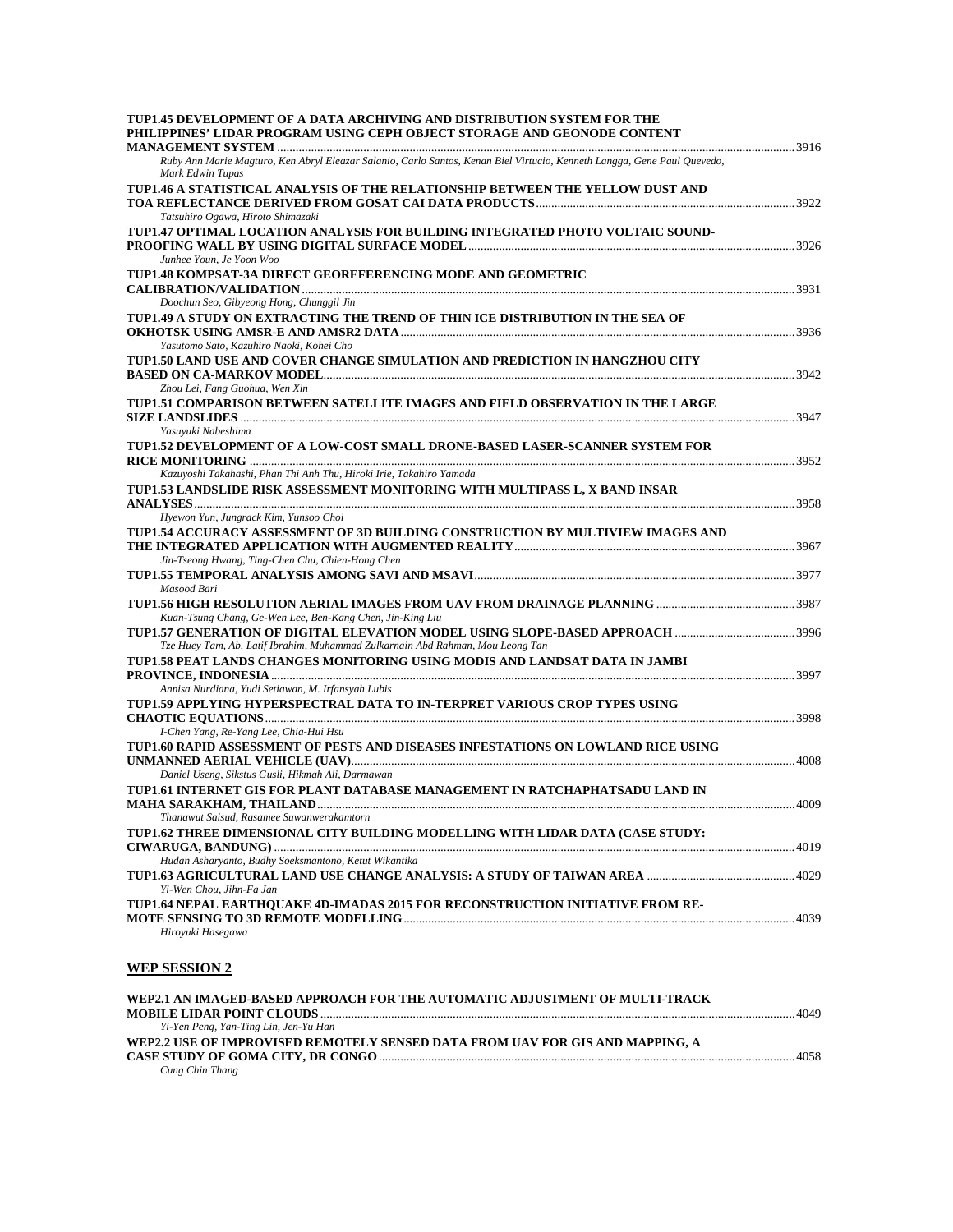# **VOLUME 6**

| WEP2.3 LAND USE CHANGE ANALYSIS WITH RELATION TO THE ECOSYSTEM SERVICE VALUE IN                                                                                                                |  |
|------------------------------------------------------------------------------------------------------------------------------------------------------------------------------------------------|--|
| Zailani Khuzaimah, Shattri Mansor, Hasmadi Ismail                                                                                                                                              |  |
| WEP2.4 REPLACE WIND FACTOR BY TOPOGRAPHIC SHELTERING INDEX TO PREDICT THE                                                                                                                      |  |
| Nan-Chang Lo, Wei-Kai Lai, Kai-Yi Huang                                                                                                                                                        |  |
| WEP2.5 RECONSTRUCTION OF PANORAMIC IMAGE 360° BASED ON 3D COORDINATES SYSTEM<br>Siti Hajar Aswad, Deni Suwardhi, Agung Budhi                                                                   |  |
|                                                                                                                                                                                                |  |
| WEP2.6 APPLICATIONS OF MULTITEMPORAL RS IMAGES FOR THE EVALUATION OF                                                                                                                           |  |
| D. Amarsaikhan, D. Enkhjargal, G. Bolor, V. Battsengel, N. Tsetsegjargal, G. Tsogzol                                                                                                           |  |
| WEP2.7 AN APPROACH TO EXTRACT ROADS FROM WORLDVIEW-2 SATELLITE IMAGES: A CASE                                                                                                                  |  |
|                                                                                                                                                                                                |  |
| Mustafa Ogurlu, Bulent Bayram, Dursun Zafer Seker                                                                                                                                              |  |
| WEP2.8 A NOVEL METHOD FOR FRACTIONAL VEGETATION COVERAGE RETRIEVAL BASED ON                                                                                                                    |  |
| Xiaopo Zheng, Yuejun Sun, Qiming Qin, Ling Wu, Huazhong Ren, Chen Du, Lian He, Jian Hui, Shengjie Zhu                                                                                          |  |
| WEP2.9 DIFFERENTIATING NATURAL GROWTH FROM PLANTATION FOREST USING BINA-RY                                                                                                                     |  |
|                                                                                                                                                                                                |  |
| Reginald Jay L. Argamosa, Enrico C. Paringit, Fe Andrea M. Tandoc, Regine Anne G. Faelga, Carlyn Ann G. Ibanez, Mark<br>Anthony V. Posilero, Gio P. Zaragosa                                   |  |
| WEP2.10 COMPARISON OF PIXEL-BASED AND OBJECT-ORIENTED CLASSIFICATION METHODS 4111<br>Cengizhan Ipbuker, Sinasi Kaya                                                                            |  |
| WEP2.11 VULNERABILITY ASSESSMENT OF GOVERNMENT BUILDINGS IN SAGAY CITY THROUGH                                                                                                                 |  |
|                                                                                                                                                                                                |  |
| Isabella Pauline Quijano, Jarlou Valenzuela, Rey Sidney Carredo, Chito Patiño, Jonnifer R. Sinogaya                                                                                            |  |
|                                                                                                                                                                                                |  |
| Altangerel Munkh-Erdene, Z. Narangerel, D. Amarsaikhan                                                                                                                                         |  |
| WEP2.13 IDENTIFICATION OF VILLAGE CHARACTER-ISTIC BY HIGH RESOLUTION IMAGE, CASE                                                                                                               |  |
|                                                                                                                                                                                                |  |
| Tisnasendjaja Achmad Ruchlihadiana, Vera Sadarviana, Irwan Gumilar<br>WEP2.14 STUDY ON REMOTE SENSING MODE OF CHEMICAL OXYGEN DEMAND IN THE PEARL                                              |  |
|                                                                                                                                                                                                |  |
| Sun Zhen, Huang Miaofen, Zhang Lianlong, Wang Zhonglin, Chen Yiru, Men Weidong                                                                                                                 |  |
| WEP2.15 A FAST CLOUD DETECTION APPROACH BY FUZZY C-MEAN AND ADAPTIVE THRESHOLD                                                                                                                 |  |
|                                                                                                                                                                                                |  |
| Yao-Cheng Kuo, Chi-Farn Chen                                                                                                                                                                   |  |
| WEP2.16 ESTIMATING PM 2.5 CONCENTRATION WITH MODIS FOR A 2014 PETROCHEMICAL                                                                                                                    |  |
|                                                                                                                                                                                                |  |
| Hui-Hsin Chen, Peter Tian-Tuan Shin, Po-Huang Chiang, Pei-Hsuan Yu, Hui-Chen Tsou, Hsin-Ling Yeh                                                                                               |  |
| WEP2.17 INTEGRATION OF DECISION TREE AND FUZZY RULE INDUCTION ON LANDSLIDE                                                                                                                     |  |
|                                                                                                                                                                                                |  |
| Jhe-Syuan Lai, Fuan Tsai                                                                                                                                                                       |  |
| WEP2.18 ESTIMATION OF ACTUAL EVAPOTRANSPIRATION USING SURFACE ENERGY BALANCE                                                                                                                   |  |
|                                                                                                                                                                                                |  |
| Khalifah Insan Nur Rahmi, Projo Danoedoro                                                                                                                                                      |  |
|                                                                                                                                                                                                |  |
| Albert Sulaiman, Agustan                                                                                                                                                                       |  |
|                                                                                                                                                                                                |  |
| Hsin-Chi Lee, Jen-Jer Jaw                                                                                                                                                                      |  |
| WEP2.21 FRACTAL ANALYSIS FOR DIFFERENT TYPES OF LAND USE USING SATELLITE IMAGES 4187                                                                                                           |  |
| Jianhua Wang, Ogawa Susumu                                                                                                                                                                     |  |
| WEP2.22 FORMATION OF SOCIAL ECOSYSTEM SPACE AND ITS CHANGE IN DESERT AREA: A CASE                                                                                                              |  |
|                                                                                                                                                                                                |  |
| Marie Sato                                                                                                                                                                                     |  |
|                                                                                                                                                                                                |  |
| Dochul Yang, Okchul Jung, Donghan Lee                                                                                                                                                          |  |
| WEP2.24 LANDSLIDE SUSCEPTIBILITY MAPPING USING EVIDENTIAL BELIEF FUNCTION MODEL 4206<br>Latif Ibrahim, Siow Wei Jaw, Muhammad Aizat Abdullah, Mohd Nadzri Md Reba, Tze Huey Tam, Mou Leong Tan |  |
| WEP2.25 APPLICATION OF MULTI-RESOLUTION SEGMENTATION AND SUPPORT VECTOR                                                                                                                        |  |
| MACHINE IN IDENTIFYING AGRICULTURAL FEATURES IN SAN FERNANDO, CEBU, PHILIPPINES 4216                                                                                                           |  |
| Linda E. Saavedra, Philip Virgil B. Astillo, Beethoven M. Arellano Jr., Michael E. Loretero, Evelyn B. Taboada, Roland Emerito S.                                                              |  |
| Otadoy, Renante R. Violanda                                                                                                                                                                    |  |
| WEP2.26 3D GIS MODELING APPLICATION FOR DEVELOPING THE BUTUAN CITY 3D MODEL<br>Alexander T. Demetillo, Michelle V. Japitana, Peter John A. Galamiton                                           |  |
|                                                                                                                                                                                                |  |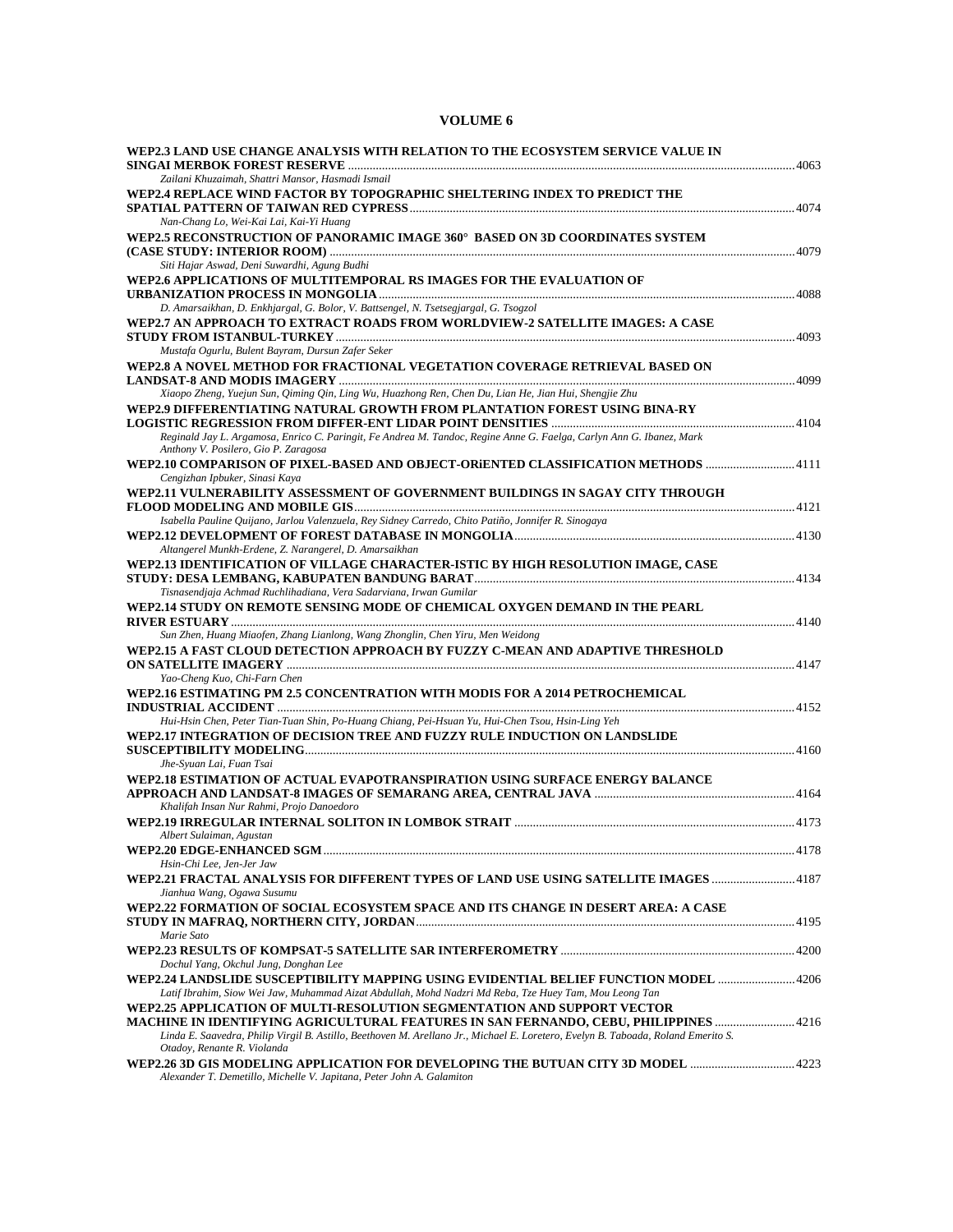| WEP2.27 METHOD OF USING NATIONAL SPATIAL INFORMATION OPEN PLATFORM FOR 3D GIS                                                                                         |  |
|-----------------------------------------------------------------------------------------------------------------------------------------------------------------------|--|
|                                                                                                                                                                       |  |
| Hyeoungwook Choi, Sunghyun Jang, Junhyung Kim, Myunghee Jo                                                                                                            |  |
| WEP2.28 AN ANALYSIS ON THE CHANGE CHARACTERISTICS OF URBAN ECONOMY UNDER THE                                                                                          |  |
|                                                                                                                                                                       |  |
| Yonghan Jung, Taehong Won, Hwanhee Yoo                                                                                                                                |  |
| WEP2.29 DETERMINATION OF OPTIMAL LOCATION FOR POSSIBLE EVACUATION AREAS DURING<br>FLOODING EVENT IN BARANGAY SUMAGUI, BANSUD, ORIENTAL MINDORO USING GIS MAP          |  |
|                                                                                                                                                                       |  |
| Kathleen T. Dela Torre, Edwin R. Abucay, Maria Michaela A. Gonzales, John Alvin B. Reyes                                                                              |  |
|                                                                                                                                                                       |  |
| Kun-Huan Wu, Ming-Ying Hsu, S. Gregory Jones, Ting-Ming Huang                                                                                                         |  |
| WEP2.31 EVALUATION OF THE HIGH ACCURACY POSITIONING BY QUASI-ZENITH SATELLITE 4253                                                                                    |  |
| Naoaki Sekiguchi, Masaaki Shikada                                                                                                                                     |  |
| WEP2.32 DISTINGUISHING URBAN BUILT-UP AND BARE SOIL FEATURES FROM LANDSAT 8 OLI                                                                                       |  |
|                                                                                                                                                                       |  |
| Mark Daryl C. Janiola, Jigg L. Pelayo, John Louis J. Gacad                                                                                                            |  |
| WEP2.33 SPATIO-TEMPORAL URBAN CHANGE DETECTION, ANALYSIS AND MODELING OF                                                                                              |  |
|                                                                                                                                                                       |  |
| Kamal Shahi, Janak Parajuli, Nawaraj Shrestha                                                                                                                         |  |
| WEP2.34 APPLICATION OF REMOTE SENSING TECHNOLOGY AND GEOGRAPHIC INFORMATION                                                                                           |  |
|                                                                                                                                                                       |  |
| Chian-Hui Lin, Yen-Sheng Ho, Yung-Chung Chuang                                                                                                                        |  |
| WEP2.35 THE RELATIONSHIP BETWEEN METHANE EMISSIONS AND PRECIPITATION OF TROPICAL                                                                                      |  |
|                                                                                                                                                                       |  |
| Jonggeol Park, Ippei Harada, Sooyoung Park                                                                                                                            |  |
| WEP2.36 REMOTE SENSING AND GIS ANALYSIS OF BARE LAND FOR LAN YANG RIVER IN TAIWAN 4290<br>Chia-En Wu, Chi-Farn Chen, Chien Li, Wei-Cheng Zhen                         |  |
| WEP2.37 AUTOMATION OF THE CAGAYAN DE ORO RIVER FLOOD WATCH SYSTEM USING HEC                                                                                           |  |
|                                                                                                                                                                       |  |
| Enrico C. Paringit, Sylvia A. Sueno, Khristoffer Ryan F. Quinton, Girlie F. David, Miguel Del Rosario, Mark Pavia                                                     |  |
| WEP2.38 DETECTION AND ANALYSIS OF LAND-USE/LAND-COVER CHANGES IN NAY PYI TAW,                                                                                         |  |
|                                                                                                                                                                       |  |
| Kay Khaing Oo, Eiji Nawata, Kiyoshi Torii, Ke-Sheng Cheng                                                                                                             |  |
| WEP2.39 USING LANDSAT TO STUDY AND MAP THE EFFECT OF TEMPERATURES IN RENEWA-BLE                                                                                       |  |
|                                                                                                                                                                       |  |
| Jholeeh Charls T. Madalipay                                                                                                                                           |  |
| WEP2.40 USING INFORMATIVE PRIOR PROBABILITY TO ESTIMATE BAMBOO FOREST                                                                                                 |  |
|                                                                                                                                                                       |  |
| Naoki Hara, Hiroto Shimazaki                                                                                                                                          |  |
| WEP2.41 LIGHT DETECTION AND RANGING (LIDAR) DATA PROCESSING AND CLASSIFICATION FOR                                                                                    |  |
|                                                                                                                                                                       |  |
| Jommer Mora Medina, Joida F. Prieto, Sarah Jane D. Samalburo, Rosario Concepcion O. Ang<br>WEP2.42 DETERMINISTIC LANDSLIDE MODELING OF THE JULY 1990 EARTHOUAKE USING |  |
|                                                                                                                                                                       |  |
| Fe Carmina Balajadia, Arturo Daag                                                                                                                                     |  |
| WEP2.43 AUTOMATIC PRECISION CORRECTION OF KOMPSAT OPTICAL IMAGERY AND DATA                                                                                            |  |
|                                                                                                                                                                       |  |
| Kwangjae Lee, Heecheon Yun, Eunseon Kim, Younsoo Kim                                                                                                                  |  |
|                                                                                                                                                                       |  |
| Doochun Seo, Gibyeong Hong, Chunggil Jin, Daesun Park, Sukwon Ji, Donghan Lee                                                                                         |  |
|                                                                                                                                                                       |  |
| Shu Sugiura, Yasitomo Sato, Kazuhiro Naoki, Kohei Cho                                                                                                                 |  |
| WEP2.46 EVALUATING STATISTICAL ANALYSIS OF MISSING DATA METHODS FOR STREAM-FLOW                                                                                       |  |
|                                                                                                                                                                       |  |
| Mohd Nadzri Md Reba, Mohd Khairul Abdullah Halim, Nurul Hani Roslan                                                                                                   |  |
| WEP2.47 LAKE SURFACE SALINITY OF THE BRACKISH LAKE SHINJI ESTIMATED BY LANDSAT-8                                                                                      |  |
|                                                                                                                                                                       |  |
| Yuji Sakuno, Hidenobu Kunii                                                                                                                                           |  |
| WEP2.48 COTTON PLANTING AREA EXTRACTION BASED ON MULTI-TEMPORAL LANDSAT8                                                                                              |  |
|                                                                                                                                                                       |  |
| Wenjing Wang, Xia Zhang, Lifu Zhang                                                                                                                                   |  |
| WEP2.49 TIME-SERIES ANALYSIS OF VEGETATION CHANGE AND SOCIAL FACTORS IN THE LAST 35                                                                                   |  |
| Ayako Oide                                                                                                                                                            |  |
| WEP2.50 MULTI-TEMPORAL VEGETATION INDEX ANALYSIS ON PEAT LANDS IN MUARO JAMBI                                                                                         |  |
|                                                                                                                                                                       |  |
| Annisa Nurdiana, Yudi Setiawan                                                                                                                                        |  |
|                                                                                                                                                                       |  |
| WEP2.51 A FEATURE-BASED PERSPECTIVE TOWARDS THE NATIONAL TOPOGRAPHIC MAP DATA  4411                                                                                   |  |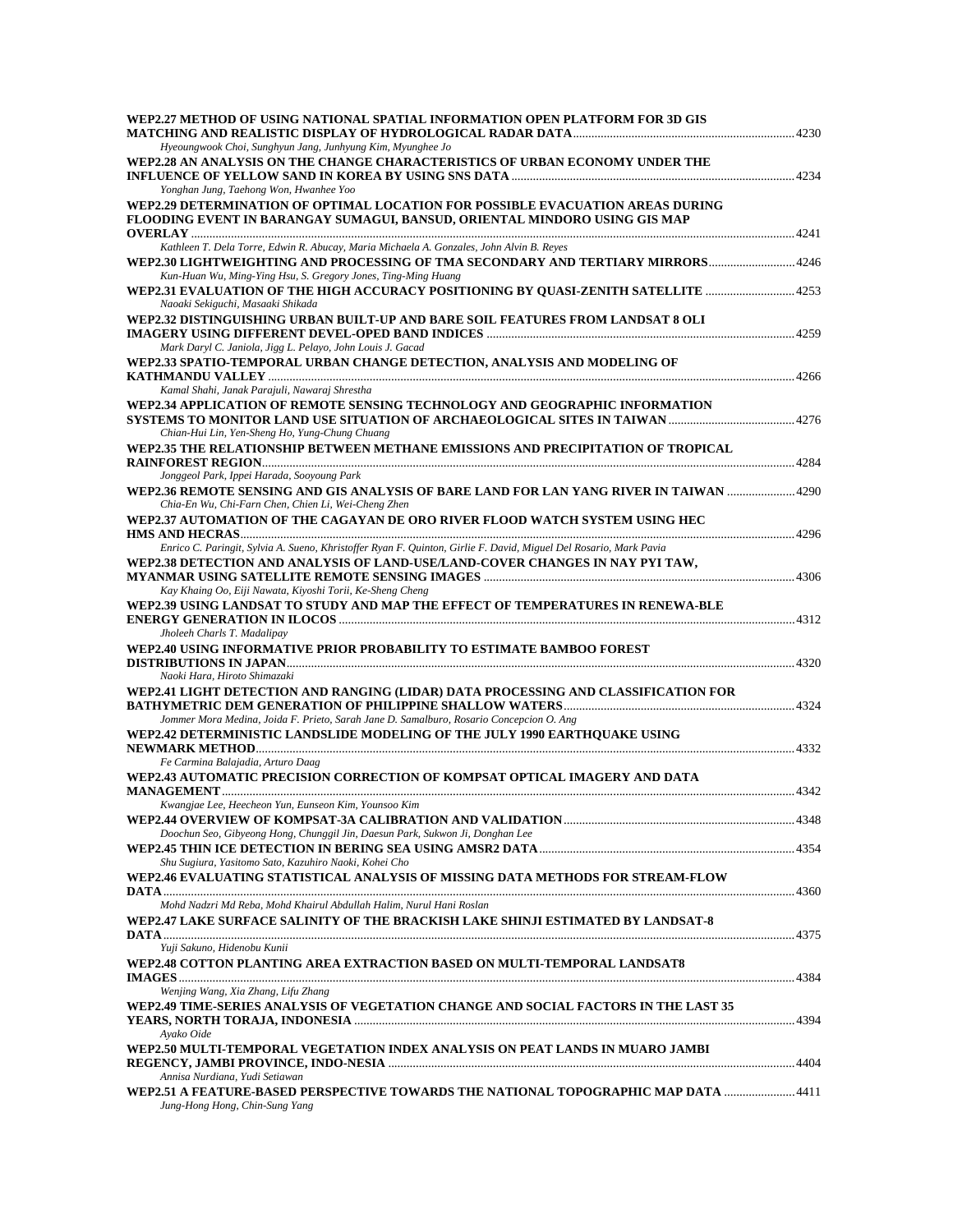| WEP2.52 VALIDATION OF MODIS NDVI WITH GROUND SPECTRAL MEASUREMENTS IN                                                                                                                        |  |
|----------------------------------------------------------------------------------------------------------------------------------------------------------------------------------------------|--|
| Daniel Marc G. Dela Torre, Gay Jane P. Perez, Josefino C. Comiso                                                                                                                             |  |
| WEP2.53 CALIBRATION OF A GLOBAL BATHYMETRIC DATA FOR STORM SURGE MODELLING IN                                                                                                                |  |
| Christine N. Ladiero, Bernadette Dimmog, Jose Victor Puno, Mark Allen Bahala, Trizia Mae Muldong, Ann Lourice Salonga,<br>Alfredo Mahar Francisco Lag-May, Joy Santiago, John Kenneth Suarez |  |
| WEP2.54 SUN GLINT REMOVAL FOR IMPROVEMENT OF SHALLOW SEA BOTTOM FEATURES<br>Nurul Nadiah Yahya, Syarifuddin Misbari, Mazlan Hashim                                                           |  |
| WEP2.55 URBAN TREE COUNTING AND MAPPING USING AIRBORNE LASER SCANNER AND OBJECT-                                                                                                             |  |
| Ab. Latif Ibrahim, Siow Wei Jaw, Khairil Ali Mizam Harun Mizam, Tze Huey Tam, Mou Leong Tan                                                                                                  |  |
| Kai-Jie Yang, Yan-Jun Chen, Kai-Wen Xu, Walter W. Chen                                                                                                                                       |  |
| WEP2.57 SIMULATION OF SAR IMAGE CHARACTERISTICS ANALYSIS IN DAM WATERSHED4422<br>Dalgeun Lee, Ae-Sook Suh                                                                                    |  |
| WEP2.58 APPLYING SPATIAL DATA MINING TO DEVELOP A PREDICATIVE MODEL FOR ILLE-GAL                                                                                                             |  |
| Ya-Wen Lin, Chi-Farn Chen, S. H. Chiang<br>WEP2.59 GLOBAL LAND COVER CLASSIFICATION USING MODIS SURFACE REFLECTANCE                                                                          |  |
| Asahi Koyama, Kiyonari Fukue, Yoshiyuki Otake, Haruhisa Shimoda                                                                                                                              |  |
| WEP2.60 3D MODELING OF "INDONESIA MENGGUGAT" HISTORICAL BUILDING BAN-DUNG                                                                                                                    |  |
| Irwan Gumilar, Muhammad Z. Mudzakir, Hasanuddin Z. Abidin, Riantini Vitriana                                                                                                                 |  |
| WEP2.61 APPLICATION OF REMOTE SENSING FOR IDENTIFICATION, MONITORING AND AS-<br>SESSMENT OF SELECTED ENVIRONMEN-TAL IMPACTS CAUSED BY UNDERGROUND MINING IN                                  |  |
| Tomas Penaz, Milan Lazecky                                                                                                                                                                   |  |
| Donghan Lee, Horyeong Jung, Do Chul Yang, Donghyun Kim, Chiho Kang, Sangryool Lee, Yongchul Hwang, Taejin Hwang,<br>Fabrizio Impagnatiello                                                   |  |
| THP SESSION 3                                                                                                                                                                                |  |
| THP3.1 GEOSPATIAL TOOLS FOR LANDSLIDE SUS-CEPTIBILITY ASSESSMENT: A CASE STUDY IN                                                                                                            |  |
| Yukni Arifianti, Jewgenij Torizin, Dirk Balzer, Dirk Kuhn, Akbar Cita<br>THP3.2 TO RUN SPECIES DISTRIBUTION MODELS ON AN ITERATIVE BASIS WITH TOPOGRAPHIC                                    |  |
| Nan-Nan Wang, Wei-Kai Lai, Nan-Chang Lo, Zhanyu Liu, Kai-Yi Huang                                                                                                                            |  |
| THP3.3 SATELLITE-BORNE AND GROUND-BASED TOTAL OZONE COLUMN CONCENTRATION                                                                                                                     |  |
| John A. Manalo, Ronald C. Macatangay, Gerry Bagtasa, Mylene G. Cayetano, Leoncio Amadore, Thiranan Sonkaew, Edna L.<br>Juanillo, Cherry Jane L. Cada, Marcelina Villafuerte                  |  |
| THP3.4 SIMULATION OF HIGH TEMPORAL RESOLUTION AND FINE SPATIAL RESOLUTION IMAGES                                                                                                             |  |
| Yuejun Sun, Xiaopo Zheng, Qiming Qin, Huazhong Ren, Ling Wu<br>THP3.5 PAIRWISE COMPARISON METHOD FOR DETERMINING GEOGRAPHIC DIFFICULTY LEVEL                                                 |  |
| Nur Ainiyah, Albertus Deliar, Riantini Virtriana                                                                                                                                             |  |
| THP3.6 MAPPING THE COASTAL AREAS USING SINGLEBEAM ECHOSOUNDER (SBES) AND SIDE                                                                                                                |  |
| Nadya Oktaviani, Bambang Riadi, Nursugi<br>THP3.7 STUDY OF HIGHER ORDER IONOSPHERIC REFRACTION EFFECTS ON PRECISE POINT                                                                      |  |
| Wan-Chi Hung, Lao-Sheng Lin                                                                                                                                                                  |  |
| THP3.8 AN ALGORITHM TO INVERSE SEA SURFACE TEMPERATURES AT OFFSHORE WATER BY                                                                                                                 |  |
| Xing Xufeng, Liu Yang, Dong Wentong, Wang Zhonglin, Zhang Lianlong, Sun Zhen, Miaofen Huang                                                                                                  |  |
| THP3.9 DESIGN OF RESAMPLING KERNEL FOR KOMPSAT-3A TO MAINTAIN SPATIAL                                                                                                                        |  |
| Dae-Soon Park, Jae Heon Chung, Doo Chun Seo, Dong-Han Lee<br>THP3.10 GOCE GRAVITY GRADIENT PREDICTIONS BY TAYLOR-KARMAN STRUCTURED                                                           |  |
| Rey-Jer You, Wei-Nan Kao                                                                                                                                                                     |  |
| THP3.11 BENTHIC COVER TYPE CLASSIFICATION OF COASTAL AREA WITH HYPERSPECTRAL                                                                                                                 |  |
|                                                                                                                                                                                              |  |
| Jung-Il Shin, Hyun-Suk Kim, Dong-Uk Kim                                                                                                                                                      |  |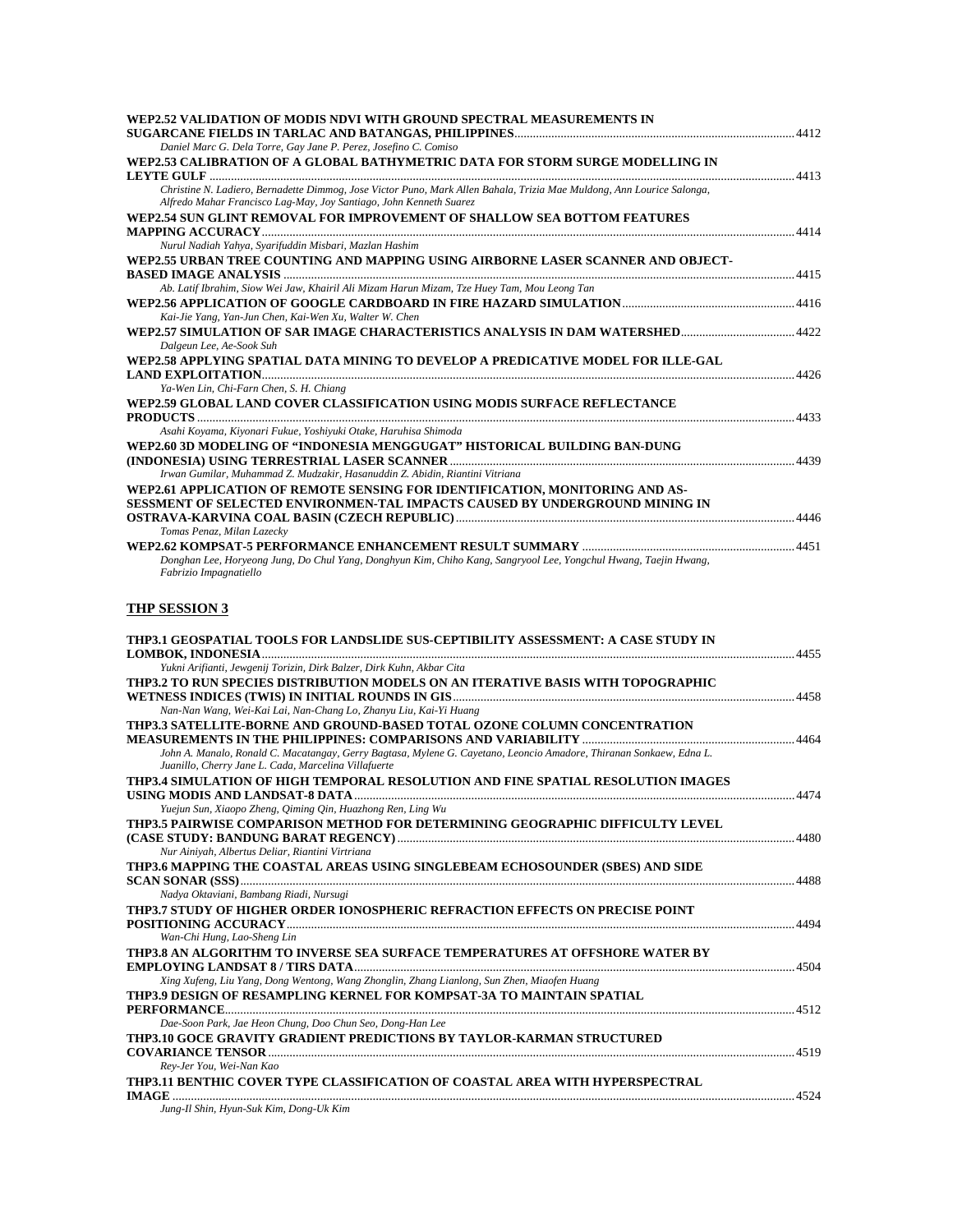| THP3.12 STUDY ON THE ALGORITHM OF INVERSING AEROSOL OPTICAL DEPTH OF LIAODONG                                                                                 |  |
|---------------------------------------------------------------------------------------------------------------------------------------------------------------|--|
| Lianlong Zhang, Miaofen Huang, Ying'En Huang, Zhen Sun, Zhongyong Sun, Zhonglin Wang<br>Pei-Hsuan Yu, Peter T. Y. Shih                                        |  |
| THP3.14 THE CORRELATION OF MODIS-DERIVED PM2.5 AND EPIDEMIOLOGICAL DISEASES IN                                                                                |  |
|                                                                                                                                                               |  |
| Ngoc Thi Mong, Ching-Ju Liu, Chian-Yi Liu<br>THP3.15 REMOTE SENSING AND GIS INTEGRATION FOR PADDY PRODUCTION ESTIMATION IN                                    |  |
|                                                                                                                                                               |  |
| Sarono, Ridho Kurniawan, Nur Yahya Ahmad Karim, Hamim Zaky Hadibasyir, Muhammad Nurul Fadhilla, Muh Arif Trisnanto,<br>Josua Hamonangan Sinaga                |  |
| THP3.16 ANALYZING THE EFFECTIVE OF BIO-OPTIC ALGORITHM TO DETECT SEA BOTTOM                                                                                   |  |
| Norin Nazira Hamid, Mazlan Hashim, Syarifuddin Misbari                                                                                                        |  |
| THP3.17 EVALUATION OF TRMM RAINFALL PRODUCTS FOR STREAMFLOW SIMULATION IN THE                                                                                 |  |
|                                                                                                                                                               |  |
| Mou Leong Tan, Latif Ibrahim, Zulkifli Yusop, Noradila Rusli, Tze Huey Tam<br>THP3.18 BFAST CHANGE DETECTION FOR AGRICULTURAL LANDUSE CHANGES ANALYSIS IN     |  |
|                                                                                                                                                               |  |
| Alvin Fatikhunnada, Prita A. Permatasari, Yudi Setiawan, Liyantono                                                                                            |  |
| THP3.19 A STUDY ON THE TECHNIQUE OF DETECT-ING FISH FARM FACILITIES USING KOMPSAT-3                                                                           |  |
| Hyung-Sub Kim, Do-Ryeong Kim, Dong-Hyun Kim, Myung-Hee Jo                                                                                                     |  |
| THP3.20 MEASURING THE ECONOMIC IMPACT OF CLIMATE DETERMINANTS ON DAVAO RE-GION                                                                                |  |
| Andrea Jane Q. Galaura, Jon Marx Sarmiento, Pedro A. Alviola Iv, Marie Analiz April A. Limpoco, Cleto L. Nanola Jr., Annabelle<br>U. Novero                   |  |
| THP3.21 METHODS OF DEVELOPMENT OF INFOR-MATION INVENTORY MANAGEMENT/LINKING<br>MODULE AND INVENTORY PROTO-TYPE IN SUPPORTIVE OF DISASTER RESPONSE DECISION-   |  |
| Sooyoung Choi, Su-Myung Gang, Bonghyuck Choi, Yunwon Jo                                                                                                       |  |
| THP3.22 AN ANALYSIS ON THE CHARACTERISTICS OF SPATIAL CLUSTERING DISTRIBUTION IN                                                                              |  |
| Gyuhan Bae, Yonghan Jung, Hwanhee Yoo                                                                                                                         |  |
| THP3.23 SATELLITE IMAGE-BASED ANALYSIS TO ESTIMATE THE DEVELOPMENT OF INDUSTRIAL                                                                              |  |
| Hsin Chen Dang, Yu Ting Huang, Chi-Farn Chen                                                                                                                  |  |
| THP3.24 MANGROVE FOREST EXTENT MAPPING IN SIARGAO ISLAND, SURIGAO DEL NORTE,<br>Al Jayson G. Songcuan, Alvin B. Baloloy, Ariel C. Blanco, Laura T. David      |  |
| THP3.25 NUMERICAL STUDY OF MONSOONAL EFFECT ON RAINFALL POTENTIAL OF TYPHOON                                                                                  |  |
|                                                                                                                                                               |  |
| Yiling Chang, T.-H. Lin, G.-R. Liu, C.-Y. Liu                                                                                                                 |  |
| THP3.26 EVALUATION OF VEGETATION INDICES WITH OPTIMAL BANDS FOR VEGETATION<br>Yeji Kim, Jaewan Choi, Aram Song, Yongil Kim                                    |  |
| THP3.27 VEGETATION TYPES COMPARISON UTILIZING LANDSAT IMAGERY IN MUSUAN,                                                                                      |  |
|                                                                                                                                                               |  |
| John Louis J. Gacad, Mark Daryl C. Janiola, Jorge Andrew B. Cipriano                                                                                          |  |
| Jojemar Bantugan, Romy Anino, Alex S. Olpenda                                                                                                                 |  |
| THP3.29 INTEGRATION OF HETEROGENEOUS WEB-GIS LAND MANAGEMENT PLATFORM: US-ING                                                                                 |  |
|                                                                                                                                                               |  |
| Ms Shu-Lin Lin, Chi-Farn Chen                                                                                                                                 |  |
| THP3.30 THE POTENTIAL ROLE OF THE COMMUNITY FOR THE FLOOD RISK ASSESSMENT USING                                                                               |  |
| Gus Kali R. Oguis, Genelin Ruth P. James, Cinmayii Manliguez, Christine Lou Adino Lazaga, Tisha Mae Lopena, Joseph E. Acosta                                  |  |
| THP3.31 GIS-BASED EVALUATION ON THE POTEN-TIAL SITES OF SAGO (METROXYLON SAGU                                                                                 |  |
|                                                                                                                                                               |  |
| Judy Rose D. Hollite, Kimberly Hazel B. Camino, Joseph Acosta, Leo Manuel Estaña<br>THP3.32 THE GEOGRAPHICAL AND TEMPORAL ANALYSIS OF ILLEGAL DEVELOPMENT FOR |  |
|                                                                                                                                                               |  |
| Wei-Cheng Zheng, Chi-Farn Chen                                                                                                                                |  |
| THP3.33 ANALYZING VEGETATION PHENOLOGY IN YILAN USING MULTISOURCE REMOTE                                                                                      |  |
| Liang Yun Li, Tsai Jung-En, Chang Chung-Te, Jan Jihn-Fa                                                                                                       |  |
| THP3.34 DESIGN OF A 3D MODEL VIEWER FOR MAN-AGING DRONE-BASED 3D RECONSTRUC-TION                                                                              |  |
|                                                                                                                                                               |  |
| Changyoon Kim, Hyounseok Moon, Woosik Lee                                                                                                                     |  |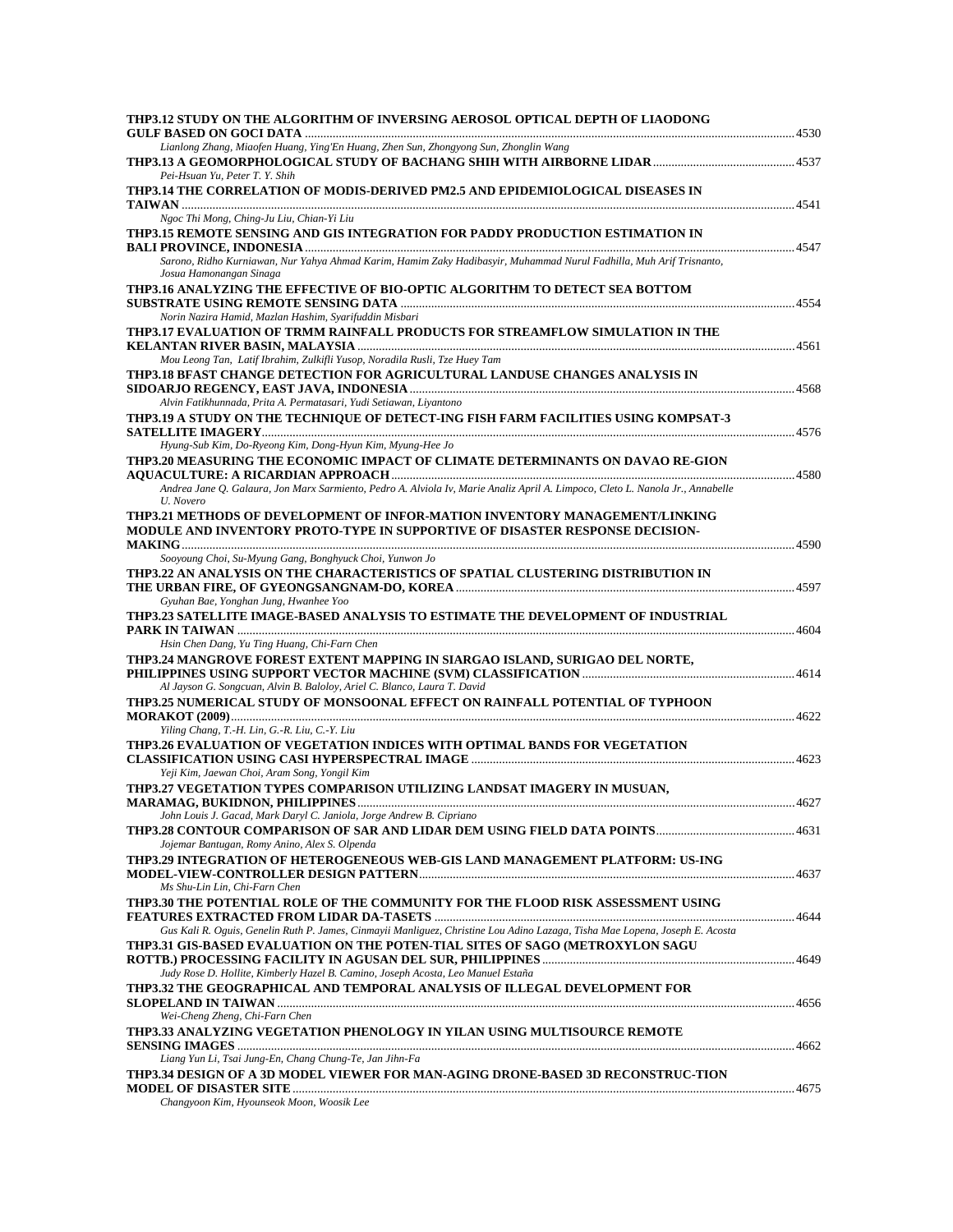| THP3.35 TRANSFORMATION ANALYSIS OF MAN-GROVE ECOSYSTEM TO TRADITIONAL POND                                                                                                                                                                           |  |
|------------------------------------------------------------------------------------------------------------------------------------------------------------------------------------------------------------------------------------------------------|--|
| Nur Indah Sari Arbit, Nurjannah Nurdin, Suparjo Razasli Carong                                                                                                                                                                                       |  |
| Sarah Jane D. Samalburo, Joida F. Prieto, Regis Guhiting, Shiela Mae Santillan, Kenneth A. Suldum, John Louie Fabila, Ma.<br>Rosario Concepcion O. Ang                                                                                               |  |
| THP3.37 ANALYSIS OF TROPOSPHERIC AND COLUMNAR OZONE MEASUREMENTS IN MANILA,                                                                                                                                                                          |  |
| Edgar Vallar, Maria Cecilia Galvez, Red Cas-Tilla, Mylene Cayetano, James Simpas, Melliza Cruz, Rheo Lamorena-Lim, Len<br>Herald Lim, Preciosa Cora-Zon Pabroa, Ronald Macatangay, Gerry Bagtasa, Teresita Peralta, Jean Rosete, Vernon Morris       |  |
| THP3.38 BIODIVERSITY, FOREST CONDITION MAPPING AND FOREST HARVESTING MONITORING                                                                                                                                                                      |  |
| Karel Pavelka, Martina Faltynova, Eva Matous-Kova, Jaroslav Sedina<br>THP3.39 PHILSHORE TOOL: A WEB-BASED MARINE SPATIAL PLANNING TOOL ……………………………………………………4703                                                                                      |  |
| Luis Caezar Ian Ketchu Panganiban, Charmyne Mamador, Ma. Rosario Concepcion O. Ang, Oliver Dan G. De Luna, Michael D.<br>Bausas, Joselito P. Cruz                                                                                                    |  |
| THP3.40 MONITORING THE STABILITY OF MINE DUMP USING MULTI-SOURCE DATA AND                                                                                                                                                                            |  |
| Pengfei Pan, Yachun Mao, Houguang Sun, Xiaoming Fan, Shanjun Liu                                                                                                                                                                                     |  |
| Horyung R. Jeong, D. H. Kim, D. C. Yang, D. H. Lee                                                                                                                                                                                                   |  |
| THP3.42 OVERVIEW OF SPATIAL EDGE TARGET INSTALLATION FOR KOMPSAT-3A IR CALI-                                                                                                                                                                         |  |
| Sukwon Ji, Doochun Seo, Chunggil Jin, Donghan Lee, Taesu Kim<br>THP3.43 SATELLITE-BASED INVENTORYING MAJOR LANDSLIDES IN KELANTAN RIVER BASIN DUE                                                                                                    |  |
| Mazlan Hashim, Syarifuddin Misbari, Mohd Nadzri Reba, Amin Beirvand Pour, Siow Wei Jaw, Norzafirah Ab Lah, Mohd Khairul                                                                                                                              |  |
| Abdullah Halim                                                                                                                                                                                                                                       |  |
| Maria Cecilia R. Paringit                                                                                                                                                                                                                            |  |
| THP3.45 MAPPING AND ANALYSIS OF LAND COVER AND LAND USE CHANGE FOR A SUSTAINA-BLE<br>Virany Sengtianthr, Nguyen Ngoc Thach, Le Thi Khanh Hoa, Pham Xuan Canh                                                                                         |  |
| THP3.46 SEMI-AUTOMATED TIDE CORRECTION TECHNIQUE FOR IN-SITU AND SATELLITE-                                                                                                                                                                          |  |
| Cyndi S. Ignacio, Cherry L. Ringor, Fernando P. Siringan                                                                                                                                                                                             |  |
| Chi-Farn Chen, Nguyen-Thanh Son, Cheng-Ru Chen                                                                                                                                                                                                       |  |
| THP3.48 TOWARDS THE QUICK ESTABLISHMENT OF METADATA FOR NATURAL DISASTER DATA                                                                                                                                                                        |  |
| Jung-Hong Hong, Guan-Yu Jhou, Yu-Sheng Chen<br>THP3.49 ANALYSIS OF DAMAGED RICE FIELDS AND RICE RESTORATION AFTER THE GREAT EAST                                                                                                                     |  |
| Ya-Yun Hsiao, Chi-Farn Chen, Shou-Hao Chiang, Nguyen-Thanh Son                                                                                                                                                                                       |  |
| THP3.50 FEATURE EXTRACTION BASED ON SEG-MENTATION WITH SPECTRAL BAND RATI-OS AND                                                                                                                                                                     |  |
| Hyejin Kim, Yeji Kim, Ahram Song, Yongil Kim<br>THP3.51 EVALUATING THE POTENTIAL OF DOWNSCALED CFSV2 FOR DROUGHT FORECASTING                                                                                                                         |  |
| Gennevieve M. Macam, Gay Jane P. Perez                                                                                                                                                                                                               |  |
| THP3.52 LANDSLIDE RISK ASSESSMENT MONITORING WITH MULTI PASS L, X BAND INSAR                                                                                                                                                                         |  |
| Hyewon Yun, Jungrack Kim, Yunsoo Choi<br>THP3.53 USING LANDSAT MULTI-TEMPORAL IMAGES IN MONITORING URBAN HEAT ISLAND                                                                                                                                 |  |
| Jasper Tabili Madalipay, Gay Jane P. Perez                                                                                                                                                                                                           |  |
| THP3.54 SCENARIO-BASED STORM SURGE VULNERABILITY ASSESSMENT OF CATANDUANES4787<br>Christine N. Ladiero, Judd P. Tablazon, Michael Marie Ramos, Bernadette Dimmog, Lea Desallas, Alfredo Mahar Francisco<br>Lagmay, Joy Santiago, John Kenneth Suarez |  |
| THP3.55 SEAHABS—DEVELOPMENT OF A SEMI-AUTOMATED ALGAL BLOOM DETECTION SYSTEM                                                                                                                                                                         |  |
| Aldwin Torres Almo, Lovely Joy S. Villarin, Laura T. David, Aletta T. Yñiguez, Rhodora V. Azanza<br>THP3.56 LIDAR DATA VALIDATION: FLOOD VULNER-ABILITY AND MODERN FLOOD HAZARD                                                                      |  |
| Joseph Acosta, Genelin Ruth James, Ryan Calvo, Jon Gaviola, Richard Logronio, Jumilyn Bitang                                                                                                                                                         |  |
| Yu-Tsao Tseng, Kai-Jie Yang, Walter W. Chen                                                                                                                                                                                                          |  |
| THP3.58 CONCEPTUAL FRAMEWORK AND DEVEL-OPMENT OF VULNERABILITY ASSESSMENT<br>Kristina Ticman, Roseanne Ramos, Homer Pagkalinawan, Ayin Tamondong                                                                                                     |  |
|                                                                                                                                                                                                                                                      |  |